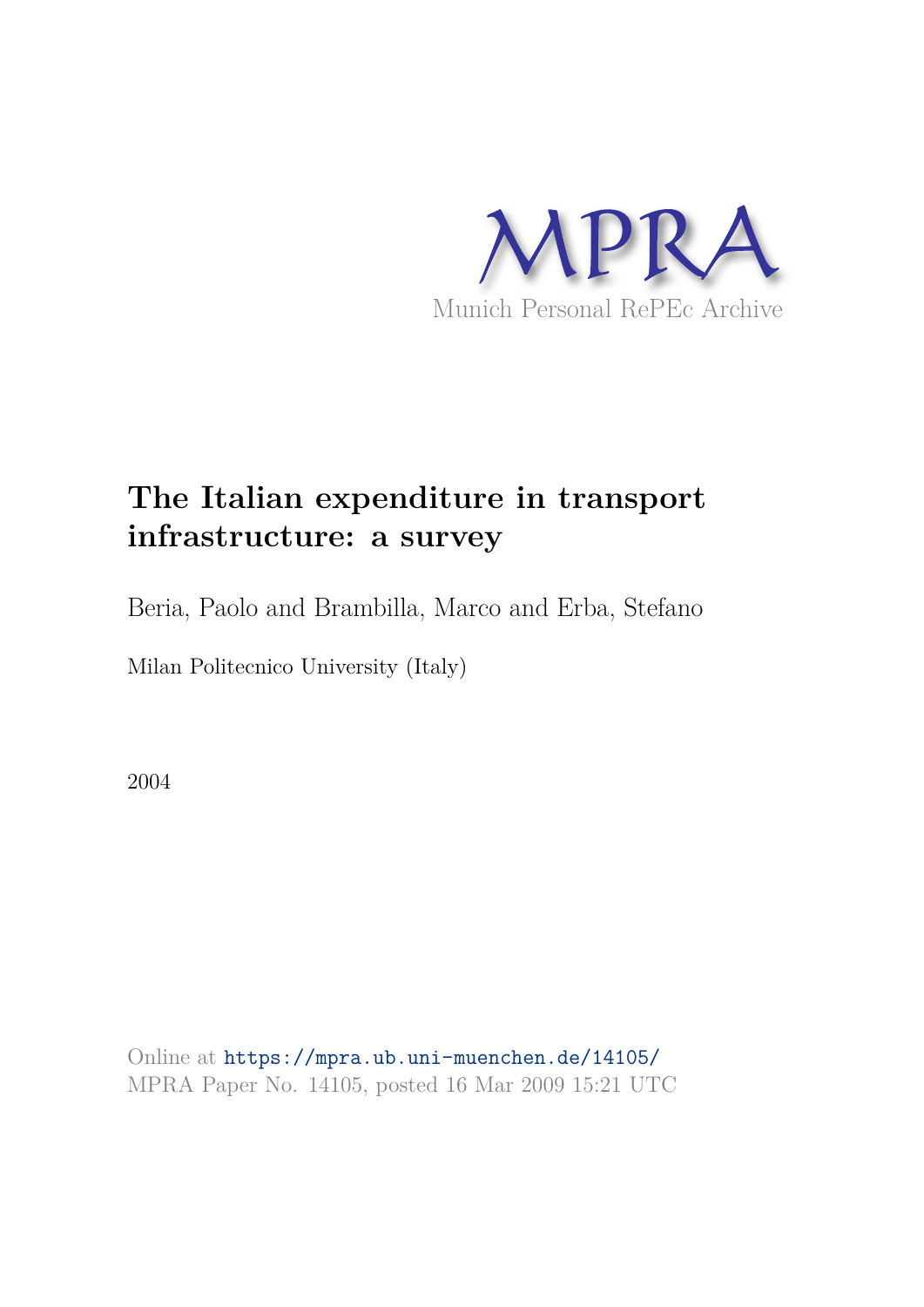## **THE ITALIAN EXPENDITURE IN TRANSPORT INFRASTRUCTURE: A SURVEY**



## POLITECNICO DI MILANO

**FACOLTÀ DI ARCHITETTURA DIPARTIMENTO DI ARCHITETTURA E PIANIFICAZIONE** 

Ing. Paolo Beria Ing. Marco Brambilla Ing. Stefano Erba

**Bergamo, November 27th 2004**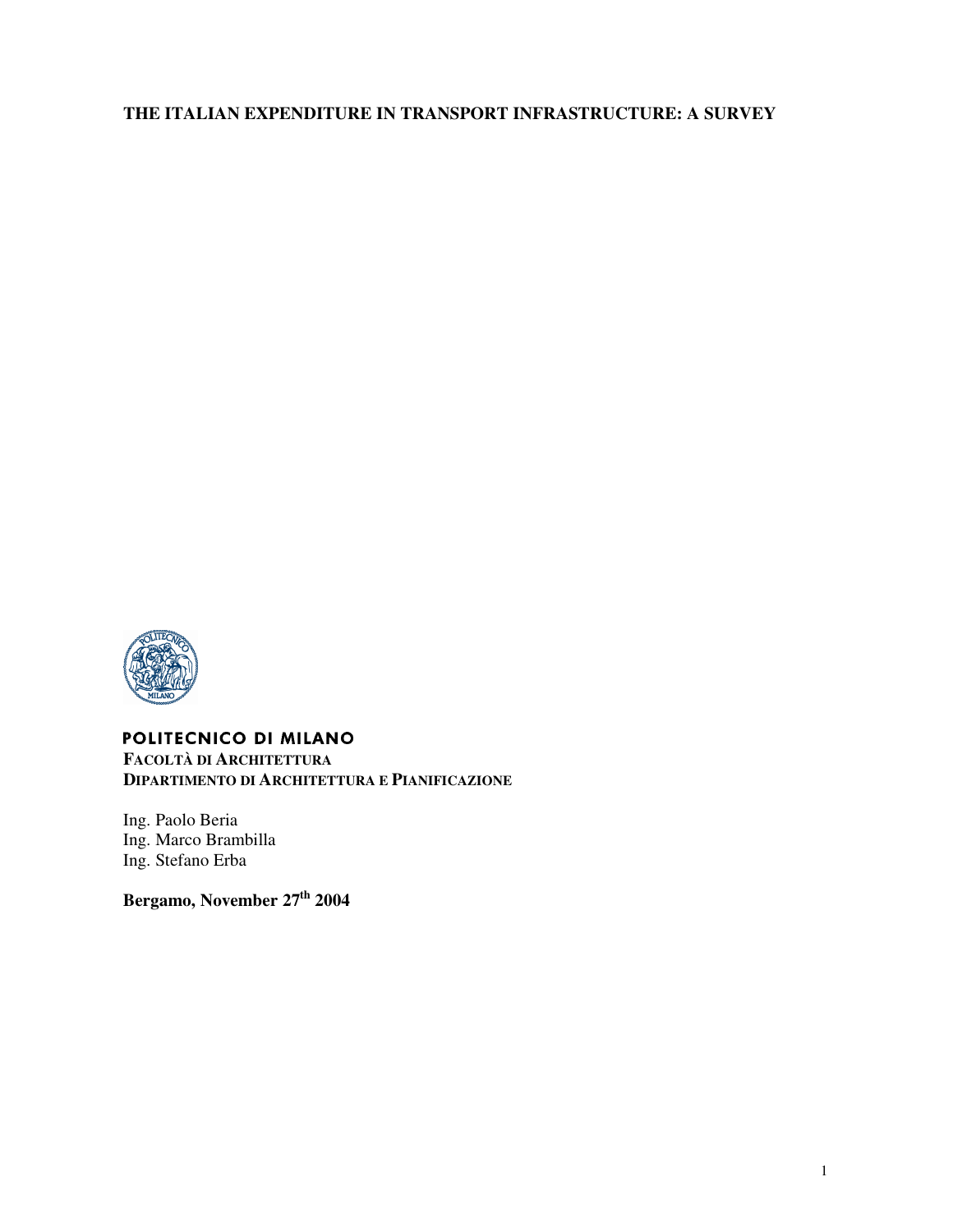## **INDEX**

| 1              | <b>TRAFFIC DATA</b>                                  | 3        |
|----------------|------------------------------------------------------|----------|
| 1.1            | Freight traffic                                      | 4        |
| 1.2            | Passengers traffic                                   | 10       |
| 1.3            | <b>Traffic on motorways</b>                          | 11       |
| 1.4            | <b>Some considerations</b>                           | 13       |
| $\overline{2}$ | <b>INFRASTRUCTURE NETWORKS AND EXPENDITURES</b>      | 14       |
| 2.1            | <b>Roads</b>                                         | 14       |
|                | Road network extensions                              | 14       |
|                | Road network expenditures                            | 17       |
| 2.2            | <b>Railways</b>                                      | 19       |
|                | Rail network extensions                              | 19       |
|                | Rail network expenditures                            | 23       |
| 3              | <b>INVESTMENT FORECASTS</b>                          | 24       |
| 3.1            | A taxonomical approach                               | 24       |
| 3.2            | A cost - benefit approach                            | 28       |
|                | The methodological approach                          | $28\,$   |
|                | The traffic flow                                     | $28\,$   |
|                | Costs and benefits<br>Some less traditional elements | 29<br>30 |
|                |                                                      |          |
| 4              | <b>CONCLUSIONS</b>                                   | 38       |
| 5              | <b>MAIN REFERENCES</b>                               | 40       |
| 6              | <b>WEB SITE</b>                                      | 40       |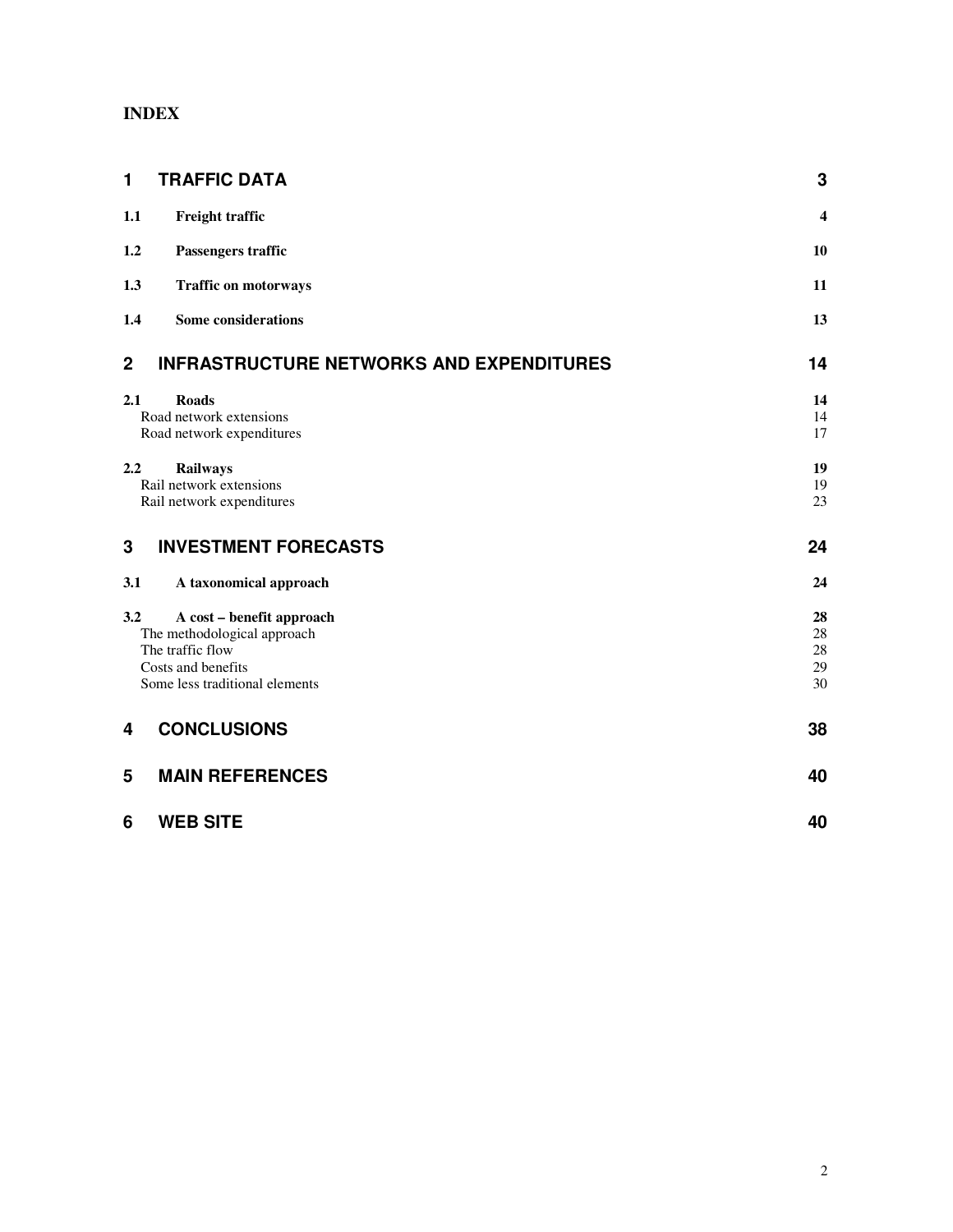*The aim of the paper is to analyse the most important quantitative data on Italian expenditures in transport infrastructures (investment and maintenance costs), linking the expenditure with traffic flows. The analysis concerns rail and road networks (both for national and local roads), over the*  last ten years, and a possible forecast for the next years, thanks to the official previsions of the *"Objective Law". The whole analysis is based on official data.* 

*The planned infrastructures will analyzed with taxonomical and cost – benefit approaches, in order to provide a ranking of priority.* 

*The results show how the planning of the investment expenditure is still based on different criteria than efficiency. So, the foreseen expenditure will not able to give relevant effects in order to improve the efficiency of the transport system and to obtain better allocative issues.* 

Thanks to the Objective Law (L443/01), the Italian infrastructural system is going to be significantly strengthened and developed in the next years. The law L 443/01 is in fact a national plan for major infrastructures; it sets these public investments in a special context of high priority, simplified environmental rules, reduced role for local approval, etc. In general, a "fast lane" approach dominated the proposal. But, during the bureaucratic development of the law, the content of the list immediately begun to inflate, at first to more than eighty projects (from the original number of twenty), than to over two hundred, under the pressure of local and sectoral interests. Special emphasis was put on private financing, given the limits of the public purse. Altogether, almost no relation was visible with the previous (and formally still valid) National Transport Plan. At the end, the project included in the L443/01 were chosen without strong relationship with data of traffic flows, and without the definition of a rank of priority<sup>1</sup>. So, a more deeply based on data analysis could be not unuseful.

The aim of the paper is to analyse the present situation of the Italian infrastructural transport sector, to provide elements for a debate and an international benchmarking<sup>2</sup>. Some policy indications about infrastructural planning will be also derived. The input data are extracted by official documents, as the CNIT – Conto Nazionale delle Infrastrutture e dei Trasporti (the national statistics book provided by the Ministry of Transport) and the AISCAT (the association of Italy's tolled tunnel and motorways) bulletins, or specific documents and laws of the Italian state.

The paper is built up trough two chapters. The former shows the most important data about traffic flows in Italy. In particular, the analysis concerns the rail and road modes (as two inter – dependent modes in land transport and as the two main modes in the Italian context), both for freight transport and for passenger transport. The main data will concerns the market share of each mode, the distance classes of the transports and the role played by the motorways. The latter will analyse the transport infrastructural expenditure in rail and road network (investment and maintenance costs), providing some indications for the next years; the future expenditure will be linked with the forecasted traffic flows, to underline the efficiency and the effectiveness of the expenditure.

#### **1 TRAFFIC DATA**

 $\overline{a}$ 

The section shows the most important data about traffic flows in Italy. In particular, the analysis concerns the rail and road modes and about the last thirty years. The traffic flow data will be linked, in the next section, with the expenditure data to provide a critical analysis of the expenditure in infrastructures, both for the past and, mainly, for the future. At the and of the section, some policy indications will be provided.

<sup>&</sup>lt;sup>1</sup> An analysis of the L443/01 and of its projects can be found in Ponti (2003) and in Brambilla&Erba (2004).

 $2$  Anyway, this paper does not provide international comparison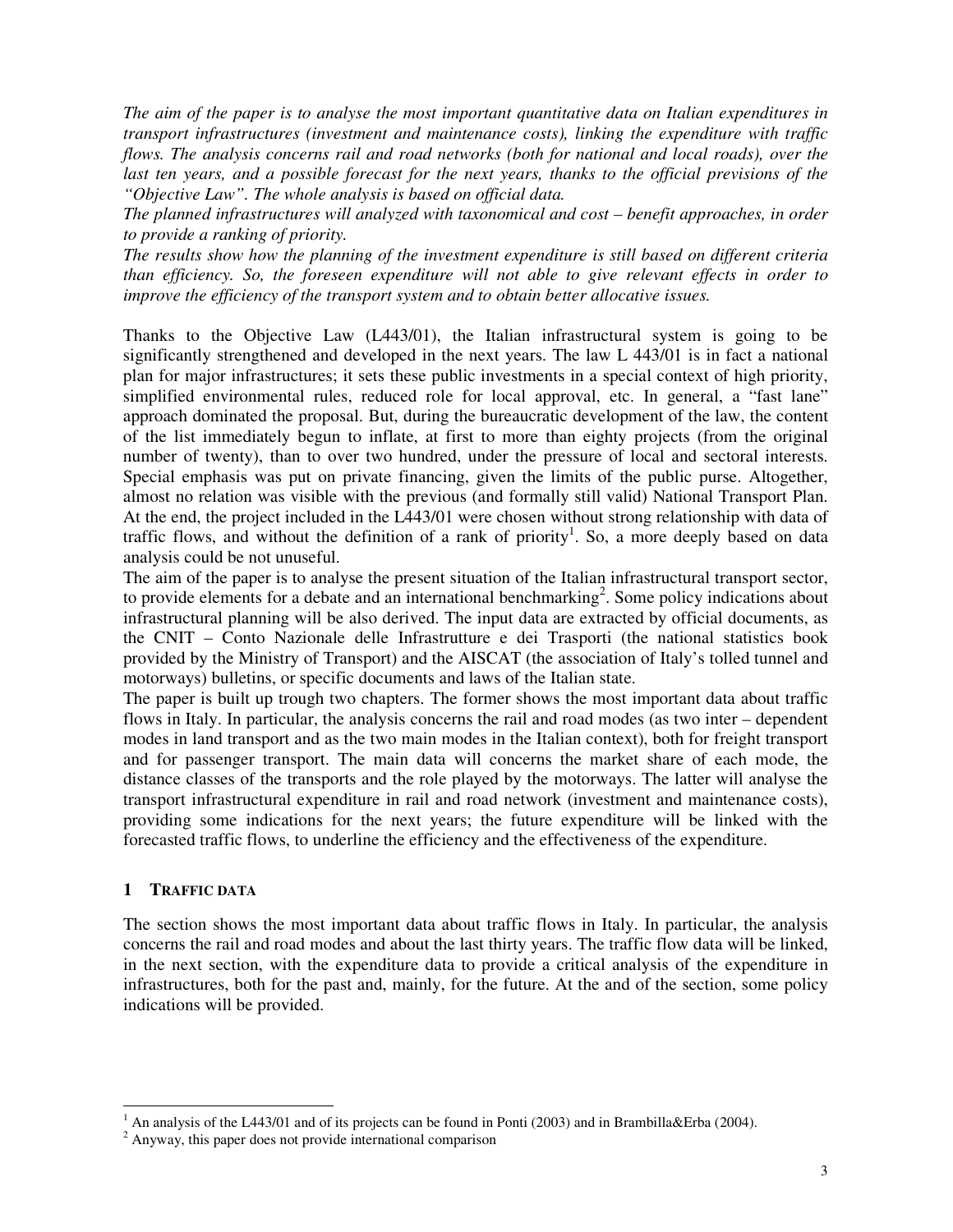## *1.1 Freight traffic<sup>3</sup>*

As it is possible to see in Table 1 and Graph 1, the national traffics have been continuously increasing since the '70s, as happened during the last fifty years in Italy. The road is the most important mode and the rail transportations show a not relevant increasing trend. The market shares are unbalanced to the road system and in particular the road freight traffics are produced on the highway network.

| Year | Railway | <b>Total road</b> | Highway |
|------|---------|-------------------|---------|
| 1970 | 17.190  | 58.658            | N.A.    |
| 1971 | 18.022  | 57.481            | N.A.    |
| 1972 | 18.124  | 58.986            | N.A.    |
| 1973 | 18.561  | 61.929            | N.A.    |
| 1974 | 19.038  | 62.426            | N.A.    |
| 1975 | 14.667  | 62.795            | N.A.    |
| 1976 | 17.400  | 66.708            | N.A.    |
| 1977 | 18.245  | 74.361            | N.A.    |
| 1978 | 17.337  | 88.022            | N.A.    |
| 1979 | 18.399  | 112.701           | N.A.    |
| 1980 | 18.157  | 119.629           | N.A.    |
| 1981 | 17.735  | 129.136           | N.A.    |
| 1982 | 16.904  | 137.071           | N.A.    |
| 1983 | 16.746  | 143.441           | N.A.    |
| 1984 | 17.870  | 140.494           | N.A.    |
| 1985 | 17.853  | 144.129           | N.A.    |
| 1986 | 17.303  | 150.648           | N.A.    |
| 1987 | 18.626  | 157.630           | N.A.    |
| 1988 | 17.863  | 164.026           | N.A.    |
| 1989 | 20.498  | 167.228           | N.A.    |
| 1990 | 20.988  | 177.945           | 106.974 |
| 1991 | 21.879  | 182.746           | N.A.    |
| 1992 | 21.349  | 184.929           | 110.000 |
| 1993 | 19.983  | 179.381           | 111.000 |
| 1994 | 22.488  | 187.148           | 112.000 |
| 1995 | 24.673  | 174.432           | 113.000 |
| 1996 | 23.994  | 175.450           | 125.000 |
| 1997 | 25.917  | 173.353           | 130.000 |
| 1998 | 25.366  | 191.481           | 130.000 |
| 1999 | 24.440  | 177.358           | 145.000 |
| 2000 | 25.534  | 185.101           | 155.000 |
| 2001 | 24.617  | 186.509           | 156.000 |

**Table 1 Freight traffic by railway and road in Millions of tonneskm** 

**Source: CNIT 1986, 1993, 1994, 1995, 1996, 1999, 2000, 2001, 2002** 

<sup>&</sup>lt;sup>3</sup> All the data from CNIT for the road sector are referred only to vehicles matriculated in Italy, no specific official data are available for vehicle matriculated abroad. Moreover, the provided data consider only vehicles able to transport more than 3,5 tonnes. No official data are available for light commercial vehicles. Anyway, these data can be usefully used to analyse the role played by motorways.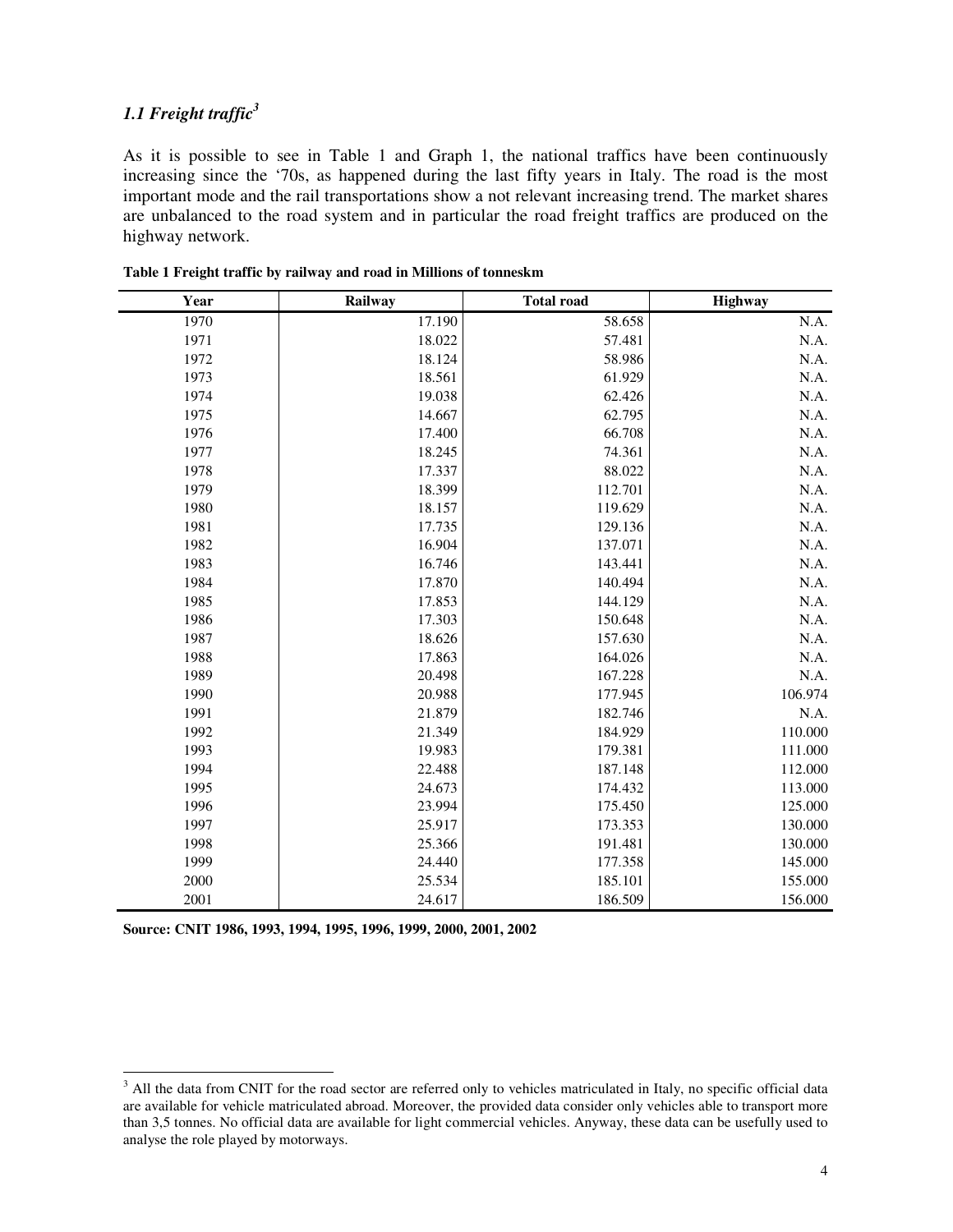



**Source: CNIT 1986, 1993, 1994, 1995, 1996, 1999, 2000, 2001, 2002** 

A relevant role, in order to provide elements for a policy analysis, is played by the distribution of the distances of the transport (see Graph 2, Graph 3, Graph 4 and Graph 5). Considering the available data (the last two decades), it is clear how the largest part of the transport is on short and medium distances both for rail and road systems.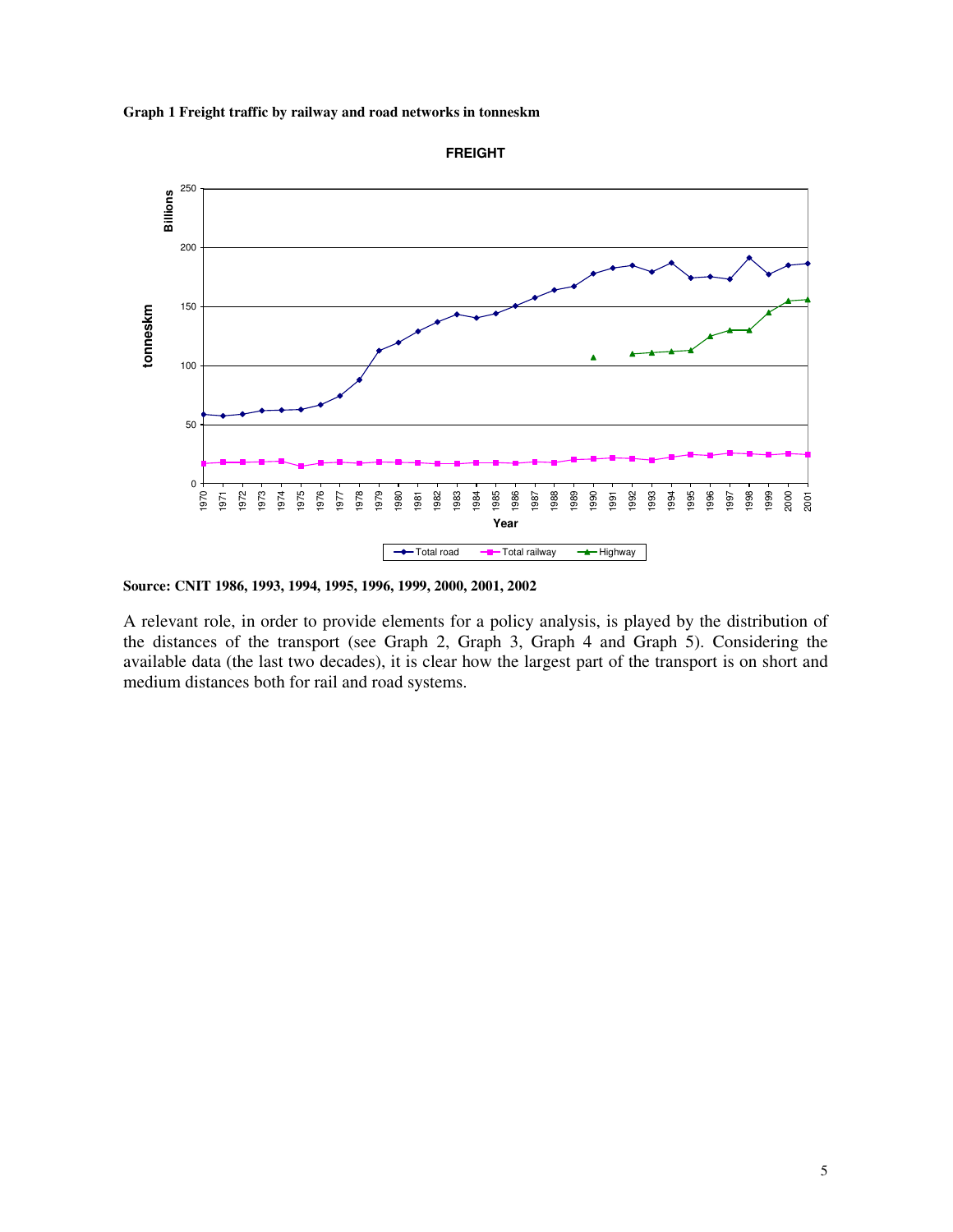



**Source: CNIT 1986, 1993, 1994, 1995, 1996, 1999, 2000, 2001, 2002** 

**Graph 3 Road transport – distance distribution in tonneskm** 



**ROAD**

**Source: CNIT 1986, 1993, 1994, 1995, 1996, 1999, 2000, 2001, 2002**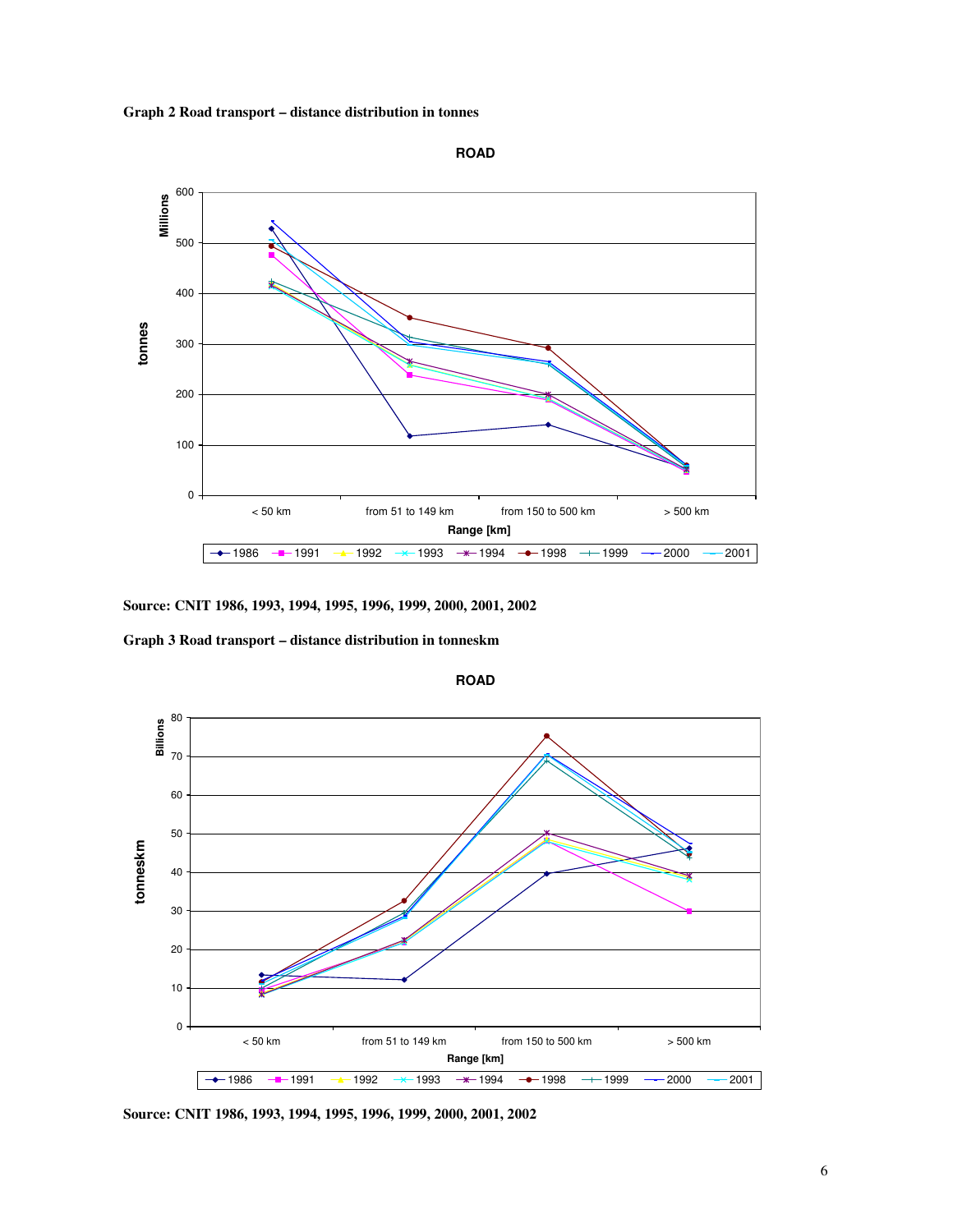**Graph 4 Rail transport – distance distribution in tonnes** 



**RAILWAY**

**Source: CNIT 1986, 1993, 1994, 1995, 1996, 1999, 2000, 2001, 2002** 

**Graph 5 Rail transport – distance distribution in tonneskm** 



**RAILWAY**

**Source: CNIT 1986, 1993, 1994, 1995, 1996, 1999, 2000, 2001, 2002**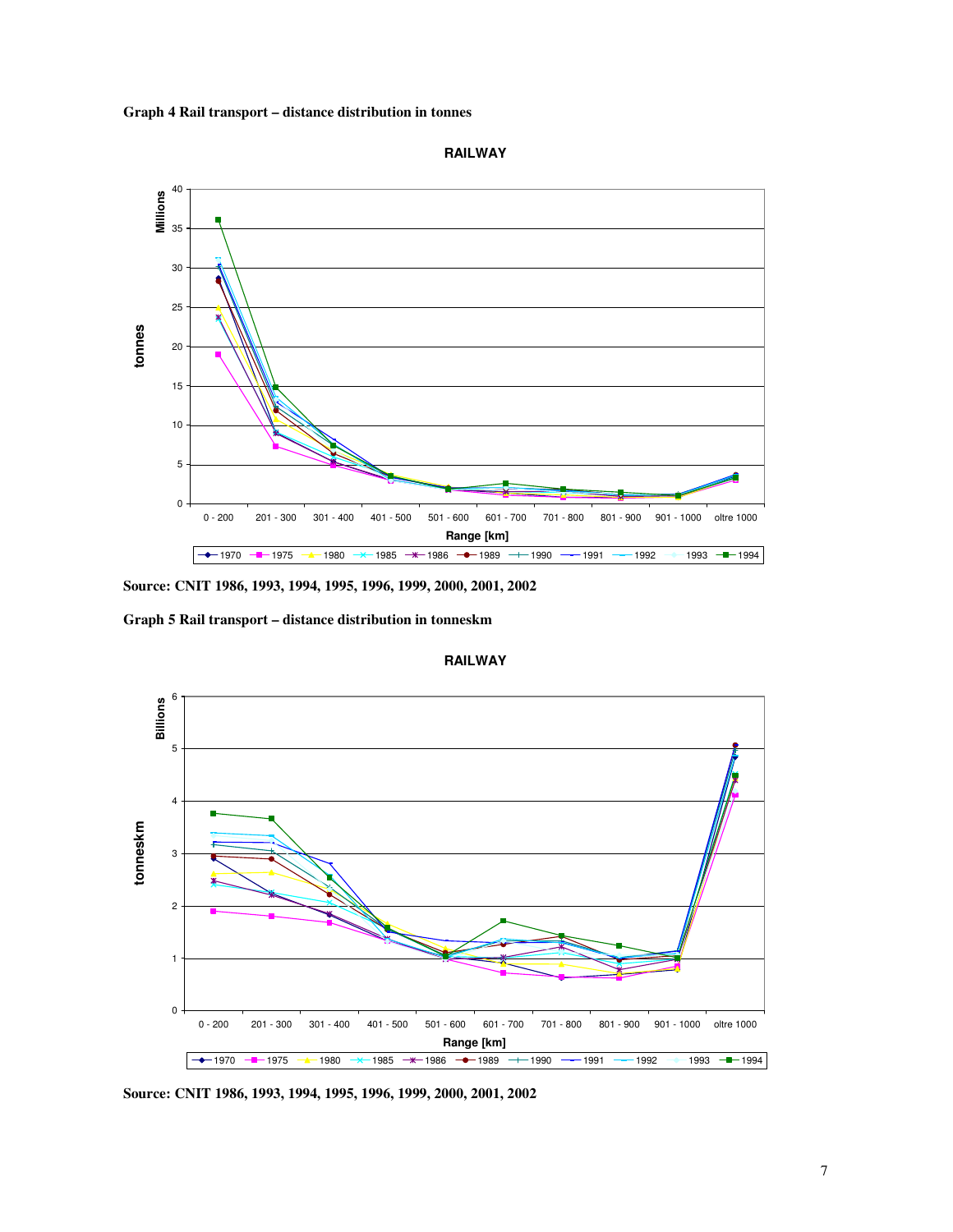



**Source: our elaboration on data CNIT 1986, 1993, 1994, 1995, 1996, 1999, 2000, 2001, 2002** 

The role of the motorways, in freight transport, can be easily understood by the data provided in Table 1 and Graph 1.

Is it clear how the role of the motorway is continuously increasing, despite of the invariance of the network extension and the "up and down" evolution of the total traffics. Remembering how the average length of the transport (national and international) was 160km in year 2001 (see Graph 6), and remembering how motorways are interested by the  $80\%$  of the total traffic<sup>4</sup> (in tonneskm), it is possible to conclude about the relevance of the motorways for short distance transports.

The role of the international road transport is approximately 20% of the national transport in tonneskm and 0,3% in tonnes.

<sup>&</sup>lt;sup>4</sup> The flow data on tolled motorways seem to be critic: even though the total traffic is built considering only vehicles able to transport more than 3,5tonnes, a so relevant share of transport on tolled motorways seems to be in contrast with the relevant role of short distance road transport. Nevertheless, no explanation is provided about the chosen load factor. Anyway, the data allow to show the trends.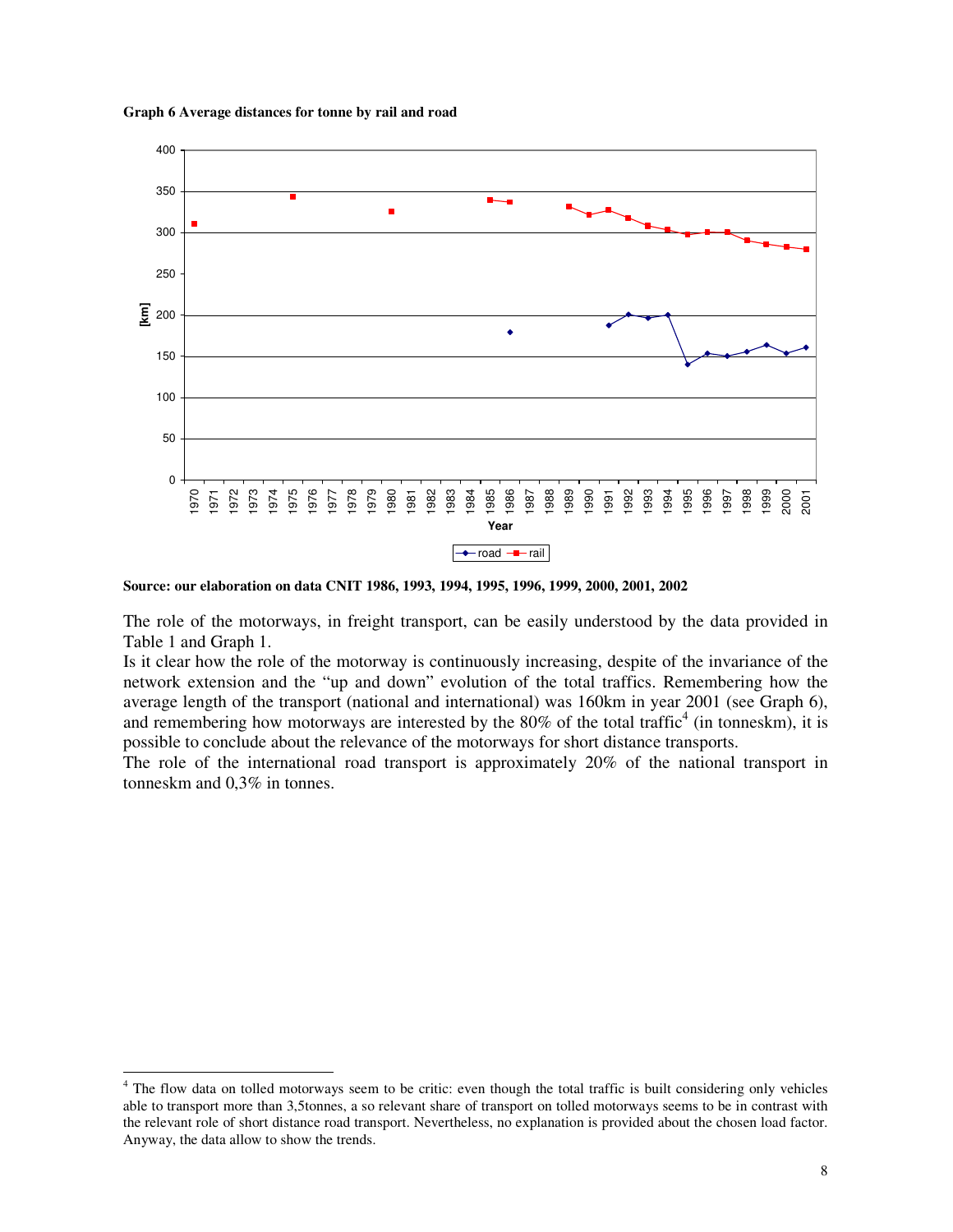| <b>Distance</b> | <b>National</b> |                  | <b>International</b> |                  | <b>Total</b>   |                  |  |
|-----------------|-----------------|------------------|----------------------|------------------|----------------|------------------|--|
|                 | <b>Mtonnes</b>  | <b>Mtonneskm</b> | <b>Mtonnes</b>       | <b>Mtonneskm</b> | <b>Mtonnes</b> | <b>Mtonneskm</b> |  |
| $<$ 50 $km$     | 558             | 12.079           |                      | 37               | 559            | 12.116           |  |
| 51-100km        | 203             | 15.087           |                      | 65               | 204            | 15.152           |  |
| 101-150km       | 120             | 15.199           |                      | 119              | 121            | 15.319           |  |
| $151 - 200$ km  | 86              | 15.285           |                      | 169              | 87             | 15.454           |  |
| 201-300km       | 108             | 26.921           | 2                    | 574              | 110            | 27.496           |  |
| 301-400km       | 56              | 19.657           | ↑                    | 822              | 59             | 20.479           |  |
| 401-500km       | 28              | 12.723           |                      | 972              | 30             | 13.695           |  |
| $>$ 500 $km$    | 57              | 43.084           | 27                   | 29.883           | 83             | 72.967           |  |
| <b>Total</b>    | 1.217           | 160.037          | 37                   | 32.641           | 1.254          | 192.678          |  |

**Table 2 Road freight traffic year 2002** 

**Source: CNIT 2002** 

In order to provide policy indications, interesting results can be defined comparing the national and international (Italian import and export) traffic flows (see Table 2, Table 3 and Table 4). The national flows are bigger of a magnitude than the international flows: the sum of the rail and road international flows is about 26% of the only national road traffic in terms of tonneskm, and about 8% in terms of tonnes. Despite of the relationship in national traffic, the modal share of the rail can be compared to the modal share of the road in the international market. The official data provides also the quantification of the rail freights with origin and destination out of Italy: this category (rail transit) seems to be negligible.

**Table 3 National and international freight traffic year 1998 – 2002 a comparison in Millions of tonnes**

|                       | 1990  | 1995  | 1998      | 1999      | 2000      | 2001      | 2002      |
|-----------------------|-------|-------|-----------|-----------|-----------|-----------|-----------|
| road national         | N. A. | N. A. | 1.198,000 | 1.179,000 | 1.054,000 | 1.125,000 | 1.217,000 |
| rail national         | N. A. | N. A. | 34,000    | 34,000    | 36,000    | 33,000    | 31,000    |
| road<br>international | N. A. | N. A. | 33,000    | 33,000    | 29,000    | 35,000    | 37,000    |
| rail<br>international | N. A. | N. A. | 50,000    | 49,000    | 52,000    | 53,000    | 52,000    |
| rail transit          | N. A. | N. A. | 0.052     | 0.052     | 0.062     | 0.039     | 0.020     |

**Source: our elaboration on data CNIT 1999 – 2002** 

**Table 4 National and international freight traffic year 1998 – 2002 a comparison Millions of tonneskm** 

|                       | 1990  | 1995  | 1998    | 1999    | 2000    | 2001    | 2002    |
|-----------------------|-------|-------|---------|---------|---------|---------|---------|
| road national         | N. A. | N. A. | 164.151 | 172.380 | 152.054 | 154.787 | 160.037 |
| rail national         | N. A. | N. A. | 12.632  | 12.267  | 12.942  | 12.015  | 11.269  |
| road<br>international | N. A. | N. A. | 27.330  | 29.712  | 25.304  | 31.722  | 32.641  |
| rail<br>international | N. A. | N. A. | 12.052  | 11.488  | 12.028  | 12.322  | 11.782  |
| rail transit          | N. A. | N. A. | 20      | 26      | 25      | 15      | 9       |

**Source: our elaboration on data CNIT 1999 – 2002**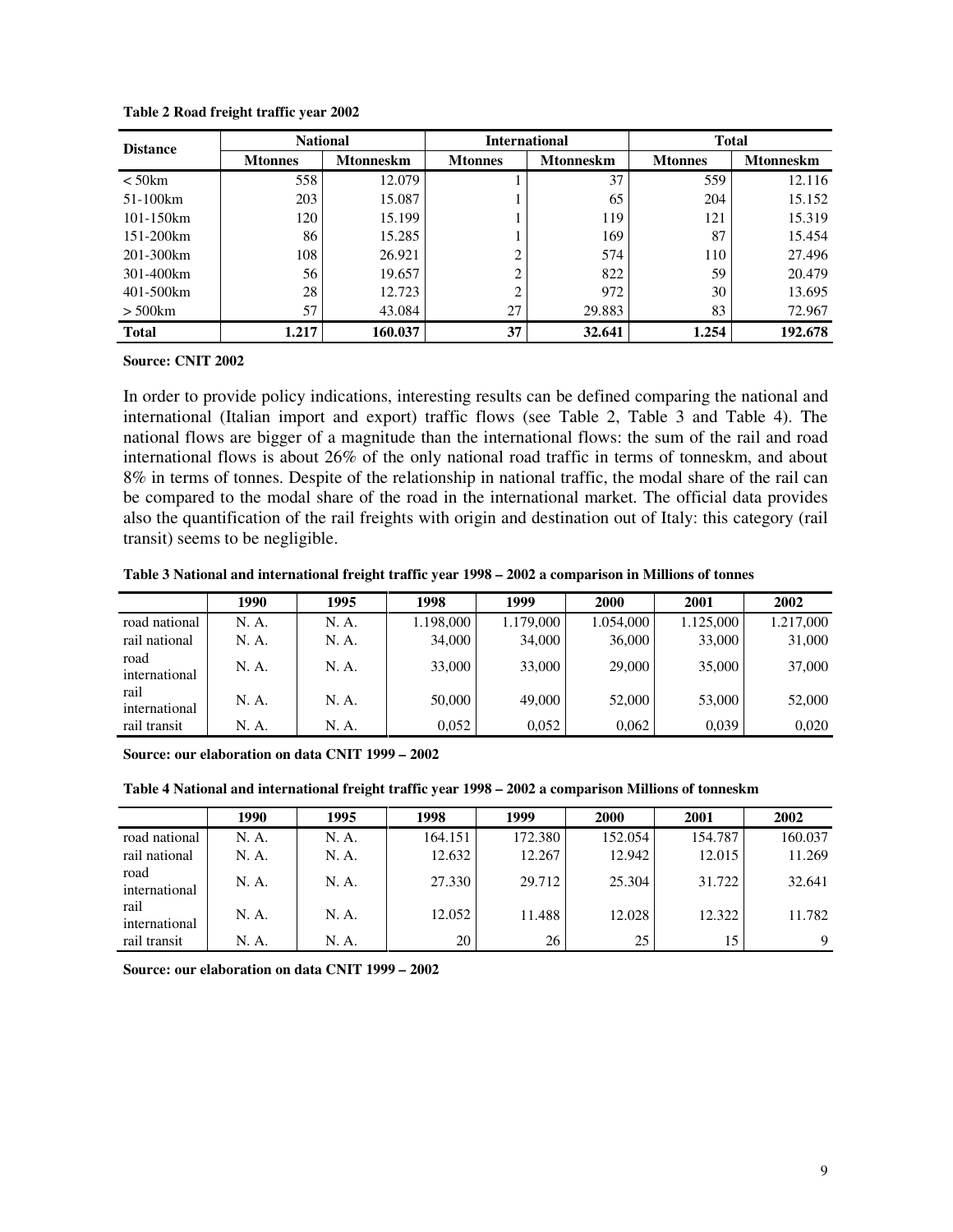## *1.2 Passengers traffic*

The official data about passenger traffic are less detailed than the data for freight traffic. In particular, no information are provided in order to link the number of passengerkilometres to the classes of distances<sup>5</sup>, and to show national and international traffic.

As shown in Table 5 and Graph 7, the national passenger traffic (in paxkm) is mainly related to the private mode (car and motorcycle) and since 1989 the bus charter services overcame the rail mode.

| Year | <b>Bus and trolley -</b><br>bus) | <b>Tram and</b><br>underground | <b>Bus</b> charter | Car     | Motorcycle | Railway |
|------|----------------------------------|--------------------------------|--------------------|---------|------------|---------|
| 1970 | 48.312                           | 2.210                          | 7.179              | 211.934 | 22.488     | 34.863  |
| 1971 | 49.448                           | 2.210                          | 8.010              | 248.781 | 23.087     | 36.400  |
| 1972 | 53.431                           | 2.232                          | 9.500              | 273.326 | 26.138     | 37.839  |
| 1973 | 56.289                           | 2.284                          | 9.347              | 278.184 | 26.544     | 38.918  |
| 1974 | 58.690                           | 3.047                          | 10.251             | 258.440 | 25.098     | 40.795  |
| 1975 | 60.939                           | 3.046                          | 10.520             | 279.259 | 27.054     | 39.166  |
| 1976 | 63.558                           | 3.128                          | 12.223             | 287.519 | 27.043     | 42.115  |
| 1977 | 66.405                           | 3.062                          | 13.577             | 296.548 | 29.355     | 41.665  |
| 1978 | 69.888                           | 3.386                          | 15.686             | 327.033 | 28.714     | 42.141  |
| 1979 | 75.659                           | 3.489                          | 19.942             | 320.424 | 32.860     | 42.864  |
| 1980 | 78.848                           | 3.657                          | 21.632             | 324.034 | 26.915     | 42.943  |
| 1981 | 80.091                           | 3.999                          | 23.517             | 335.791 | 27.845     | 43.482  |
| 1982 | 82.944                           | 3.977                          | 25.620             | 358.696 | 28.635     | 42.891  |
| 1983 | 84.083                           | 3.827                          | 28.130             | 334.754 | 31.092     | 42.017  |
| 1984 | 84.407                           | 3.861                          | 29.942             | 355.231 | 33.772     | 42.112  |
| 1985 | 87.944                           | 4.139                          | 32.310             | 373.700 | 34.876     | 40.309  |
| 1986 | 90.154                           | 4.257                          | 36.301             | 394.375 | 36.326     | 43.354  |
| 1987 | 92.312                           | 4.367                          | 39.392             | 427.202 | 41.220     | 44.248  |
| 1988 | 92.511                           | 4.762                          | 43.461             | 465.430 | 44.576     | 46.202  |
| 1989 | 96.177                           | 4.458                          | 48.860             | 480.615 | 47.477     | 47.197  |
| 1990 | 101.460                          | 4.570                          | 54.834             | 522.593 | 60.124     | 48.293  |
| 1991 | 103.110                          | 5.334                          | 55.944             | 538.265 | 57.662     | 49.196  |
| 1992 | 102.290                          | 5.263                          | 55.870             | 590.449 | 53.452     | 51.149  |
| 1993 | 96.591                           | 5.385                          | 54.334             | 588.279 | 57.289     | 49.775  |
| 1994 | 95.075                           | 5.462                          | 52.839             | 600.326 | 61.192     | 51.674  |
| 1995 | 103.976                          | 5.200                          | 59.968             | 614.713 | 59.882     | 52.492  |
| 1996 | 105.997                          | 5.282                          | 61.029             | 627.383 | 61.063     | 53.092  |
| 1997 | 107.363                          | 5.319                          | 62.046             | 638.837 | 62.913     | 49.501  |
| 1998 | 107.634                          | 5.251                          | 63.077             | 662.545 | 63.996     | 50.137  |
| 1999 | 110.158                          | 5.219                          | 64.116             | 663.319 | 65.512     | 46.301  |
| 2000 | 111.823                          | 5.382                          | 65.150             | 665.206 | 66.931     | 49.571  |
| 2001 | 113.907                          | 5.411                          | 66.623             | 666.366 | 68.350     | 49.426  |

**Table 5 Total passenger traffic years 1970 – 2001 in Millions of paxkm** 

**Source: CNIT 1986, 1993, 1994, 1995, 1996, 1999, 2000, 2001, 2002** 

<sup>&</sup>lt;sup>5</sup> According to Conto Nazionale dei Trasporti (CNIT, 2002), in year 2002, the average lenght of a passenger travel is 382km for long distance trains and 47km for local transport.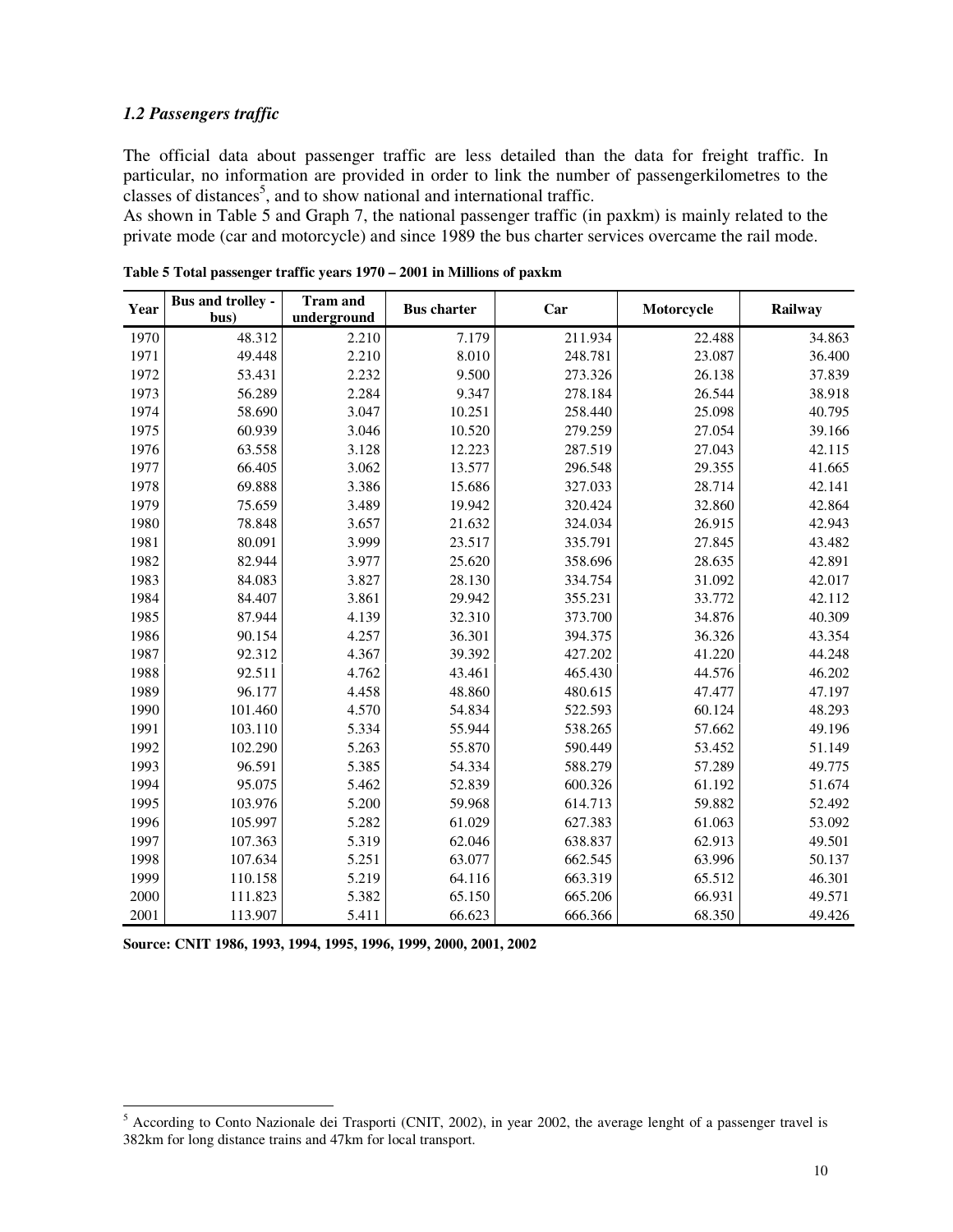





The role of (tolled) motorways in passenger transport is more and more relevant. Despite of the highway network constant extension, the total traffic (in passengerskm) and the market share of the tolled motorway is increasing (see Table 6).

| Year                        | 1990    | 1995    | 1998    | 1999    | 2000    | 2001    |
|-----------------------------|---------|---------|---------|---------|---------|---------|
| on tolled motorways traffic | 68.085  | 78.573  | 86.397  | 88.381  | 91.164  | 95.005  |
| total traffic               | 739.011 | 838.539 | 897.252 | 903.105 | 909.110 | 915.246 |
|                             | km      | km      | km      | km      | km      | km      |
| motorway extension          | 6.185   | 6.435   | 6.465   | 6.469   | 6.478   | 6.478   |

**Table 6 Total passenger traffic on conceded motorways year 2002 in Millions of paxkm** 

**Source: our elaboration on data CNIT, 2002; AISCAT, 2003** 

## *1.3 Traffic on motorways*

 $\overline{a}$ 

Some indications can be derived analysing the traffic data of the specific sections of the Italian tolled motorway network<sup>6</sup>. In Table 7 a "density of traffic" index has been elaborated, in order to link the traffic data (in vehicleskilometre) to the extension of the section and the number of lanes; obviously, higher is the density index, higher is the utilization of the infrastructure.

**Source: CNIT 1986, 1993, 1994, 1995, 1996, 1999, 2000, 2001, 2002** 

<sup>&</sup>lt;sup>6</sup> No data are provided for the untolled motorway network, directly managed by ANAS. In particular, no official data are available for the motorway rings of Milano and Roma and for the A3 Motorway Salerno – Reggio Calabria.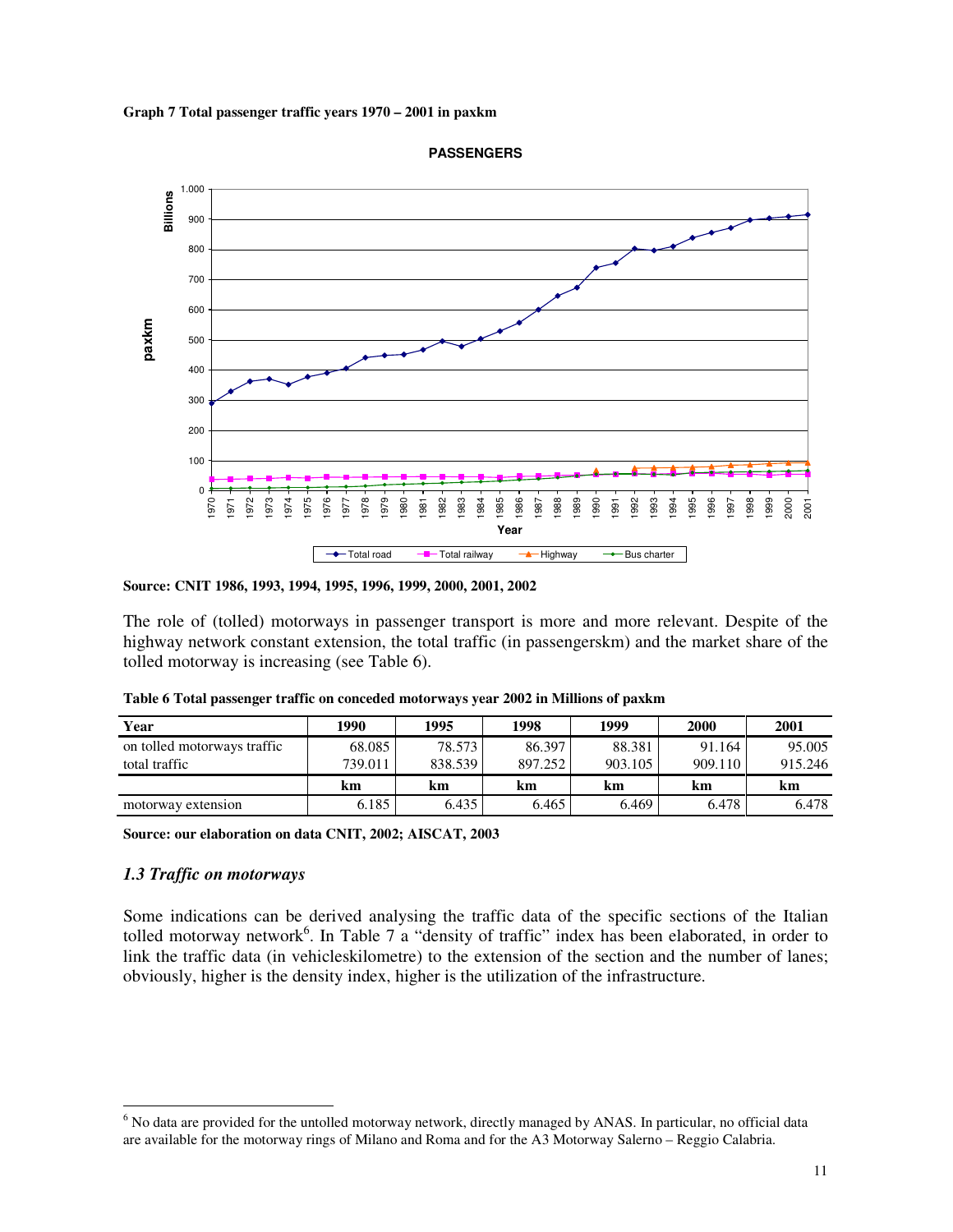| A4             | <b>MILANO - BRESCIA</b>             | 93,5  | 3                | Tot | 260.957 | 3.450.700.000 | 16.852 |
|----------------|-------------------------------------|-------|------------------|-----|---------|---------------|--------|
| A4             | <b>BRESCIA - PADOVA</b>             | 146,1 | 3                | Tot | 271.362 | 4.574.600.000 | 14.297 |
| A8/A26         | A8/A26 link                         | 24    | $\overline{2}$   | Tot | 54.391  | 500.000.000   | 14.269 |
| A10            | SAVONA - GENOVA                     | 45,5  | 2(3)             | Tot | 86.763  | 903.800.000   | 13.605 |
| A <sub>3</sub> | <b>NAPOLI - SALERNO</b>             | 51,6  | 3                | Tot | 153.077 | 1.529.900.000 | 13.538 |
| A4             | PADOVA - VENEZIA                    | 23,3  | 3                | Tot | 93.881  | 673.600.000   | 13.201 |
| A1             | MILANO - BOLOGNA                    | 191,2 | $\mathfrak{Z}$   | Tot | 232.477 | 5.519.300.000 | 13.181 |
| A12            | <b>GENOVA - SESTRI L</b>            | 48,7  | $\overline{2}$   | Tot | 51.898  | 922.500.000   | 12.974 |
| A8/A9          | MILANO - Lakes                      | 77,7  | 3(2/4)           | Tot | 276.684 | 2.199.800.000 | 12.928 |
| A1             | <b>BOLOGNA - FIRENZE</b>            | 91,1  | 2(3)             | Tot | 92.590  | 1.706.000.000 | 12.826 |
| A11            | <b>FIRENZE - PISA</b>               | 81,7  | 2                | Tot | 159.597 | 1.511.000.000 | 12.667 |
| A1             | <b>FIRENZE - ROMA</b>               | 273   | $\sqrt{2}$       | Tot | 213.907 | 4.919.800.000 | 12.343 |
| A <sub>1</sub> | ROMA – NAPOLI                       | 202   | $\overline{3}$   | Tot | 198.905 | 4.724.700.000 | 10.680 |
| A14            | <b>BOLOGNA-ANCONA</b>               | 236   | $\mathfrak{Z}$   | Tot | 256.742 | 5.330.200.000 | 10.313 |
| A14            | <b>ANCONA - PESCARA</b>             | 133,8 | $\overline{2}$   | Tot | 97.747  | 2.014.600.000 | 10.313 |
| A22            | <b>VERONA - MODENA</b>              | 90    | $\boldsymbol{2}$ | Tot | 71.384  | 1.327.400.000 | 10.102 |
| A13            | <b>BOLOGNA-PADOVA</b>               | 127,3 | $\sqrt{2}$       | Tot | 114.564 | 1.847.900.000 | 9.943  |
| A24            | ROMA - TORANO                       | 79,5  | $\overline{2}$   | Tot | 130.779 | 1.148.600.000 | 9.896  |
| A22            | <b>BRENNERO - VERONA</b>            | 224   | 2                | Tot | 125.080 | 3.037.200.000 | 9.287  |
| A4/A23/        | <b>VENEZIA - TRIESTE</b>            |       |                  |     |         |               |        |
| A28            | dir. Palmanova - Udine              | 180,3 | $\overline{2}$   | Tot | 211.712 | 2.368.000.000 | 8.996  |
|                | dir. Portogruaro - Conegliano       |       |                  |     |         |               |        |
| A12            | SESTRI L-L IVORNO and               | 133,4 | $\mathbf{2}$     | Tot | 112.363 | 1.736.300.000 | 8.915  |
|                | La Spezia link                      |       |                  |     |         |               |        |
| A14            | PESCARA - LANCIANO                  | 49,7  | $\mathbf{2}$     | Tot | 54.966  | 629.900.000   | 8.681  |
| A30            | CASERTA – SALERNO                   | 55,3  | $\sqrt{2}$       | Tot | 71.225  | 692.700.000   | 8.580  |
| A7             | <b>GENOVA - SERRAVALLE</b>          | 50    | $\overline{2}$   | Tot | 135.704 | 614.300.000   | 8.415  |
| A21            | TORINO-PIACENZA                     | 164,9 | 2(3)             | Tot | 42.830  | 2.017.900.000 | 8.382  |
| A <sub>4</sub> | TORINO-MILANO                       | 127   | 3                | Tot | 110.139 | 2.171.900.000 | 7.809  |
| A11dir         | VIAREGGIO-LUCCA                     | 21,5  | $\sqrt{2}$       | Tot | 31.372  | 242.200.000   | 7.716  |
| A10            | <b>VENTIMIGLIA – SAVONA</b>         | 113,3 | 2                | Tot | 122.353 | 1.270.000.000 | 7.678  |
| A18            | <b>MESSINA - CATANIA</b>            | 76,8  | $\overline{2}$   | Tot | 76.699  | 847.500.000   | 7.558  |
| A7             | MILANO - SERRAVALLE                 | 86,3  | 3(2)             | Tot | 92.348  | 1.422.600.000 | 7.527  |
| A12            | ROMA - CIVITAVECCHIA                | 65,4  | 2                | Tot | 66.013  | 637.900.000   | 6.681  |
| A21            | PIACENZA - BRESCIA and              | 88,6  | 2                | Tot | 61.756  | 847.400.000   | 6.551  |
| $\mathbf{A}1$  | A1/A21link<br>FIANO R - SAN CESAREO | 45,3  | 3                | Tot | 47.484  | 584.200.000   | 5.889  |
|                | <b>GE VOLTRI-</b>                   |       |                  |     |         |               |        |
| A26            | ALESSANDRIA and Predosa             | 83,7  | 3(2)             | Tot | 59.855  | 1.054.800.000 | 5.754  |
|                | - Bettole link                      |       |                  |     |         |               |        |
| A15            | PARMA-LA SPEZIA                     | 101   | 2                | Tot | 41.110  | 837.300.000   | 5.678  |
| A16            | NAPOLI - CANOSA                     | 172,3 | $\overline{2}$   | Tot | 69.198  | 1.381.000.000 | 5.490  |
| A <sub>5</sub> | TORINO - QUINCINETTO                | 51,2  | $\overline{2}$   | Tot | 42.107  | 397.700.000   | 5.320  |
|                | TRENTO - VICENZA -                  |       |                  |     |         |               |        |
| A31            | <b>ROVIGO</b>                       | 36,4  | $\mathbf{2}$     | Tot | 38.021  | 282.600.000   | 5.318  |
| A27            | VENEZIA - BELLUNO                   | 82,2  | $\overline{c}$   | Tot | 52.333  | 612.100.000   | 5.100  |

A14 | LANCIANO – CANOSA | 189,6 | 2 | Tot | 42.256 | 1.327.000.000 | 4.794 A6 | TORINO – SAVONA | 130,9 | 2 (1) | Tot | 48.350 | 886.500.000 | 4.639 A5 QUINCINETTO – AOSTA 59,5 2 Tot 30.164 401.500.000 4.622 A28 | UDINE – TARVISIO | 101,2 | 2 | Tot | 68.263 | 675.200.000 | 4.570

A4/A5 | IVREA – SANTHIÀ | 23,6 | 2 | Tot | 18.283 | 145.900.000 | 4.234 A14dir RACCORDO DI RAVENNA 29,3 2 Tot 19.452 180.500.000 4.219 A14 | CANOSA – TARANTO | 143 | 2 | Tot | 32.581 | 825.400.000 | 3.953

CIVITAVECCHIA 36,6 2 Tot 19.432 239.000.000 4.473<br>IVREA – SANTHIÀ 23,6 2 Tot 18.283 145.900.000 4.234

 $A12$  LIVORNO –

**Code Relation km Lanes kind veh/day vehkm vehkm/laneskm** 

TANGENZIALE DI NAPOLI 20,2 3 Tot 257.222 1.021.400.000 23.089

**Table 7 Tolled motorways density index year 2003, light and heavy vehicle**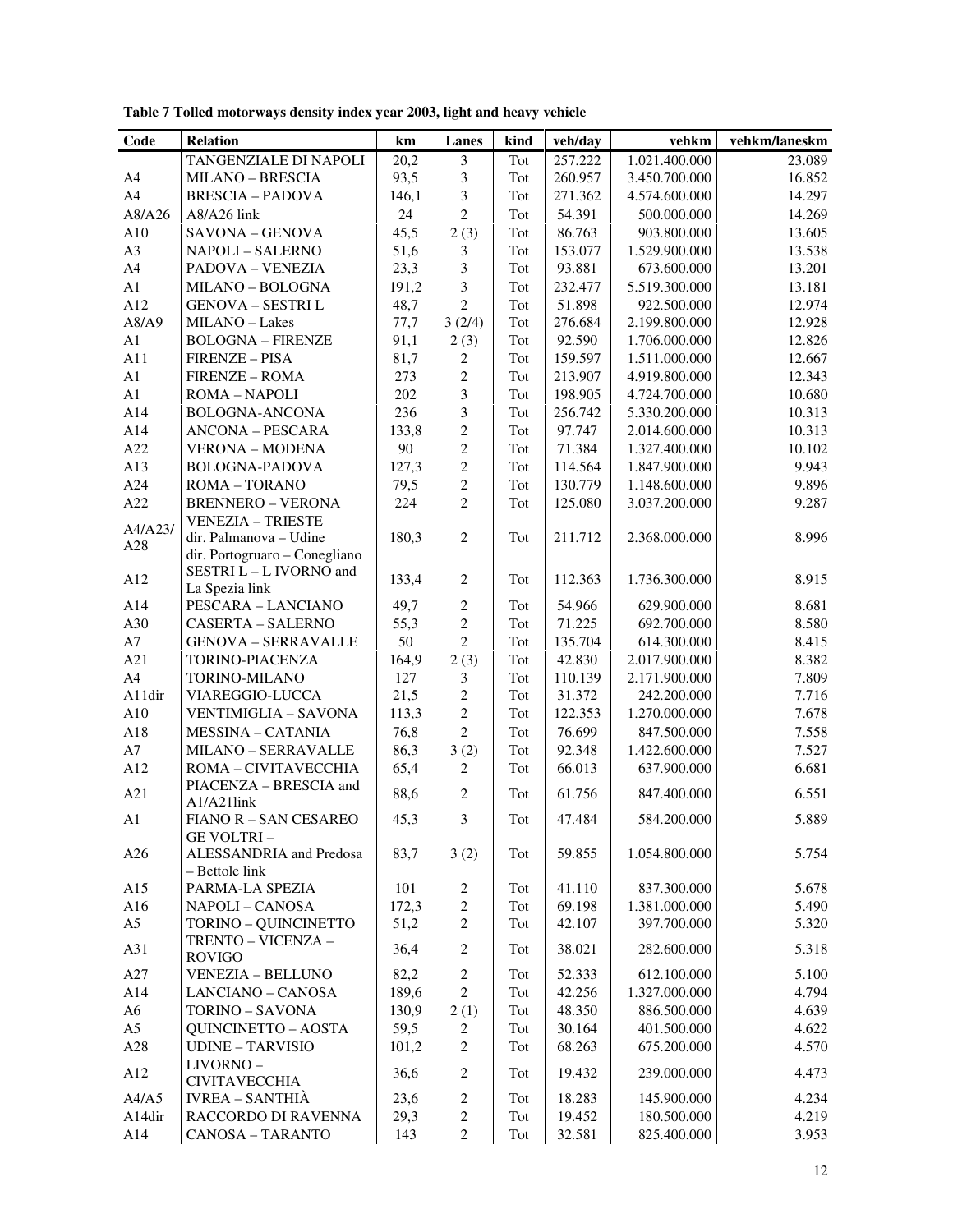|                | all network total                                      |       |      | Tot |        | 77.436.200.000 |       |
|----------------|--------------------------------------------------------|-------|------|-----|--------|----------------|-------|
| T <sub>2</sub> | Gran San Bernardo Tunnel                               | 12,8  | 1    | Tot | 1.723  | 8.070.000      | 864   |
| T1             | Monte Bianco Tunnel                                    | 5,8   | 1    | Tot | 4.244  | 6.720.000      | 1.587 |
| A20            | Buonfornello – Castelbuono                             | 25,8  | 2    | Tot | 6.793  | 60.700.000     | 1.611 |
| A <sub>5</sub> | <b>SARRE – MORGEX</b><br><b>MESSINA – PALERMO</b>      | 27    | 2    | Tot | 25.591 | 80.600.000     | 2.045 |
|                | $A26/A4$ link                                          |       |      |     |        |                |       |
| A26            | ALESSANDRIA -<br><b>GRAVELLONA TOCE and</b>            | 161,2 | 3(2) | Tot | 69.884 | 1.003.900.000  | 2.844 |
| T4             | Frejus Tunnel                                          | 6,8   | Ι.   | Tot | 5.774  | 14.310.000     | 2.883 |
| A24            | TORANO - TERAMO                                        | 87    | 2(3) | Tot | 31.734 | 385.200.000    | 3.033 |
| A32            | $TORINO -$<br><b>BARDONECCHIA</b>                      | 72,4  | 2    | Tot | 8.209  | 338.100.000    | 3.199 |
| A25            | TORANO – PESCARA                                       | 114.9 | 2    | Tot | 41.334 | 620.500.000    | 3.699 |
| A20            | <b>MESSINA – PALERMO</b><br>Messina – Torrente Furiano | 114,8 | 2    | Tot | 51.752 | 636.500.000    | 3.798 |

*Note: lane number in brackets indicates changes in the numbers of the lanes in some points of he motorways; "Tot" means light and heavy vehicle summed, considering light and heavy vehicle with the same weight* 

#### **Source: our elaboration on data AISCAT, 2003**

The provide data "take up a picture" of an average day, not showing the peak load phenomena or the seasonal fluctuation. Anyway, the result can be used to define a ranking of utilisation (as a proxy of the congestion). The most critical situations can be seen in the north of Italy, approaching the most important cities<sup>7</sup>.

#### *1.4 Some considerations*

 $\overline{a}$ 

Road transport has a dominant role in the Italian context; in particular, the national freight road flows are a magnitude bigger than the international road flows and the whole rail flows. Data consistent policies should reflect this situation, focusing mainly on the road network instead of rail network.

The role of the international freight transport is less relevant than the role of the national transport, in particular according to the data in tonnes. The transport originating out of Italy with destinations out of Italy seems to be irrelevant. This is not consistent with the idea of the European corridor (playing a relevant role in the allocation of the public funds), in particular for rail traffic. Some doubts can be shown about the realization of long distance international infrastructure<sup>8</sup>, in order to capture international flows whose existence seems to be not demonstrated $9$  in the Italian case. On the other side, also international flows whit origin or destination in Italy have a less than 30% weight (in tonneskm) in relation with national flows.

Short distance flows (passengers and freight) play always a relevant role and determinate a large part of the congestion phenomena, with effects also on long distance routes. As shown, the most critical situation on the highway network is on motorways near to the most important cities (located mainly in the North) and, for long distance, along North – Centre main links (Venezia – Milano and Milano – Roma) with some spokes.

<sup>8</sup> Obviously, the realization of new infrastructures can modify the network assignation; but a relevant role in played by the liberalization process, whose effect could have the same magnitude of the effects of the infrastructural programmes.

 $7$  The link "tangenziale di Napoli" can be considered as a urban tolled link.

<sup>&</sup>lt;sup>9</sup> The long distance international transports have a real alternative in maritime shipping, in particular on east – west routes (corridor Lisboa – Kiev).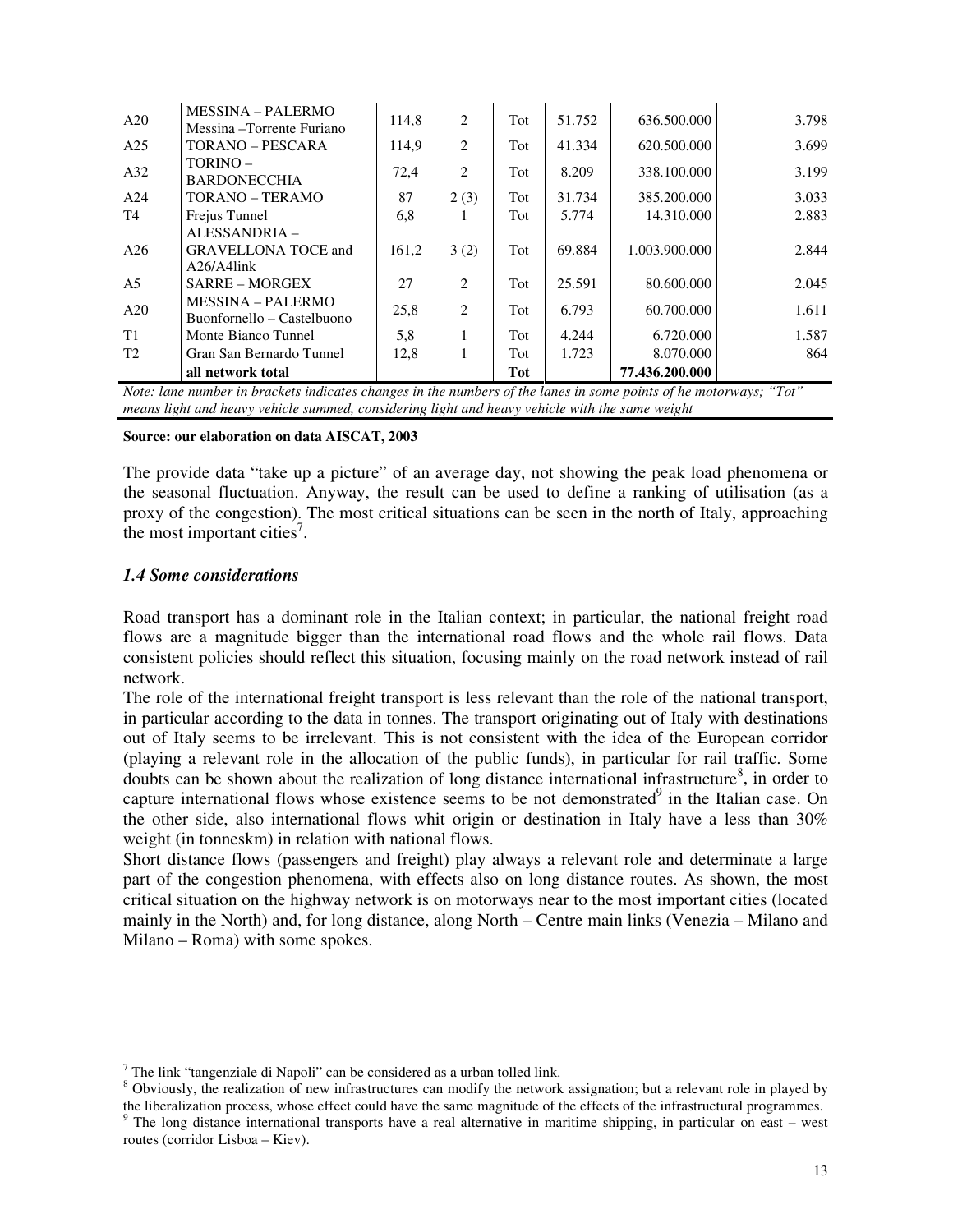## **2 INFRASTRUCTURE NETWORKS AND EXPENDITURES**

The purpose of this section of the paper is to show the Italian extension and expenditure data series for road and rail networks, and to evaluate - by means of a cost–benefit approach - the suitability of some projects included in the suggested transportation planning by the Law 443/01 Act.

Since 1984, with reference of the CNIT – Conto Nazionale delle Infrastrutture e dei Trasporti, it has been possible to give some quantitative overviews.

As shown in the next tables and graphs, the available data takes different types of infrastructure into consideration, both for roads and for railways.

## *2.1 Roads*

## *Road network extensions*

The entire Italian road network can be divided into three categories:

- highways
- national roads
- provincial roads

The Italian highway network is mainly based on a toll system and is actually managed by concessionaries (see Table 11); the rest of the network, on the other hand, is a toll free system and is managed by the Italian National Roads Agency (ANAS).

After the promulgation of the Decree  $112/98^{10}$  the Italian Government transferred the authority for administrating national roads from ANAS to the local governments (Regioni); provincial roads are actually managed by the second level of local governments (Province).

As show in Table 8, Graph 8, Graph 9, Graph 10 and Graph 11 it is possible see the Italian road network extension trends between 1984 and 2002.

| Years | <b>Highways</b> | <b>National roads</b> | <b>Provincial roads</b> | <b>Total</b> |
|-------|-----------------|-----------------------|-------------------------|--------------|
| 1984  | 5.941           | 44.372                | 107.849                 | 158.162      |
| 1985  | 5.964           | 44.359                | 108.191                 | 158.514      |
| 1986  | 5.979           | 44.450                | 108.404                 | 158.833      |
| 1987  | 5.999           | 44.658                | 109.523                 | 160.180      |
| 1988  | 6.136           | 44.752                | 109.893                 | 160.781      |
| 1989  | 6.193           | 45.005                | 110.468                 | 161.666      |
| 1990  | 6.185           | 44.472                | 111.011                 | 161.668      |
| 1991  | 6.214           | 45.076                | 112.111                 | 163.401      |
| 1992  | 6.289           | 44.888                | 112.875                 | 164.052      |
| 1993  | 6.401           | 44.757                | 113.353                 | 164.511      |
| 1994  | 6.469           | 45.237                | 113.349                 | 165.055      |

## **Table 8 Italian road network 1984 – 2002 in Kilometres**

*<sup>10</sup> Decreto Legislativo 112/98* 

 $\overline{a}$ 

*Art. 101 – Trasferimento delle strade non comprese nella rete autostradale e stradale nazionale* 

*1. Le strade e autostrade, già appartenenti al demanio statale ai sensi dell'articolo 822 del codice civile e non comprese nella rete autostradale e stradale nazionale, sono trasferite, con il decreto del Presidente del Consiglio dei Ministri di cui all'articolo 98, comma 2, del presente decreto legislativo, al demanio delle regioni, ovvero, con le leggi regionali di cui all'articolo 4, comma 1, della legge 15 marzo 1997, n. 59, al demanio degli enti locali. Tali leggi attribuiscono agli enti titolari anche il compito della gestione delle strade medesime.* 

*2.In seguito al trasferimento di cui al comma 1 spetta alle regioni o agli enti locali titolari delle strade la determinazione dei criteri e la fissazione e la riscossione, come entrate proprie, delle tariffe relative alle licenze, alle concessioni e alla esposizione della pubblicità lungo o in vista delle strade trasferite, secondo i principi definiti con atto di indirizzo e di coordinamento ai sensi dell'articolo 8 della legge 15 marzo 1997, n. 59.*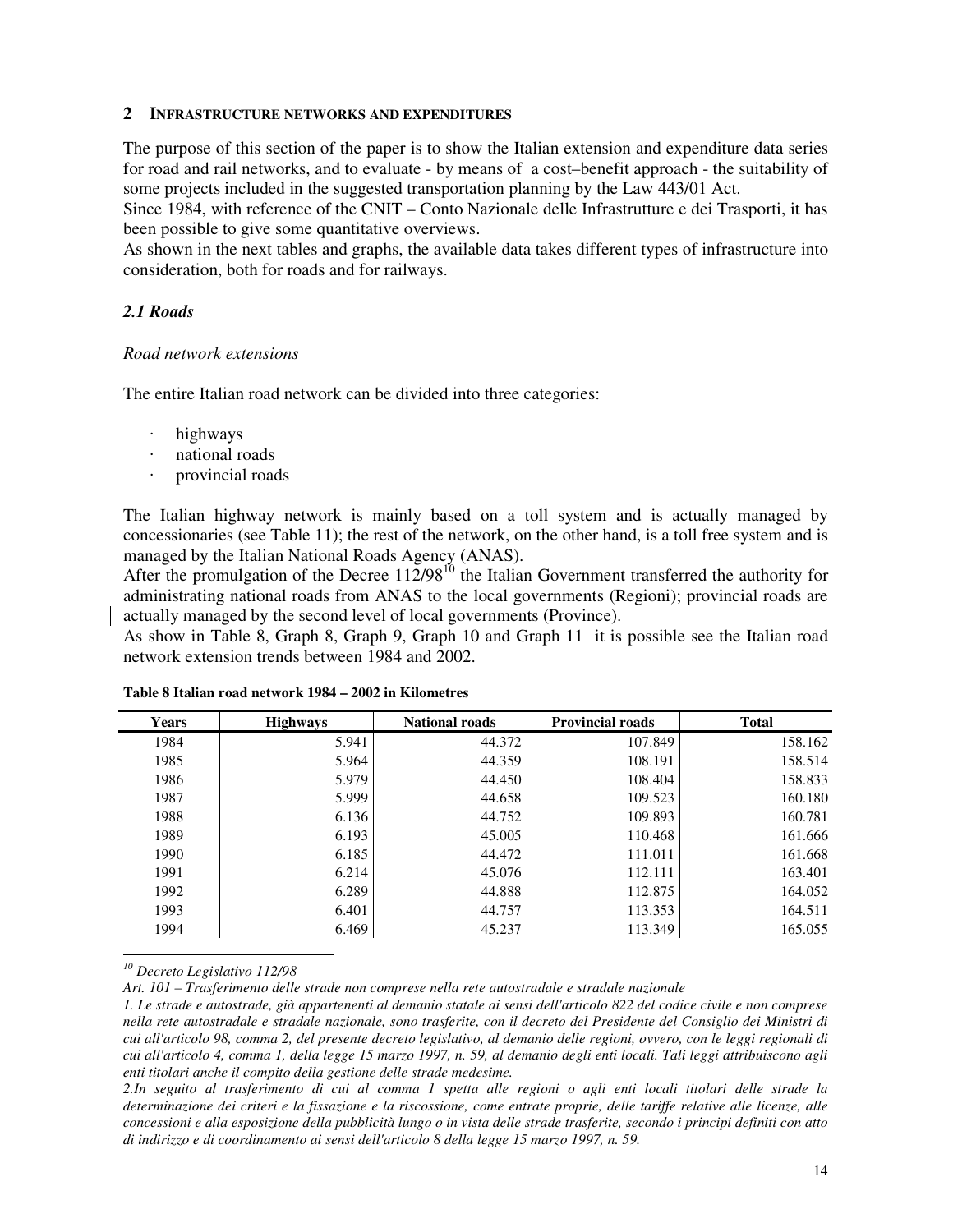| 1995 | 6.435 | 45.130 | 114.442 | 166.007 |
|------|-------|--------|---------|---------|
| 1996 | 6.465 | 46.043 | 113.924 | 166.432 |
| 1997 | 6.469 | 45.819 | 113.790 | 166.078 |
| 1998 | 6.478 | 46.009 | 115.125 | 167.612 |
| 1999 | 6.478 | 46.483 | 115.222 | 168.183 |
| 2000 | 6.478 | 46.556 | 114.691 | 167.725 |
| 2001 | 6.478 | 46.870 | 115.180 | 168.528 |
| 2002 | 6.487 | 36.453 | 127.314 | 170.254 |

**Source: CNIT 1986, 1993, 1994, 1995, 1996, 1999, 2000, 2001, 2002** 

**Graph 8 Italian road network 1984 – 2002** 



**ITALIAN ROADS NETWORK 1984 - 2002**

**Source: CNIT 1986, 1993, 1994, 1995, 1996, 1999, 2000, 2001, 2002**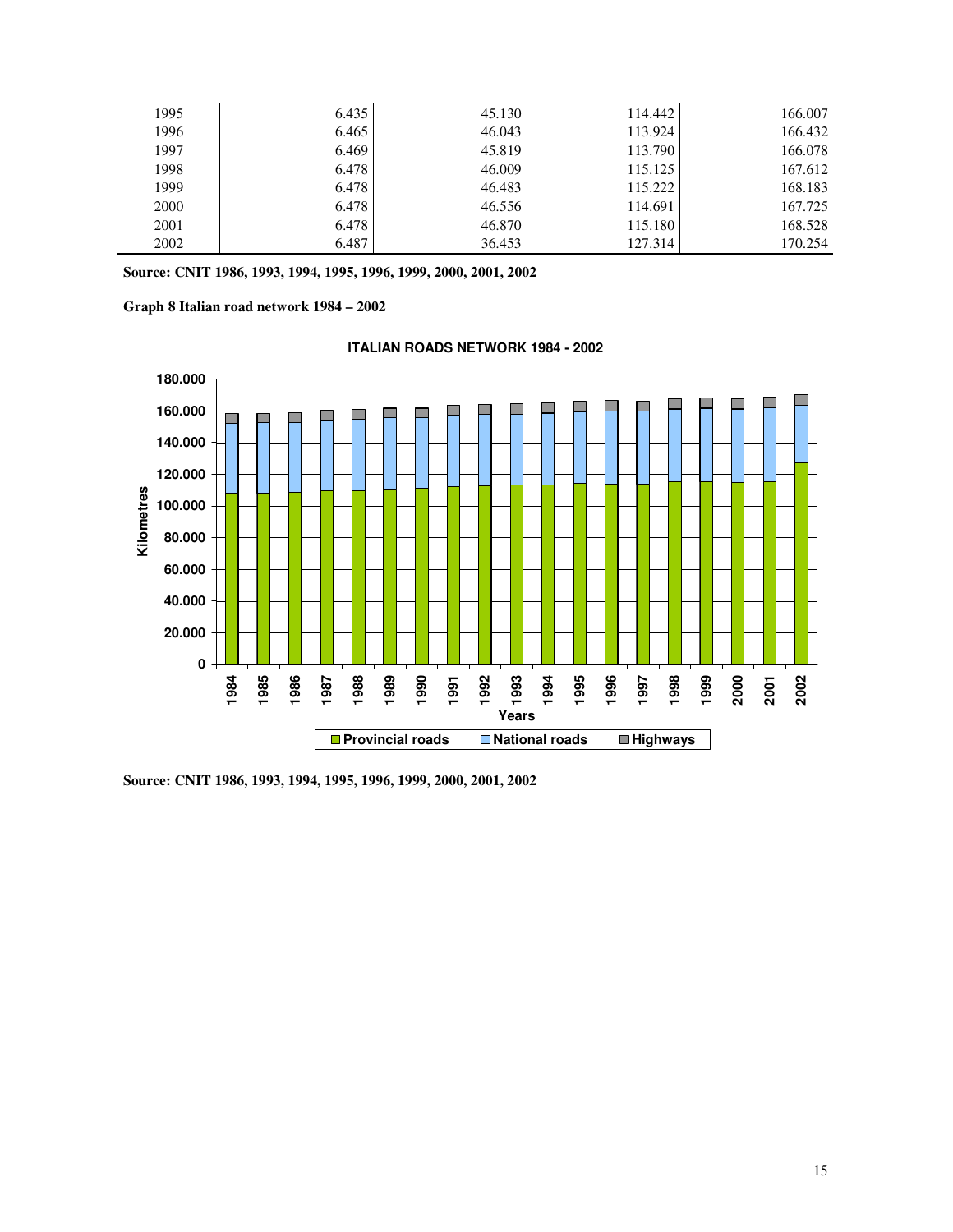**Graph 9 Highway network extension 1984 – 2002** 



#### **HIGHWAYS NETWORK EXTENSION 1984 - 2002**

**Source: CNIT 1986, 1993, 1994, 1995, 1996, 1999, 2000, 2001, 2002** 

**Graph 10 National roads extension 1984 – 2002** 



#### **NATIONAL ROADS EXTENSION 1984 - 2002**

**Source: CNIT 1986, 1993, 1994, 1995, 1996, 1999, 2000, 2001, 2002**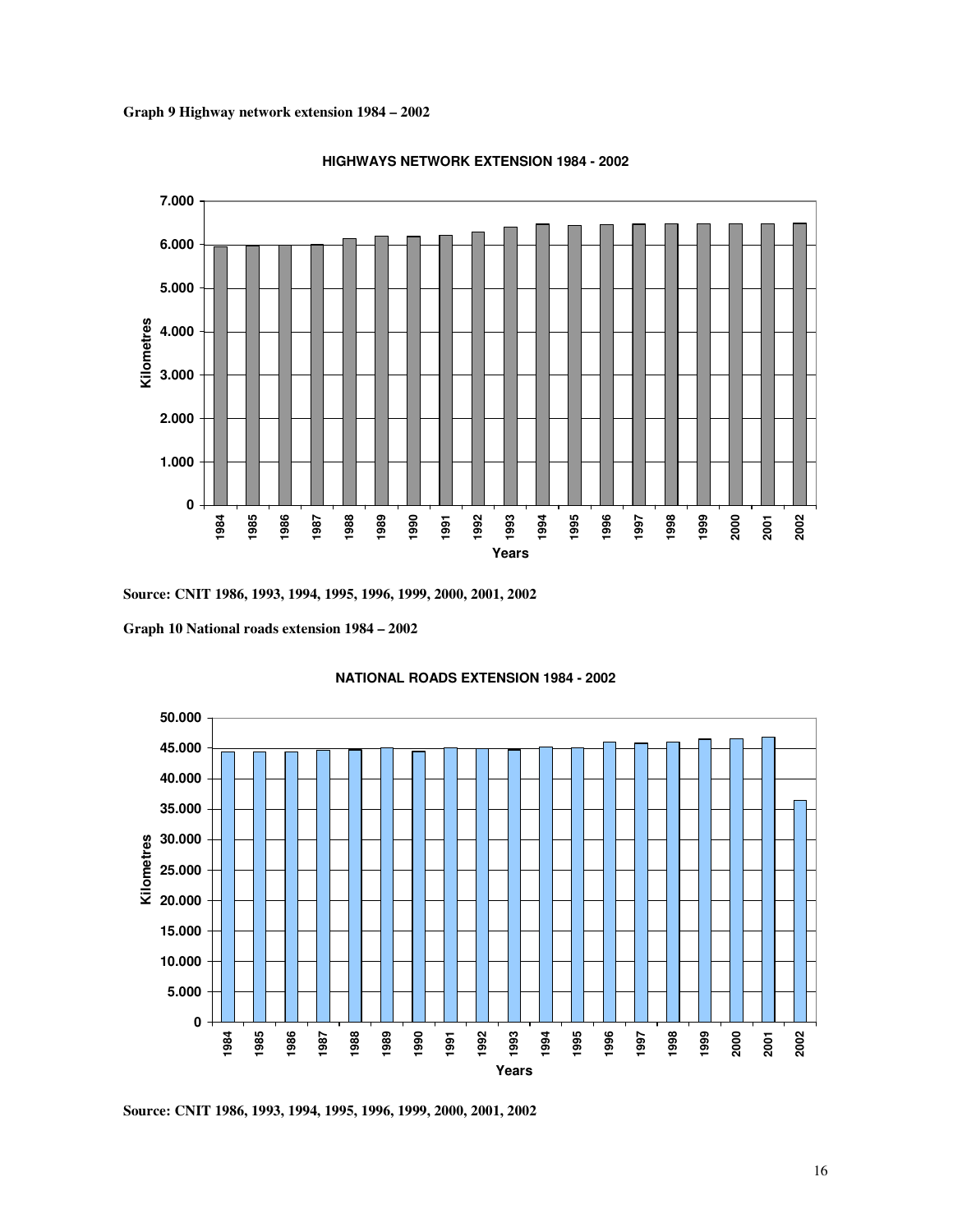**Graph 11 Provincial roads extension 1984 – 2002** 



#### **PROVINCIAL ROADS EXTENSION 1984 - 2002**

#### *Road network expenditures*

For a thorough description of the Italian case it is useful to investigate the expenditure trends for the different road infrastructures during the same period.

Always with reference to the institutional data source (CNIT), it is possible to describe the expenditures made by the Italian Government; though, since the available data is presented in an extremely aggregate form, it is not easy to understand.

| Table 9 Road network – Expenditures made by the Italian Government for maintenance and investments 1984 – |  |
|-----------------------------------------------------------------------------------------------------------|--|
| 2004 in Millions of Euro 2004                                                                             |  |

| Year | Maintenance | <b>Investments</b> | <b>Total</b> |
|------|-------------|--------------------|--------------|
| 1984 | 7.069,73    | 5.323,77           | 12.393,50    |
| 1985 | 7.587,22    | 5.846,70           | 13.433,93    |
| 1986 | 8.594,48    | 6.420,34           | 15.014,82    |
| 1987 | N.A.        | N.A.               | N.A.         |
| 1988 | N.A.        | N.A.               | N.A.         |
| 1989 | 9.452,71    | 7.913,75           | 17.366,46    |
| 1990 | 9.134,24    | 9.310,87           | 18.445,11    |
| 1991 | 9.247,22    | 9.686,80           | 18.934,01    |
| 1992 | 9.262,61    | 9.606,48           | 18.869,09    |
| 1993 | 8.927,07    | 8.271,42           | 17.198,48    |
| 1994 | 8.668,85    | 7.086,77           | 15.755,63    |
| 1995 | 9.001,50    | 5.134,00           | 14.135,50    |
| 1996 | 9.088,06    | 5.106,94           | 14.195,00    |
| 1997 | 9.154,08    | 6.007,74           | 15.161,82    |
| 1998 | 7.496,15    | 7.318,24           | 14.814,38    |
| 1999 | 4.355,44    | 8.684,03           | 13.039,48    |
| 2000 | 5.053,82    | 10.049,07          | 15.102,89    |
| 2001 | 4.388,96    | 7.847,11           | 12.236,08    |

**Source: CNIT 1986, 1993, 1994, 1995, 1996, 1999, 2000, 2001, 2002**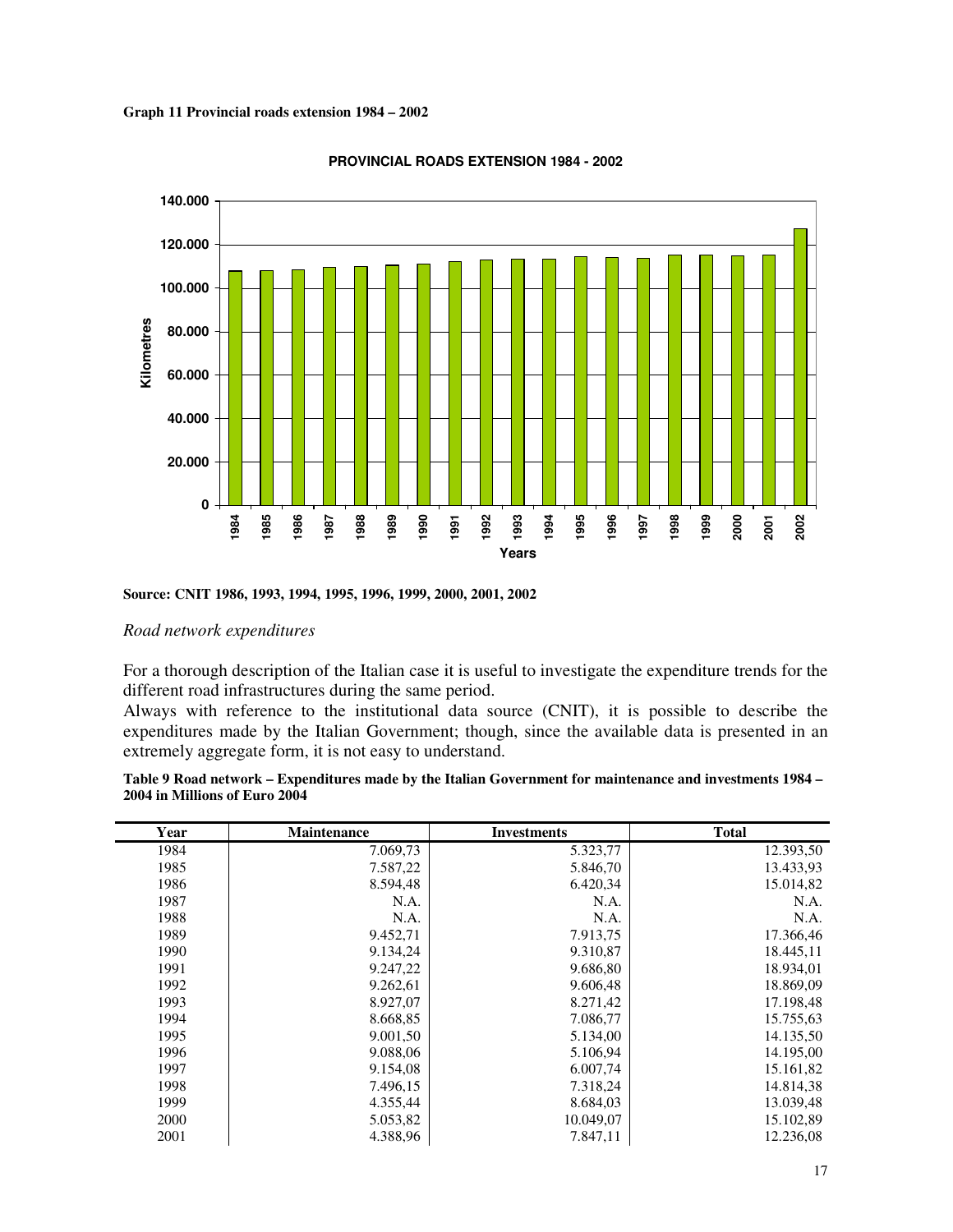| 2002 | N.A. | (*) 1<br>1.037,28 | N.A. |
|------|------|-------------------|------|
| 2003 | N.A. | $^{(*)}$ 2.927,49 | N.A. |
| 2004 | N.A. | $^{(*)}$ 6.371,3. | N.A. |

**Source: CNIT 1986, 1993, 1994, 1995, 1996, 1999, 2000, 2001, 2002 and "Legge Obiettivo" e Grandi Opere – L'impatto sul valore delle società** 

**Graph 12 - Road expenditures made by the Italian Government 1984 – 2004** 



#### **ROAD EXPENDITURES**

**Source: CNIT 1986, 1993, 1994, 1995, 1996, 1999, 2000, 2001, 2002 and "Legge Obiettivo" e Grandi Opere – L'impatto sul valore delle società** 

The CNIT provides the value of the funds transferred from the Ministry of the Economy to the ANAS and local governments (see Table 9 and Graph 12), but it is unclear how these funds are used and it is unknown the level of expenditures made by highway concessionaires.

The roads national Agency actually manages 20.216 km of national roads and 890 km of highways. The concessionaries manage 5.583 km of highways and Autostrade per l'Italia is the most important company with 3.500 km of highways and a traffic of 55 billions of vehicleskm in 2003 (60% of the total traffic).

 $\overline{\phantom{a}}$ 

<sup>∗</sup> Investments forecast from Law 443/01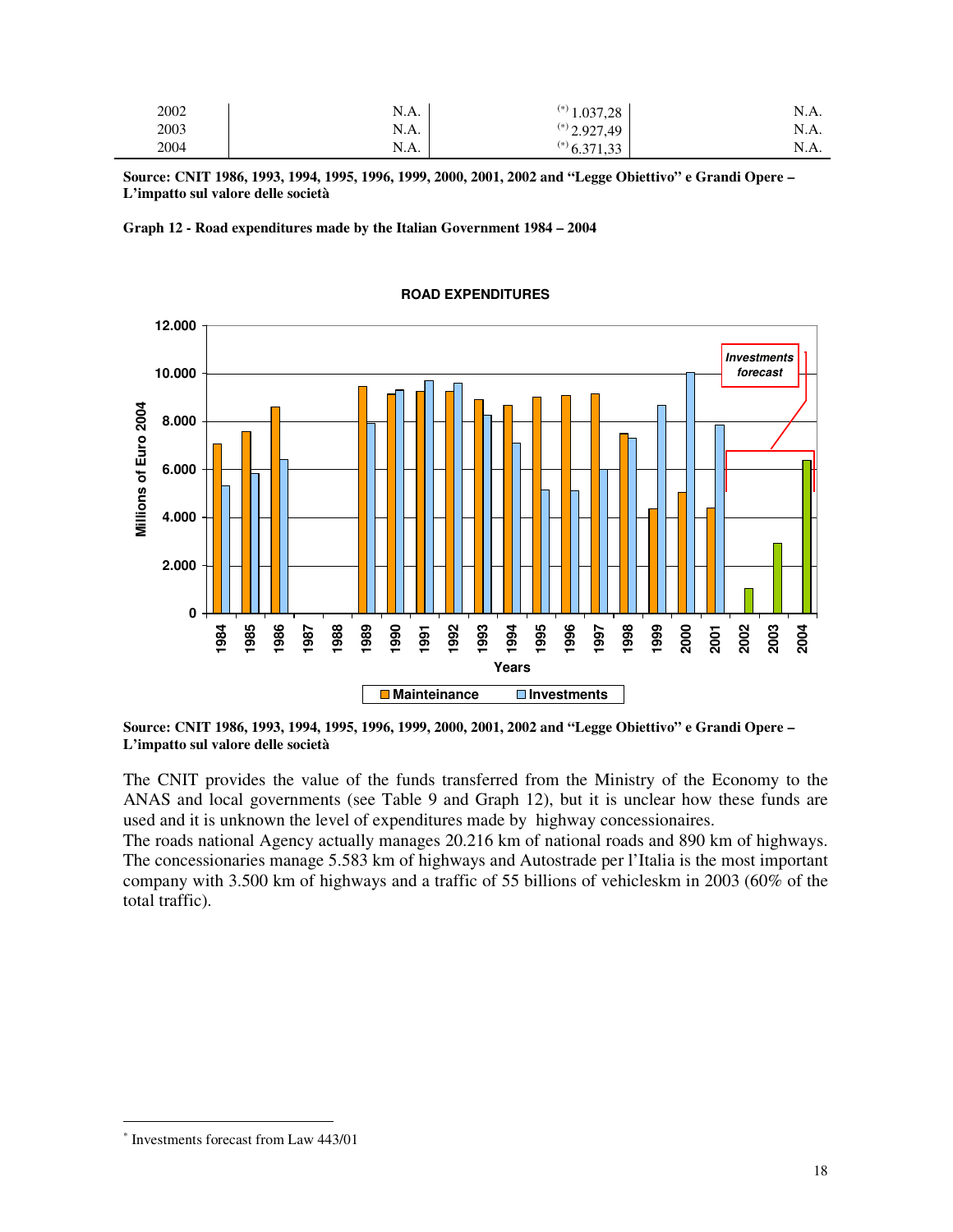| Year | <b>ANAS</b> |           |        | Autostrade per l'Italia |           |        |
|------|-------------|-----------|--------|-------------------------|-----------|--------|
|      | forecast    | delivered | in use | forecast                | delivered | in use |
| 1996 | 1.515       | N. A.     | N. A.  | N. A.                   | N. A.     | N. A.  |
| 1997 | 1.765       | N. A.     | N. A.  | 100                     | N. A.     | N. A.  |
| 1998 | 1.812       | N. A.     | N. A.  | 500                     | 114       | N. A.  |
| 1999 | 1.969       | N. A.     | N. A.  | 750                     | 226       | N. A.  |
| 2000 | 1.931       | N. A.     | N. A.  | 800                     | 276       | 166    |
| 2001 | 2.045       | N. A.     | N. A.  | 1.750                   | 536       | 161    |
| 2002 | 2.030       | 1.297     | 994    | 1.800                   | 1.048     | 262    |
| 2003 | 1.500       | 2.093     | 1.041  | 2.800                   | 1.122     | 255    |

#### **Table 10 Investments made by ANAS and Società Autostrade in Millions of Euro 2004**

#### **Source Ministry of the Economy, ANAS and Autostrade per l'Italia**

Analyzing the expenditures made by the Italian highway concessionaries (see Table 11) in 2002 in more detail and comparing these to the growth trend of the highway network, it appears there hasn't been significant variation in the network's length since 1993. Examining this data one could also conclude there were no relevant expenditures for the investments, as the length of the highway stayed the same for that time period, and further, that maintenance expenses likely remained the same since 1993, making it therefore possible to infer what the remaining data was.

| <b>Companies</b>         | <b>Maintenance expenditures</b> |
|--------------------------|---------------------------------|
| <b>ATIVA</b>             | 20,868                          |
| Autostrade               | 222,703                         |
| <b>Autovie Venete</b>    | 20,700                          |
| <b>Brennero</b>          | 66,082                          |
| Brescia – Padova         | 42,111                          |
| Centropadane             | 12,435                          |
| Cisa                     | 15,150                          |
| Consorzi siciliani       | 12,300                          |
| Autostrada dei Fiori     | 16,795                          |
| <b>RAV</b>               | 1,165                           |
| <b>SALT</b>              | 18,676                          |
| <b>SAM</b>               | 8,818                           |
| <b>SAT</b>               | 3,500                           |
| <b>SATAP</b>             | 24,238                          |
| <b>SAV</b>               | 4,046                           |
| Serravalle               | 39,143                          |
| <b>SITAF</b>             | 19,882                          |
| Tangenziali di Napoli    | 7,360                           |
| Torino - Milano          | 17,992                          |
| Torino – Savona          | 7,535                           |
| Venezia – Padova         | 5,980                           |
| Traforo del Monte Bianco | 2,352                           |
| <b>Total</b>             | 589,831                         |

| Table 11 Maintenance expenditures in 2002 for highway concessionaries in Millions of Euro |  |  |
|-------------------------------------------------------------------------------------------|--|--|
|-------------------------------------------------------------------------------------------|--|--|

#### **Source: ANAS, 2004**

#### *2.2 Railways*

#### *Rail network extensions*

During the past twenty years the rail network was left substantially unchanged and the network extension remained of around 16.000 Kilometres. It is more relevant to show the rail network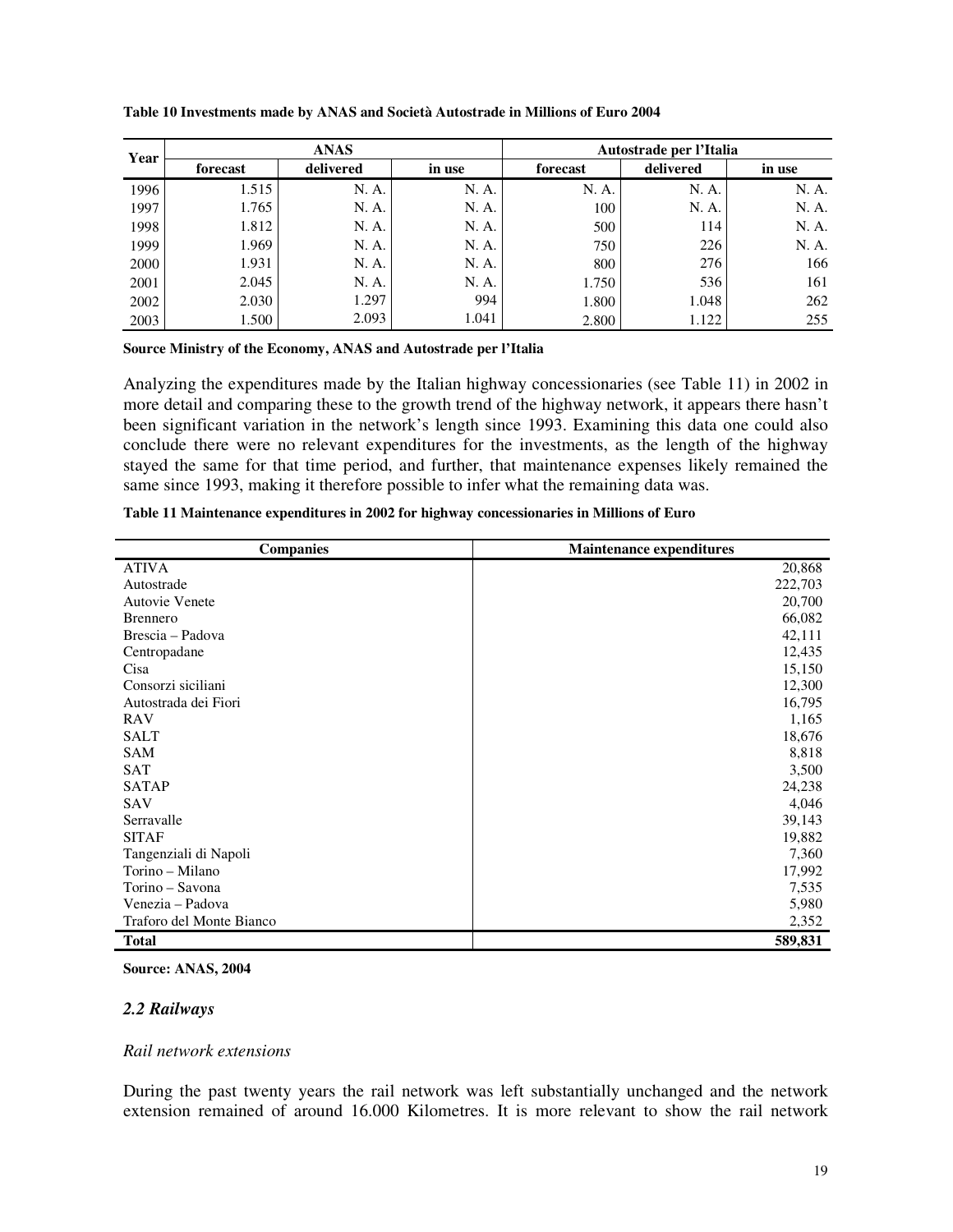development with reference to the traction and track types actually in use (see Table 12, Graph 13 and Graph 14).

The available data shows that single – track lines constitute 60% of the network and double – track lines 40%. Of the single – track lines 50% are electric; whereas all the double – track lines use electric traction.

| Year | Single – track<br>lines | <b>Electric Single</b><br>- track lines | Double-<br>track lines | <b>Electric</b><br>Double-<br>track lines | <b>Total</b><br>extension | <b>Total electric</b><br>extension |
|------|-------------------------|-----------------------------------------|------------------------|-------------------------------------------|---------------------------|------------------------------------|
| 1984 | 10.708                  | 3.547                                   | 5.395                  | 5.320                                     | 16.103                    | 8.867                              |
| 1985 | 10.709                  | 3.537                                   | 5.474                  | 5.399                                     | 16.183                    | 8.936                              |
| 1986 | 10.501                  | 3.618                                   | 5.533                  | 5.450                                     | 16.035                    | 9.068                              |
| 1987 | 10.378                  | 3.604                                   | 5.596                  | 5.496                                     | 15.973                    | 9.100                              |
| 1988 | 10.394                  | 3.790                                   | 5.622                  | 5.223                                     | 16.017                    | 9.013                              |
| 1989 | 10.345                  | 3.850                                   | 5.686                  | 5.594                                     | 16.030                    | 9.443                              |
| 1990 | 10.295                  | 3.832                                   | 5.771                  | 5.679                                     | 16.066                    | 9.512                              |
| 1991 | 10.292                  | 4.164                                   | 5.774                  | 5.683                                     | 16.066                    | 9.848                              |
| 1992 | 10.058                  | 4.214                                   | 5.893                  | 5.800                                     | 15.951                    | 10.014                             |
| 1993 | 10.003                  | 4.219                                   | 5.937                  | 5.835                                     | 15.939                    | 10.046                             |
| 1994 | 10.012                  | 4.245                                   | 5.989                  | 5.877                                     | 16.001                    | 10.122                             |
| 1995 | 9.977                   | 4.267                                   | 6.021                  | 5.909                                     | 15.998                    | 10.176                             |
| 1996 | 9.969                   | 4.319                                   | 6.044                  | 5.999                                     | 16.014                    | 10.318                             |
| 1997 | 9.924                   | 4.298                                   | 6.106                  | 6.061                                     | 16.030                    | 10.358                             |
| 1998 | 9.914                   | 4.991                                   | 6.127                  | 6.094                                     | 16.080                    | 10.488                             |
| 1999 | 9.935                   | 4.549                                   | 6.173                  | 6.138                                     | 16.092                    | 10.661                             |
| 2000 | 9.818                   | N.A.                                    | 6.156                  | N.A.                                      | 15.974                    | 10.714                             |
| 2001 | 9.805                   | N.A.                                    | 6.230                  | N.A.                                      | 16.035                    | 10.864                             |
| 2002 | 9.720                   | N.A.                                    | 6.230                  | N.A.                                      | 15.985                    | 10.891                             |

**Table 12 Italian rail networks 1984 – 2002 in Kilometres** 

**Source: CNIT 1986, 1993, 1994, 1995, 1996, 1999, 2000, 2001, 2002**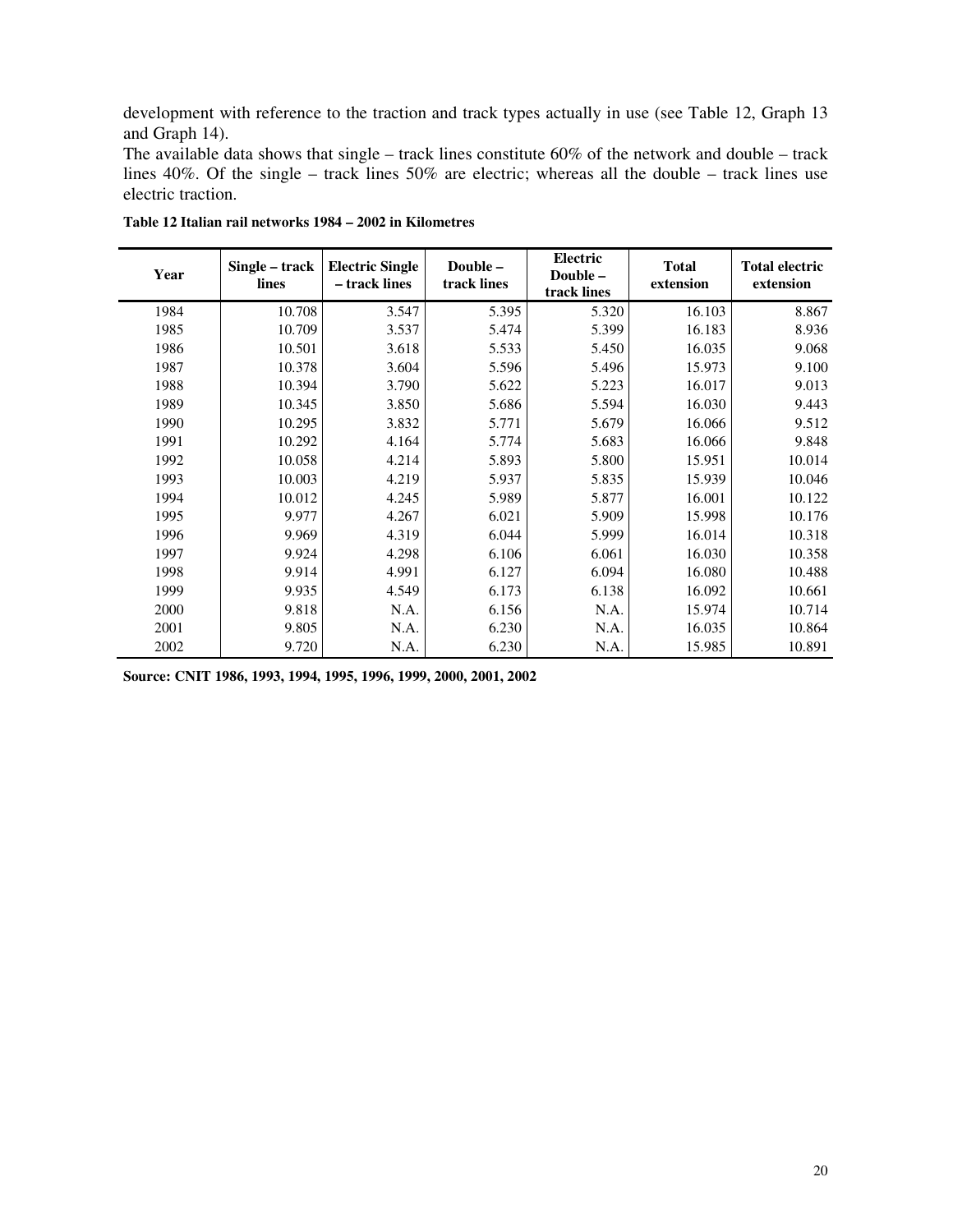**Graph 13 Italian rail networks 1984 – 2002** 



**EXTENSION OF THE RAIL NETWORK**

**Source: CNIT 1986, 1993, 1994, 1995, 1996, 1999, 2000, 2001, 2002** 

**Graph 14 Italian network track types 1984 – 2002** 



**NETWORK TRACK TYPES**

**Source: CNIT 1986, 1993, 1994, 1995, 1996, 1999, 2000, 2001, 2002**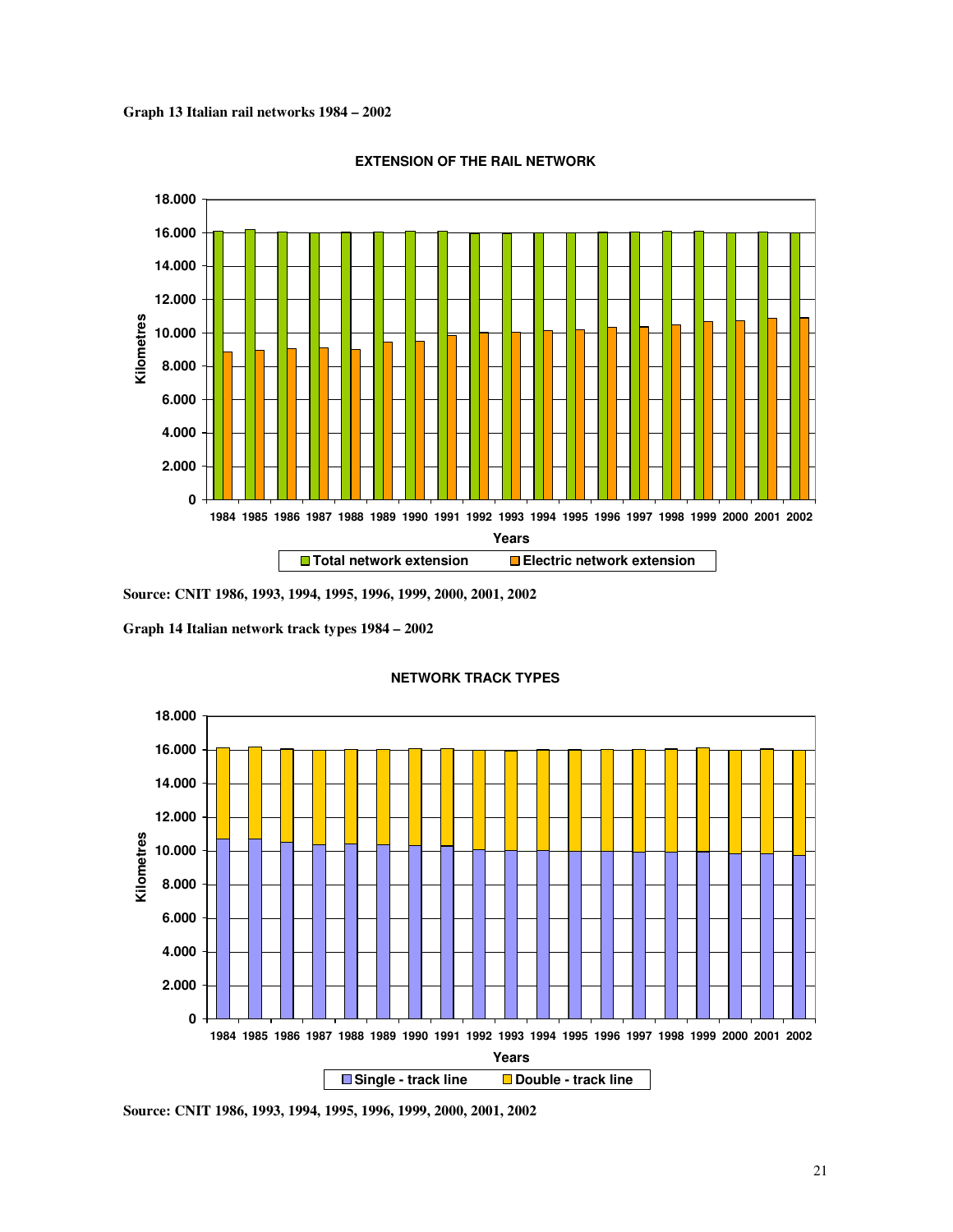Through the construction of a High Speed Lines (HLS) network, the Italian railway system will substantially improve within the next few years (2012). At the moment only one HSL is operated between Firenze and Roma (see Table 13).

The rest of the national HSL network is still under construction, and in some sections, very close to being completed. It will consist of a "T" shaped layout: the vertical line will link Milano, Bologna, Firenze, Roma and Napoli and will be completed first; the horizontal line will link Torino, Milano, Venezia and Trieste (the Italian part of "Corridor 5").

| <b>HSL</b>        | <b>Total</b> | <b>Operating</b> | % completed | 100% completed<br>within |
|-------------------|--------------|------------------|-------------|--------------------------|
| Firenze – Roma    | 254,0        | 254,0            | 100%        |                          |
| Torino – Milano   | 125,0        | 0.0              | 63%         | $2006 - 2008$            |
| Milano – Bologna  | 182,0        | 0.0              | 48%         | 2007                     |
| Bologna – Firenze | 78.5         | 0.0              | $77\%$      | 2008                     |
| Roma – Napoli     | 204,6        | 0,0              | $90\%$      | 2005                     |
| Verona – Padova   | 75,0         | 0.0              | $0\%$       | 2011                     |
| Padova – Venezia  | 24,0         | 0.0              | $0\%$       |                          |
| Milano – Verona   | 112,0        | 0,0              | $0\%$       | 2010                     |
| Milano – Genova   | 54,0         | 0,0              | $0\%$       | 2012                     |
| <b>Total</b>      | 1.109,0      | 254,0            |             |                          |

#### **Table 13 High speed lines in kilometres**

**Source: TAV website, July 2004; Italferr, 2003**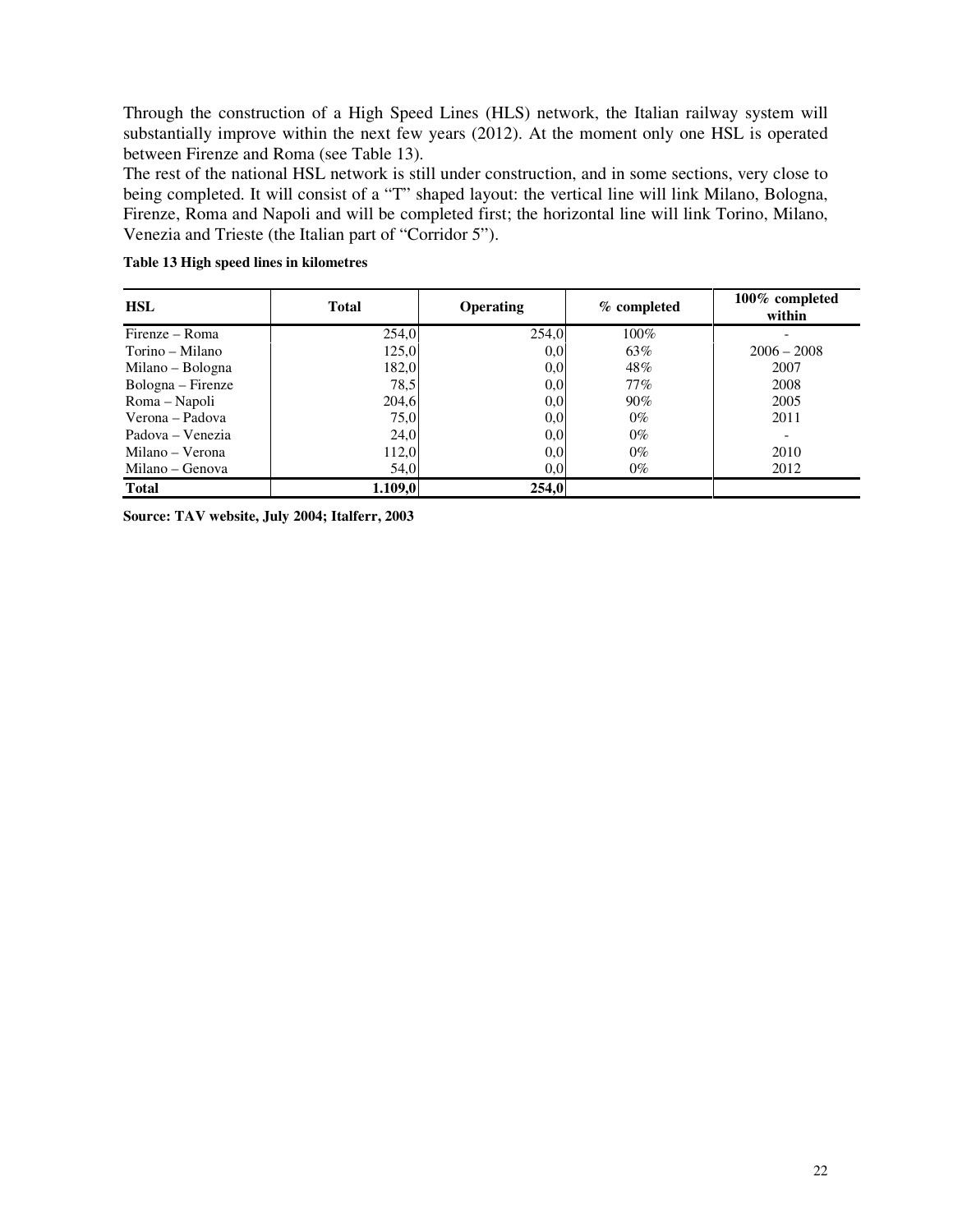## *Rail network expenditures*

The data about the Italian expenditures for the railway system is available with reference to the operating, maintenance and investment costs.

The CNIT presents a single aggregate value regarding the expenditures, both for the operating and maintenance costs and, as was the case for the road network, it is not possible to separate this value in order to represent the data.

The Graph 15 illustrates only the investment costs, showing the rail network expenditure trends bypassing the problematic incidence evaluation of the operating costs inside the total expenditure. It is possible to see that between 1984 and 1998 the investment expenditures sunk and that afterwards, due to the HSL system implementation, the trend rebounded positively.

**Graph 15 Rail expenditure for investments 1984 – 2004** 



## **RAIL EXPENDITURE FOR INVESTMENTS**

**Source: CNIT 1986, 1993, 1994, 1995, 1996, 1999, 2000, 2001, 2002 and "Legge Obiettivo" e Grandi Opere – L'impatto sul valore delle società**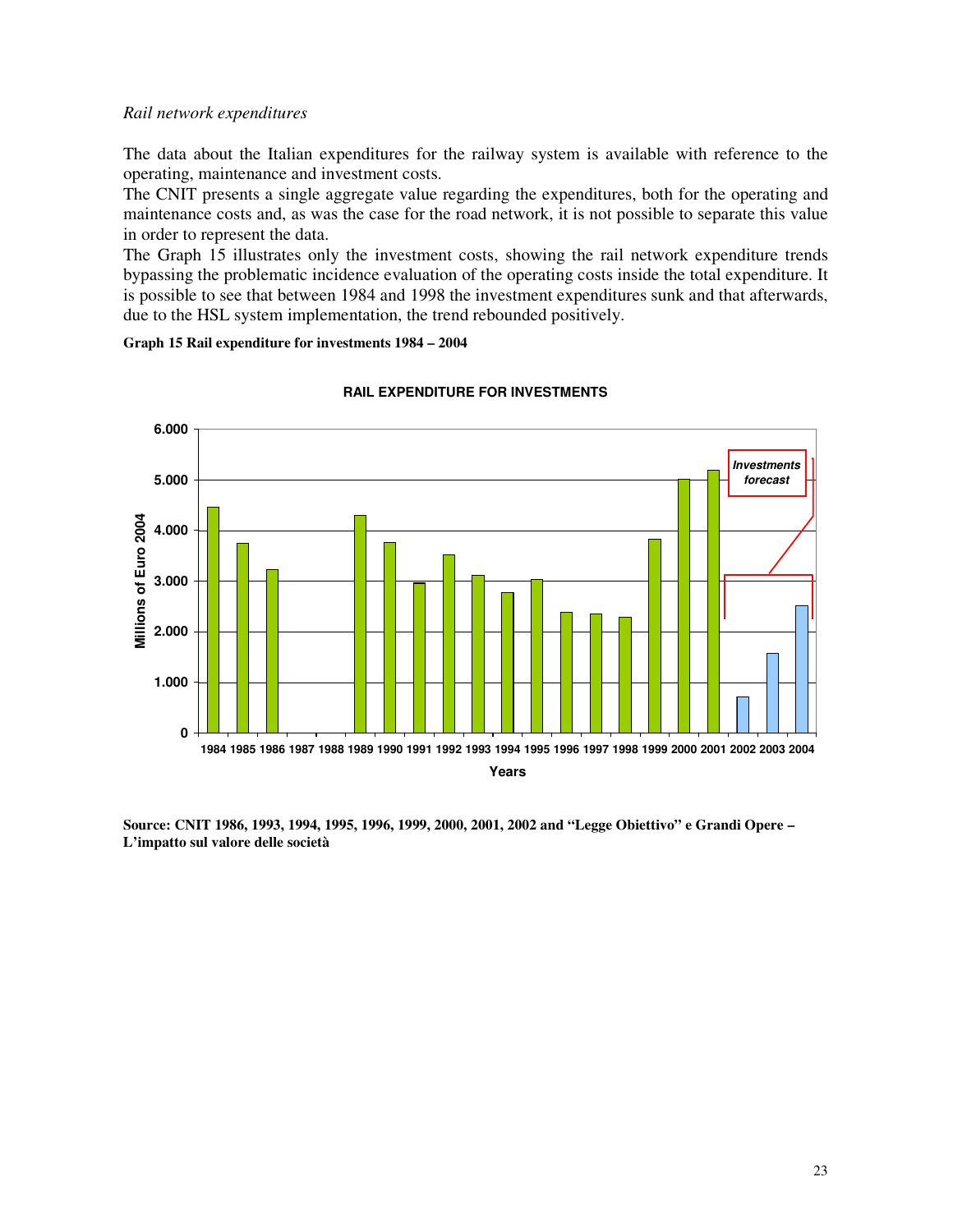## **3 INVESTMENT FORECASTS**

## *3.1 A taxonomical approach*

As described in the introduction, the Italian infrastructural system will be extensively developed during the next years.

After the promulgation of the Law 443/01 the Italian Governments (central and locals) compiled a list of high – priority transportation projects regarding roads, railways and urban systems; the available data illustrates the different types of project, the investment costs for each infrastructure and the available funds from 2002 to 2004 (see Table 14).

| Table 14 Objective Law projects: investment costs in Million of Euro 2004 |  |
|---------------------------------------------------------------------------|--|
|---------------------------------------------------------------------------|--|

| Project type   | Number of projects | <b>Total investment costs</b> | <b>Expenditure forecasts</b> |       |        |  |
|----------------|--------------------|-------------------------------|------------------------------|-------|--------|--|
|                |                    |                               | 2002                         | 2003  | 2004   |  |
| Railways       | 18                 | 42.654                        | 716                          | 1.576 | 2.513  |  |
| Road systems   | 59                 | 48.462                        | 1.037                        | 2.927 | 6.371  |  |
| Urban systems  | 32                 | 15.062                        | 535                          | 1.274 | 1.997  |  |
| Other projects | 7                  | 19.387                        | 475                          | 1.845 | 2.939  |  |
| <b>Total</b>   | 116                | 125.565                       | 2.764                        | 7.623 | 13.821 |  |

**Source: "Legge Obiettivo" e Grandi Opere – L'impatto sul valore delle società** 

In order to analyse this high – priority projects list, it is useful to create different categories with a taxonomical approach, based on the geographical location and the function, with reference to the following criteria:

- Number of projects for geographical macro regions
- Expenditure for geographical macro regions
- Type of project
- Expenditure for type of project

The adopted methodology first divides the Italian territory into five macro – regions, starting from the administrative zones, and then divides the projects based on their function (see Table 15 and Table 16).

**Table 15** 

| <b>Macro–regions:</b> | <b>Regions</b>                                                       |
|-----------------------|----------------------------------------------------------------------|
| North West            | Valle d'Aosta, Piemonte, Lombardia and Liguria                       |
| North East            | Veneto, Friuli Venezia Giulia and Trentino Alto Adige                |
| Centre                | Emilia Romagna, Toscana, Umbria, Marche, Abruzzo and Lazio           |
| South                 | Campania, Molise, Puglia, Basilicata, Calabria, Sicilia and Sardegna |

**Table 16** 

| <b>Function</b>              | <b>Description</b>                                                                        |
|------------------------------|-------------------------------------------------------------------------------------------|
| <b>International Pass</b>    | Link between two countries across Alps and part of a long distance infrastructure for     |
|                              | passengers and freight                                                                    |
| Access to International Pass | Access infrastructures to the international link indispensable to connect the pass to the |
|                              | national rail and road networks                                                           |
| Corridor                     | Long distance infrastructures for passengers and freight $(< 150 \text{ km})$             |
| Multiregional link           | Medium distance infrastructures for passengers and freight (from 150km to 500 km)         |
| Regional link                | Short distance infrastructures for passengers and freight $($ > 500 km)                   |

**Table 17 Railway projects in or across macro – regions**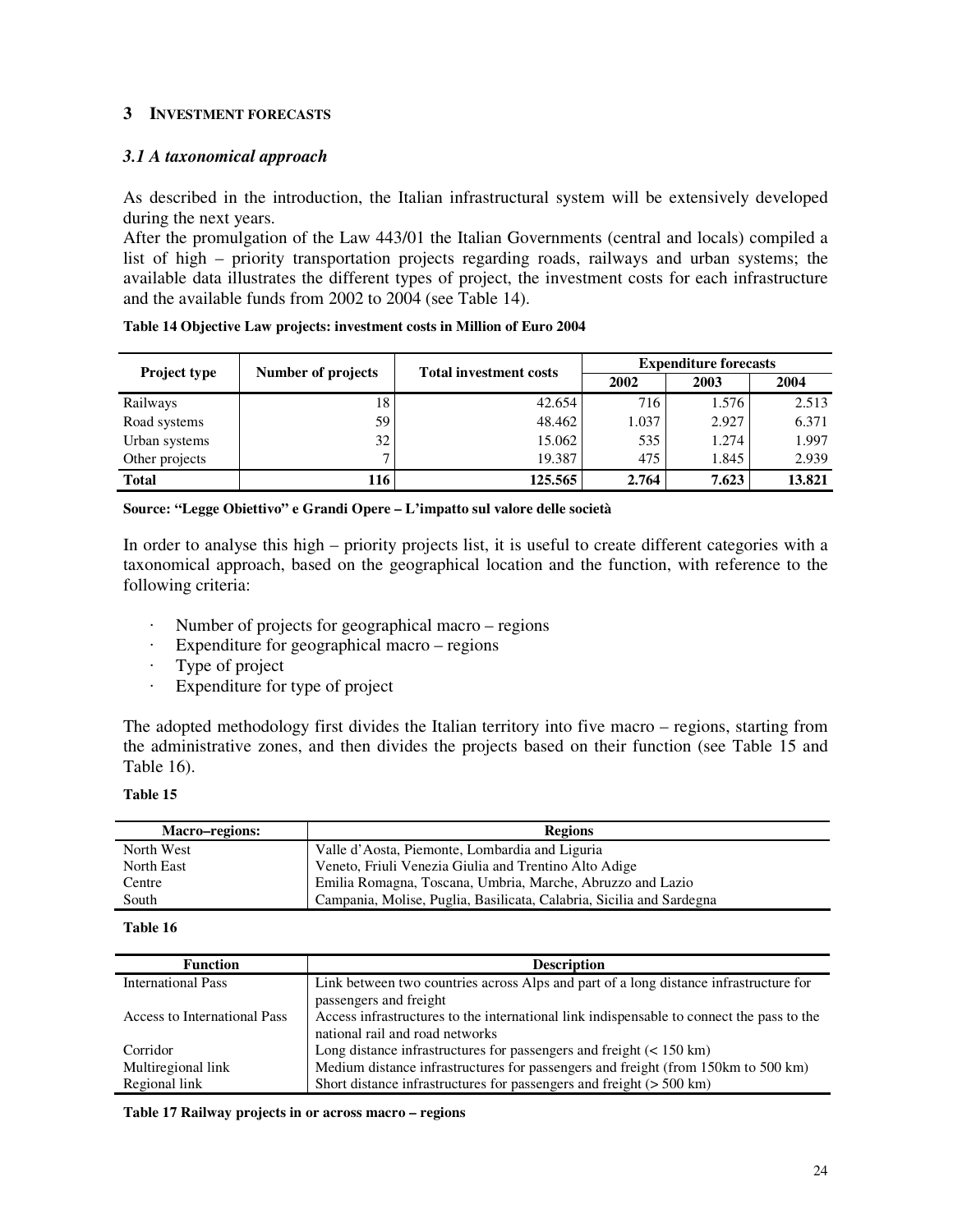|                | $North - West$ | North – East | Centre | South | <b>Total</b> |
|----------------|----------------|--------------|--------|-------|--------------|
| $North - West$ |                |              |        |       |              |
| North – East   | ↵              |              |        |       |              |
| Centre         |                |              |        |       |              |
| South          |                |              |        |       |              |
| <b>Total</b>   | 10             |              |        |       | 18           |

**Table 18 Expenditure for railway projects in or across macro – regions in Millions of Euro** 

|                | $North - West$ | North $-$ East | Centre | South  | <b>Total</b> |
|----------------|----------------|----------------|--------|--------|--------------|
| $North - West$ | 11.752         |                |        |        | 11.752       |
| North $-$ East | 9.412          | 3.254          |        |        | 12.666       |
| Centre         | 1.291          | 1.466          | 2.262  |        | 5.019        |
| South          |                |                | 742    | 12.473 | 13.216       |
| <b>Total</b>   | 22.456         | 4.720          | 3.004  | 12.473 | 42.654       |

**Table 19 Railway projects function** 

|                              | Number of<br>projects | <b>Expenditure for</b><br>projects in Millions of<br>Euro |
|------------------------------|-----------------------|-----------------------------------------------------------|
| <b>International Pass</b>    | 3                     | 6.197                                                     |
| Corridor                     |                       | 29.583                                                    |
| Access to international Pass | 2                     | 1.915                                                     |
| Multiregional                | 3                     | 3.242                                                     |
| Regional                     | 3                     | 1.717                                                     |
| <b>Total</b>                 | 18                    | 42.654                                                    |

**Table 20 Road projects in or across macro – regions**

|                | $North - West$ | $North - East$ | Centre | South | <b>Total</b> |
|----------------|----------------|----------------|--------|-------|--------------|
| $North - West$ |                |                |        |       |              |
| $North - East$ |                |                |        |       |              |
| Centre         |                |                | 26     |       | 26           |
| South          |                |                |        | 20    | 21           |
| <b>Total</b>   |                |                | 27     | 20    | 59           |

**Table 21 Expenditure for road projects in or across macro – regions in Millions of Euro** 

|                | $North - West$ | North $-$ East | Centre | South  | <b>Total</b> |
|----------------|----------------|----------------|--------|--------|--------------|
| $North - West$ | 5.122          |                |        |        | 5.122        |
| North $-$ East | 4.269          | 1.368          |        |        | 5.637        |
| Centre         |                |                | 11.413 |        | 11.413       |
| South          |                |                | 291    | 25.999 | 26.291       |
| <b>Total</b>   | 9.390          | 1.368          | 11.704 | 25.999 | 48.462       |

**Table 22 Road projects function** 

|                              | Number of<br>projects | <b>Expenditure for</b><br>projects in Millions of<br>Euro |  |
|------------------------------|-----------------------|-----------------------------------------------------------|--|
| <b>International Pass</b>    | 3                     | 1.521                                                     |  |
| Corridor                     | 6                     | 16.478                                                    |  |
| Access to international Pass |                       |                                                           |  |
| Multiregional                | 19                    | 12.674                                                    |  |
| Regional                     | 31                    | 17.789                                                    |  |
| <b>Total</b>                 | 59                    | 48.462                                                    |  |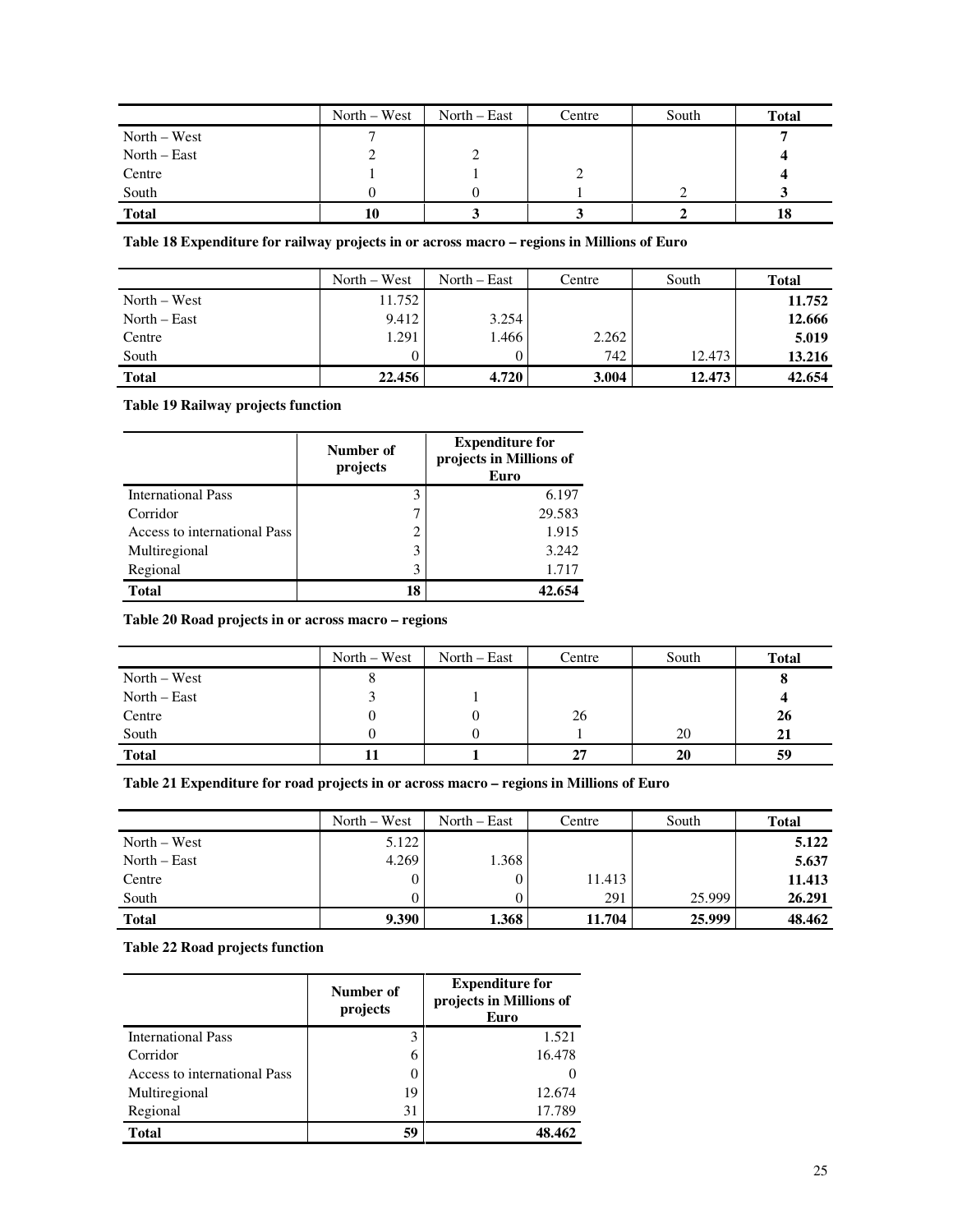## **Table 23 Road and railway projects in or across macro – regions**

|                | $North - West$ | North – East | Centre | South | <b>Total</b> |
|----------------|----------------|--------------|--------|-------|--------------|
| $North - West$ | 15             |              |        |       | 15           |
| $North - East$ |                |              |        |       |              |
| Centre         |                |              | 28     |       | 30           |
| South          |                |              |        | 22    | 24           |
| <b>Total</b>   | 21             |              | 30     | 22    | 77           |

## **Table 24 Expenditure for road and railway projects in or across macro – regions in Millions of Euro**

|                | $North - West$ | North $-$ East | Centre | South  | <b>Total</b> |
|----------------|----------------|----------------|--------|--------|--------------|
| $North - West$ | 16.874         |                |        |        | 16.874       |
| North $-$ East | 13.681         | 4.622          |        |        | 18.303       |
| Centre         | 1.291          | 1.466          | 13.675 |        | 16.432       |
| South          |                |                | 1.034  | 38.473 | 39.507       |
| <b>Total</b>   | 31.846         | 6.088          | 14.709 | 38.473 | 91.116       |

**Table 25 Road and railway projects function** 

|                              | Number of<br>projects | <b>Expenditure for</b><br>projects in Millions of<br>Euro |  |
|------------------------------|-----------------------|-----------------------------------------------------------|--|
| <b>International Pass</b>    | 6                     | 7.718                                                     |  |
| Corridor                     | 13                    | 46.061                                                    |  |
| Access to international Pass | 2                     | 1.915                                                     |  |
| Multiregional                | 22                    | 15.916                                                    |  |
| Regional                     | 34                    | 19.506                                                    |  |
| <b>Total</b>                 | 77                    | 91.116                                                    |  |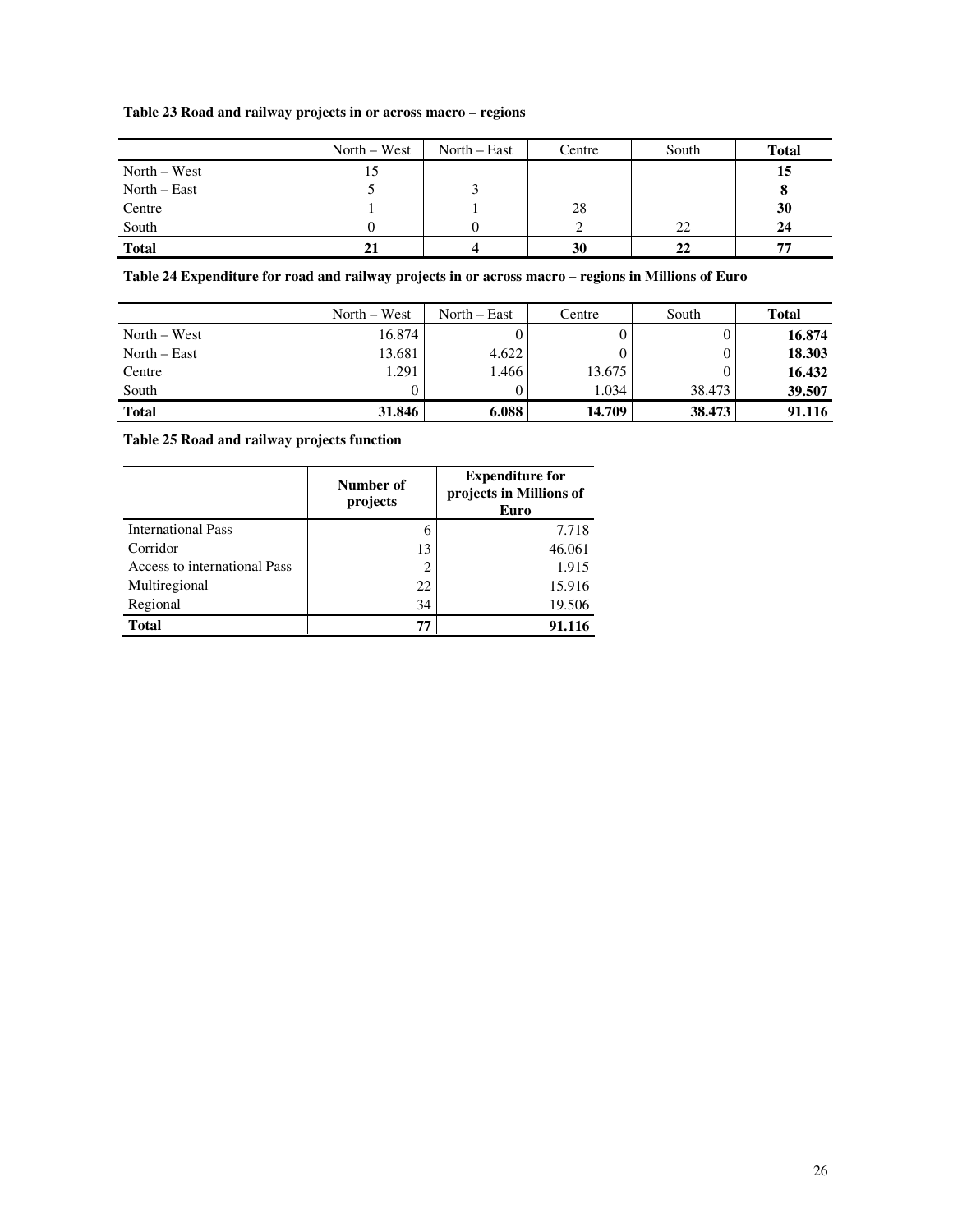**Graph 16 Expenditures for road and railway projects in percentage** 



**EXPENDITURES FOR ROAD AND RAILWAY PROJECTS**

|  | Table 26 Summary for each project type |  |  |
|--|----------------------------------------|--|--|
|  |                                        |  |  |

|                               | Number of<br>projects | <b>Expenditure for projects</b><br>in Millions of Euro |
|-------------------------------|-----------------------|--------------------------------------------------------|
| Projects in macro regions     | 68                    | 73.644                                                 |
| Projects across macro regions |                       | 17.472                                                 |
| <b>Total</b>                  | 77                    | 91.116                                                 |

Tables 17 to 25 show the following results based on the applied categories:

- Railway projects favour the Corridor (see Table 19); with reference to the expenditure intensity the forecast investments are located in the South macro – region, but by evaluating the project from a numbers perspective, it is possible to see that these are located in the North macro – region (see Table 17 and Table 18).
- Road projects favour medium and short distance investments (see Table 22); with reference to the expenditure and the number intensity, the projects are concentrated in the Centre and South macro – regions (see Table 20 and Table 21).

Final considerations: the taxonomical approach show that the long – distance investments (Corridors) are a small part of the new infrastructure systems, but their costs represent about 50% of the total expenditures. The medium and short distance investments (Multiregional and Regional links) are the main part of the forecast infrastructures and present a low intensity with reference to the expenditures.

These results show that the planned projects are oriented to achieve a new modal share between rail and road systems with a strong expenditure for long distance infrastructures. As one can see in the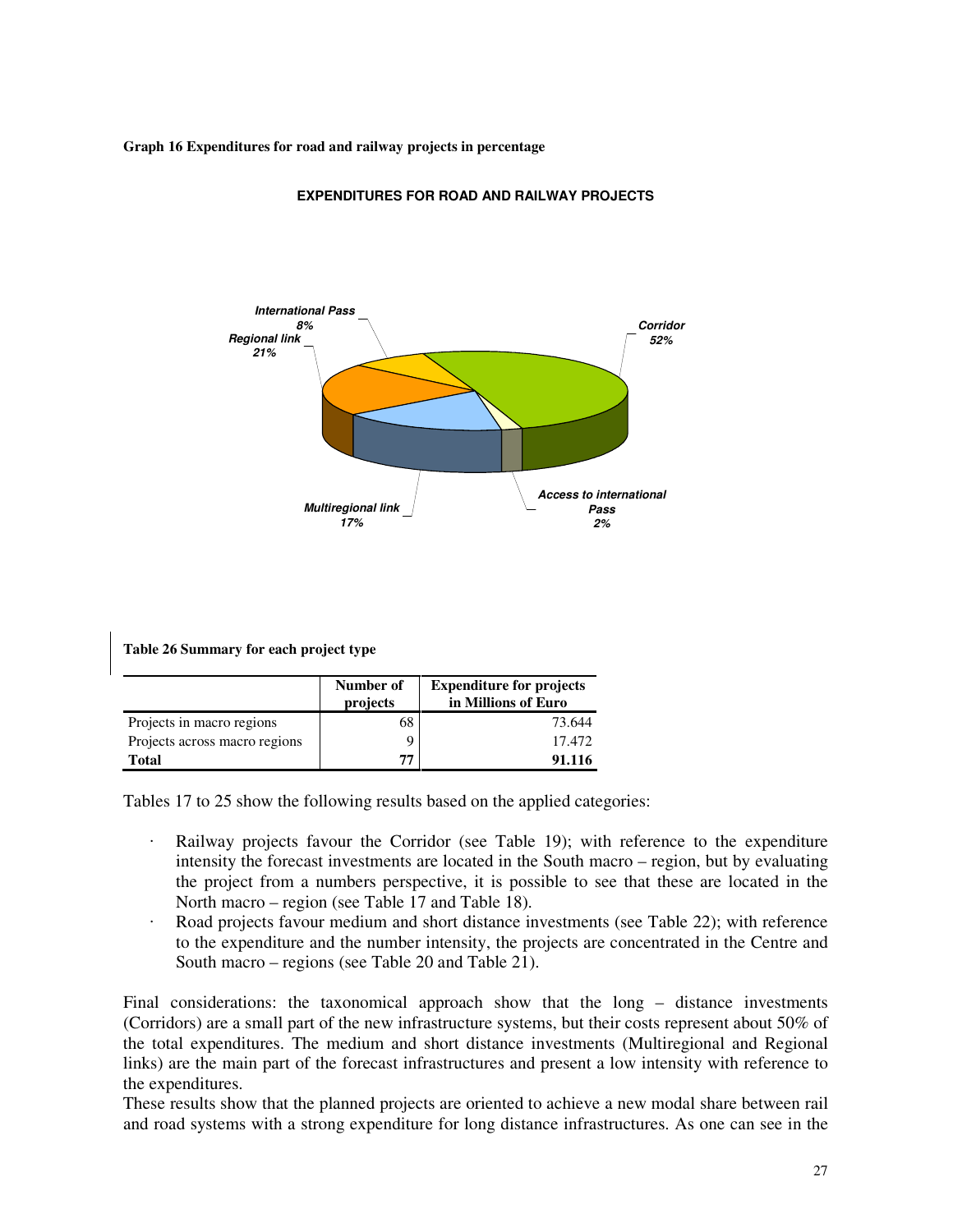first section of this paper the traffic trends on railways are substantially constant and not justify this level of investments.

## *3.2 A cost – benefit approach*

A second and possible approach to analyse the planned infrastructures is to evaluate, through a cost – benefit analysis, the economic and financial performance of those projects that seem more important, and to evaluate the priorities inside the transportation planning set by the Law 443/01.

By analyzing the new infrastructure list, it can be seen how, on the one hand, the railway projects are predicting the construction of new lines to satisfy the increasing long distance passenger and freight traffic, while on the other hand, the road projects are predicting improvements of the short and medium distance links.

We will evaluate four projects that present the characteristics explained above:

- the Tuscany toll highway (Cecina Civitavecchia)
- the high–speed rail line from Venice to Trieste (part of "Corridor 5" in North East of Italy)
- $\cdot$  the high–speed rail line Salerno Messina Strait Sicily (part of "Corridor 1"in Southern Italy)
- the Brenner rail basis tunnel (international pass and part of "Corridor 1")

## *The methodological approach*

The cost – benefit analysis of the infrastructural projects is built using a common methodology, the same analytical model and the same entry data; in this way it is possible to guarantee the consistency of the analysis in order to create a hierarchic array of the projects. The following results are obtained using a simplified but still rigorous methodology, always "on the safe side", which is a trade – off between the project scenarios and the reference solution.

The indicators of economic and financial efficiency (net present value and internal rate of return) are the output data of a model which evaluates the project through the cost–benefit methodology, starting from the following kind of entry data (see Table 27):

- Physical data of the project and of the old infrastructure
- Traffic flow referring to passenger and freight traffic, both for the road and for the rail (if available) mode
- Economic and financial data
- Other data (demand elasticity, social discount rate, …)
- The analysis is developed for a 30 year period, according to: the main international literature which states that the last years' benefits can be neglected when compared to the total benefits, and to the uncertainty of the traffic model over time
- The Italian legislative scenario, according to the L109/94 (Merloni law) and L443/01(Objective law) bonds

## *The traffic flow*

The traffic flow is the critical datum of the whole analysis. It is clear how a wrong datum can invalidate the whole study. The chosen projects can be seen as an upgrade of existing links: so, their main aim is to widen the link capacity instead of creating new links, providing, at the same time, higher commercial speed for the passenger traffic and more reliability for the freight traffic. Therefore, the basic traffic data is the traffic flow of the actual infrastructure, parallel to the new project.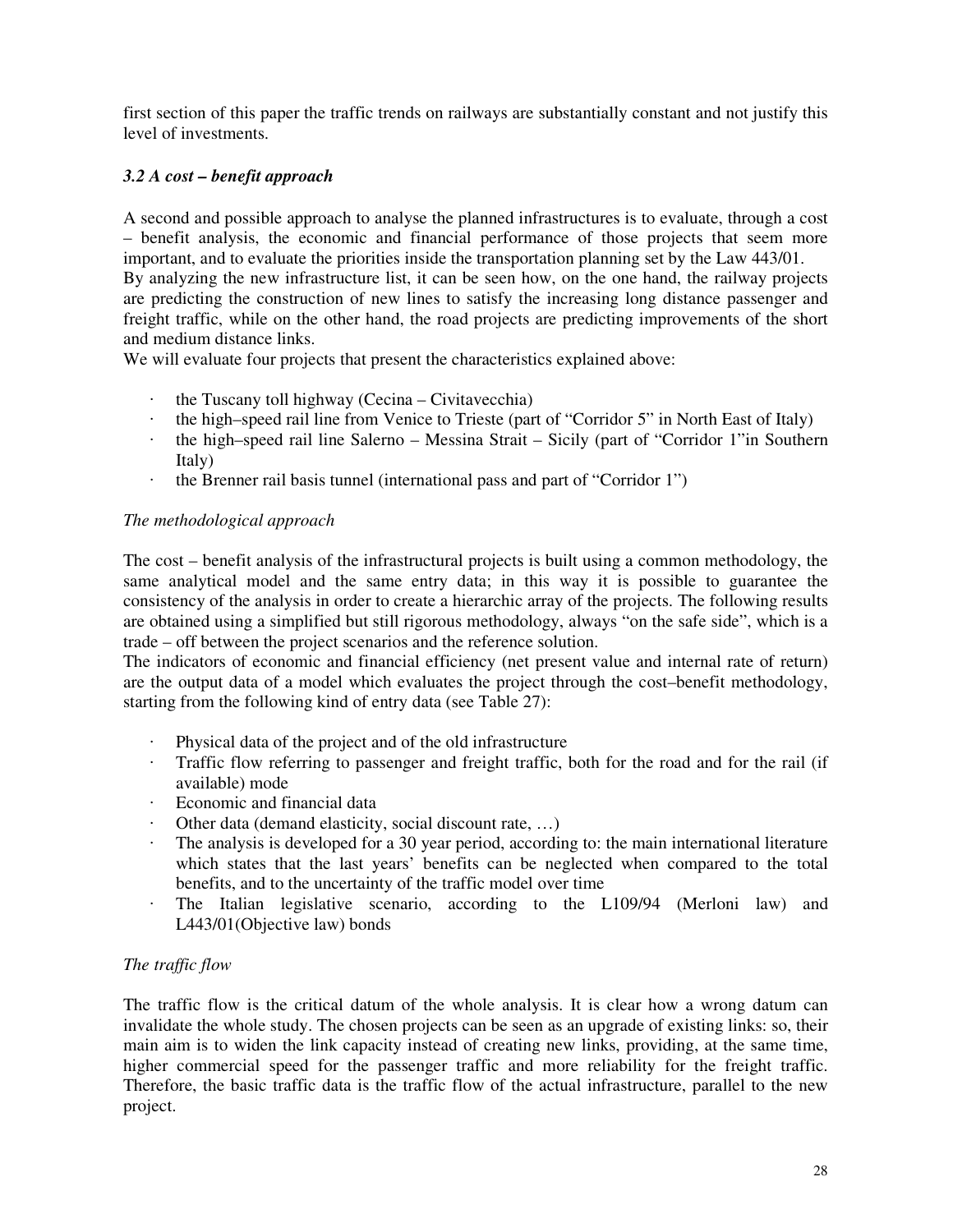All the projects concentrate primarily on long distance traffic, which in a particular segment is no heavier than the traffic in the less loaded section. To be on the safe side, we assume that traffic is the long distance traffic in the infrastructure, and overestimate the long distance flow. In fact, in the less loaded section there is also a share of short distance traffic that will not use the new infrastructure.

Moreover, we assume that long distance traffic uses the whole infrastructure; so it is possible to counterbalance the traffic on partial links, generated by middle turn–offs or stations.

A growth rate allows to evaluate the traffic flow starting from the first year traffic. The growth rate is taken from similar economic or transportation studies or evaluated from a similar context (i.e. passengers and freight flow through the Alps), where historical development is available. In general, we use a constant growth rate, overestimating the long term flow (to be on the safe side): in fact, it is possible to see how, after the new project's realisation, there is a high growth rate during the first years, which over time decreases to the "normal" growth rate.

We also take the generated traffic into consideration, thanks to the total transportation costs reduction: this traffic currently has a surplus in travelling, because its willingness to pay is lower than the total cost in the do – nothing scenario, but higher than the one in the project scenario; this traffic depends only on the project's realisation, and is independent of the growth rate. We conservatively estimate the generated flow using the demand curve and an average elasticity from literature.

The traffic assignation to the new links, or to the alternative modes, is done using two different methods:

- For new road infrastructure, we use an  $AON all$  or nothing strategy, where the entire traffic is assigned on the less expensive link (for the most part, the new route)
- For new rail infrastructure, we use a probabilistic criterion, defined by a binomial logit model; the model allows to estimate the rail–road modal shift after the new line realization; the entry data is the existing modal shift. The result is a probability of choosing the  $j$  – mode

$$
p_j = \frac{e^{-\lambda v_j}}{e^{-\lambda v_i} + e^{-\lambda v_i}}
$$
 where  $\lambda$  is the Gumbel variable spread, defined by literature, and  $v_i$  and  $v_j$ 

the utilities of the modes.

## *Costs and benefits*

As in the classical cost–benefit analysis, the benefits are given by the social surplus changes. We estimate the yearly benefits, through the separation of the passengers and freight flow mode. For each mode, we calculate the benefits for the existing traffic and for the generated traffic. Moreover, we use three cost data: the value of time, the external costs and the operative costs.

As we saw, the benefits are evaluated using the demand curve. The demand curve equation is taken as a straight line, assuming an average elasticity value from literature. The use of an average elasticity should be referred to an hyperbolic demand curve; under this hypothesis, assuming a straight line for the demand curve, we overestimate the social benefits, in order to be on the safe side.

The economical costs are built by: value of trip time; long run economical vehicle costs; economical infrastructure costs; external costs. The perceived user costs are built by: value of trip time; railway fare or motorway toll; short run financial vehicle cost.

The internal and external costs for the cars have been evaluated for a theoretical vehicle as an average between petrol and diesel vehicles (Brambilla, 2002). The external costs, as defined by the most important studies (in this case, INFRAS – IWW, 2000), are caused by: accidents, noise, air pollution (local effects), climate changes, landscape, urban effects, upstream process.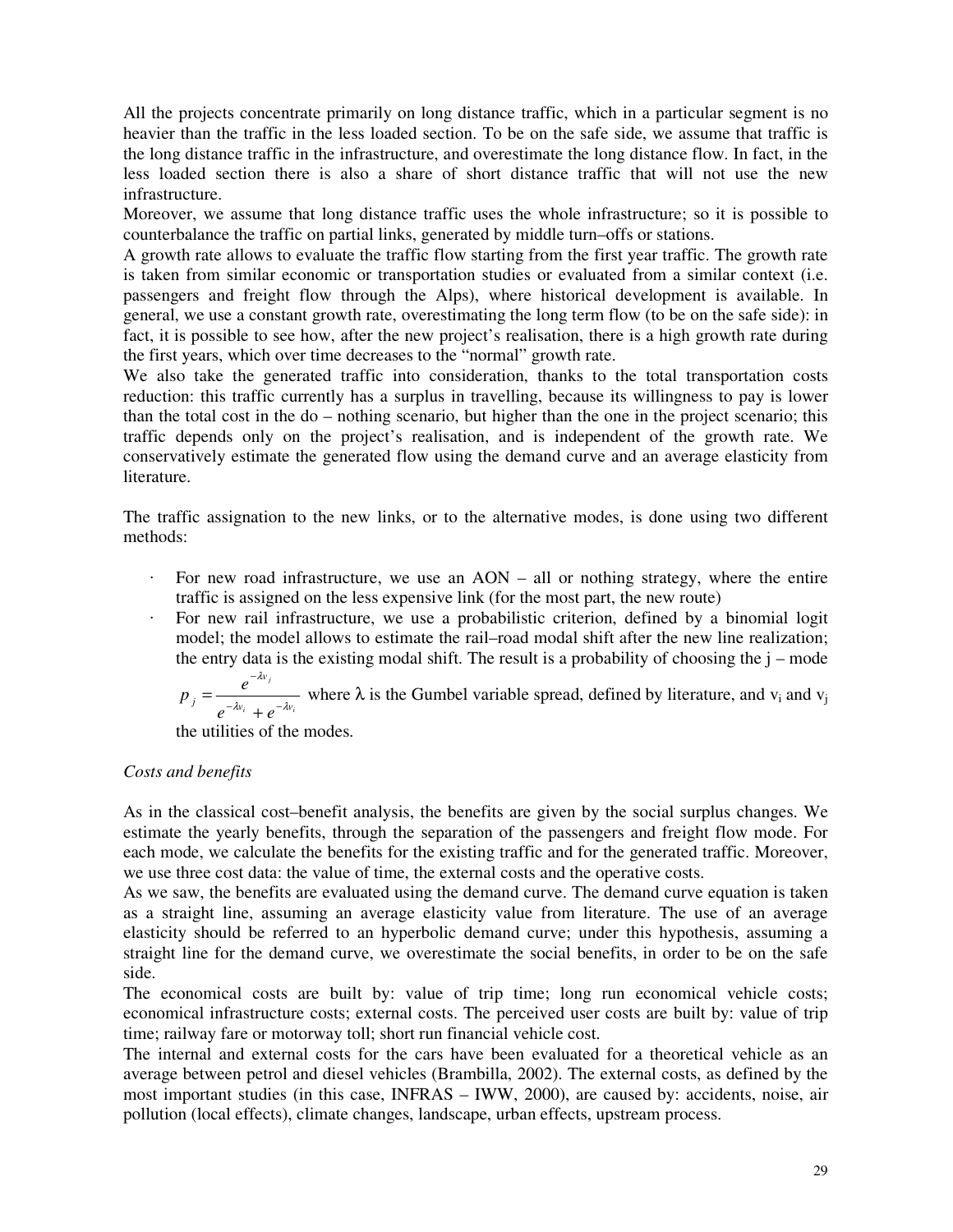#### *Some less traditional elements*

The performed analysis presents some innovative elements, not frequently included in the traditional cost – benefit analysis scheme. In particular, we introduce:

- marginal opportunity cost of public funds
- switch values
- labour shadow prices

The marginal opportunity cost of public funds is linked to the financial pressure and the public expenditures; it allows to introduce financial elements in economic analysis, reducing two historically separated worlds to a unitary scheme. Evaluation has to take into account the shadow cost of financial constraints; in this way, a precise 'bridge' has to be built between financial and economic analysis: the traditional cost–benefit scenarios are no longer valid.

In fact, in Europe (and in Italy) a financial objective has been assumed to be especially relevant for welfare: fiscal pressure reduction. Fiscal pressure, linked with public deficit (and debt), is in fact assumed to reduce welfare, if it reaches extremely high levels. This could be a possible 'limit' of the Keynesian policies (probably generated by asymmetric public spending and recovering in expansion and recession periods). This observation, in turn, defines the 'Maastricht constraints', that are obviously highly differentiated among countries with different public debts.

We assume that the State finances part of the financial costs, also according to Italian laws. We include the marginal opportunity cost of public funds assuming, as for the loss in welfare, a fixed percentage (derived by macro economic models) of the uncovered (by users' charges) financial costs, estimating the amount of public expenditure.

The switch values are a methodology aimed to test the analysis robustness. The switch value of a given variant is that value which may turn a unprofitable project into a feasible one. The methodology is used to carry out sensitivity analysis in cost benefit analysis assessments. Switch values can be estimated for any critical parameter in a given project, from level of demand to shadow prices.

When more than one variable is considered, and more than one decision maker is involved, estimating switch values does not reduce the need for explicit quantification of economic values (in order to reduce the possible inconsistency in the judgement of an individual decision maker and/or among different decision makers).

We introduce the switch values concerning: value of time, traffic speed, traffic growth rate, always referring both to passengers and freight flow. For every project, we consider only a critical parameter each time, testing its variation *coeteris paribus*.

We introduce the labour shadow prices in a parametric way, operatively as a reduction of the economic investment cost. It is however important to remember how the role of unskilled workers is declining in the large infrastructural projects, being now the sector capital intensive; therefore the weight of this type of labour costs is low.

#### *The outcomes*

The economical net present value (NPV) represents the most interesting results, because it is able to show the effects of a project on the social welfare. Likely, the internal rate of return (IRR) shows the project remunerativeness. At the same time, we estimate the financial net present value (NPV) and the financial internal rate of return (IRR), to show also the effects of a project's financial performance on the social welfare (Evaluating the marginal opportunity costs of public funds). The main results are shown in the annex tables.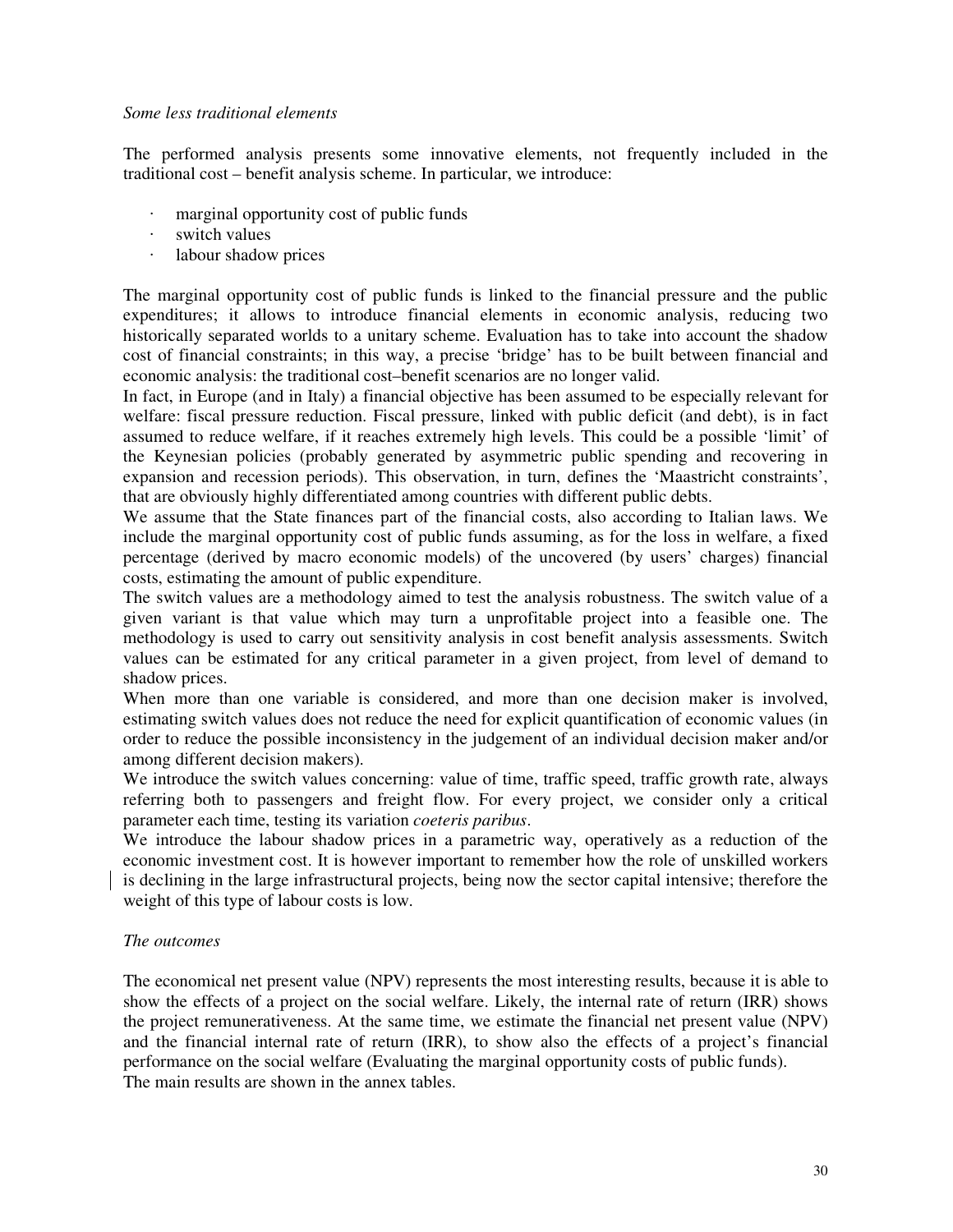## **Table 27 Main data, used for every project**

| category                                      | mode     | pax/freight         | value           | unit                 |
|-----------------------------------------------|----------|---------------------|-----------------|----------------------|
| <b>Elasticity to Perceived Cost</b>           | all mode | passenger           | $-1$            |                      |
|                                               |          | freight             | $-1$            |                      |
| Value of Time                                 | all mode | passenger trip      | $\overline{10}$ | $\epsilon$ /hour·pax |
|                                               |          | passenger waiting   | 20              | €/hour·pax           |
|                                               |          | freight             | 2,07            | $\epsilon$ /hour·ton |
| Load factors                                  | road     | L <sub>V</sub>      | 1,7             | pax/vehicle          |
|                                               |          | HV (drivers)        | 1               | pax/vehicle          |
|                                               |          | loading             | 50              | $\%$                 |
|                                               |          | real loading        | 26              | tons/vehicle         |
|                                               | rail     | freight (reference) | 315             | tons/train           |
|                                               |          | freight (project)   | 450             | tons/train           |
| <b>External Costs</b>                         | road     | passenger           | 0,100           | $E$ /paxkm           |
|                                               |          | freight             | 0,083           | $E$ /tonkm           |
|                                               | rail     | passenger           | 0,023           | $E$ /paxkm           |
|                                               |          | freight             | 0.029           | E/tonkm              |
| Marginal Economic Infrastructure Costs        | road     | all (free road)     | 0,019           | $E$ /vehiclekm       |
|                                               |          | all (toll road)     | 0,025           | $E$ /vehiclekm       |
|                                               | rail     | all                 | 0,338           | $E$ /trainkm         |
| Vehicle Operation Costs (economic long run)   | road     | passengers          | 0,21            | $E$ /vehiclekm       |
|                                               |          | freight             | 1,05            | $E$ /vehiclekm       |
|                                               | rail     | pax (reference)     | 0.06            | $E$ /paxkm           |
|                                               |          | pax (HST)           | 0,08            | $E$ /paxkm           |
|                                               |          | freight             | 0,011           | E/tonkm              |
| Vehicle Operation Costs (financial short run) | road     | passengers          | 0,19            | $E$ /vehiclekm       |
| Vehicle Operation Costs (financial long run)  | road     | freight             | 1,55            | $E$ /vehiclekm       |
|                                               | rail     | freight (reference) | 0,0124          | $E$ /tonkm           |
|                                               |          | freight (project)   | 0,0087          | $E$ /tonkm           |
| Marginal Opp. Cost of Public Funds            |          |                     | 0,13            |                      |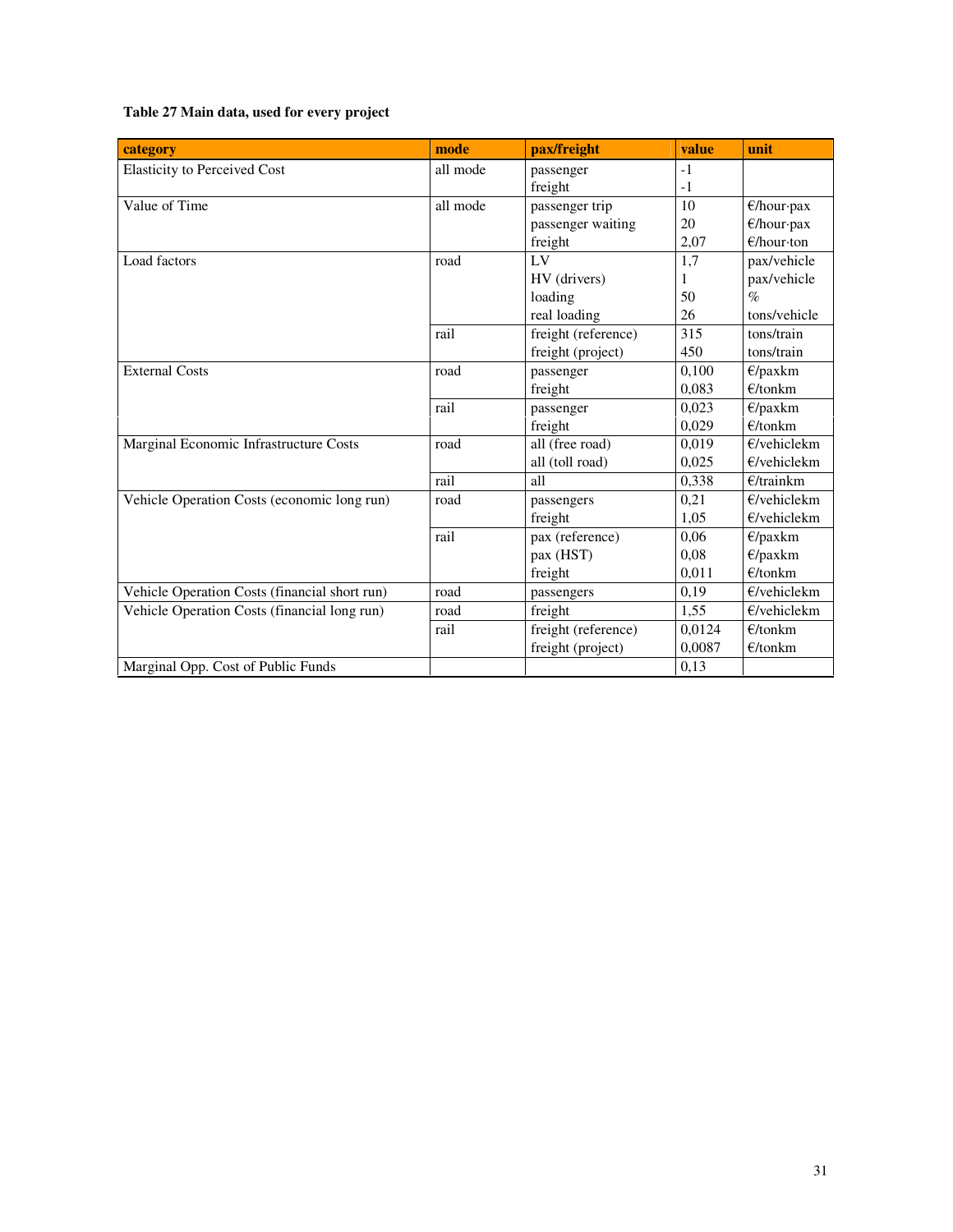## **HIGHWAY A12 CECINA – CIVITAVECCHIA**

| Table 28 Traffic and physical data, economical and financial data |  |  |  |
|-------------------------------------------------------------------|--|--|--|
|-------------------------------------------------------------------|--|--|--|

| alternatives                         |               | <b>Reference</b><br><b>Solution</b> | Project | Ministry's<br><b>Project (see</b><br>text) | units                       |
|--------------------------------------|---------------|-------------------------------------|---------|--------------------------------------------|-----------------------------|
| <b>Traffic and physical data</b>     |               |                                     |         |                                            |                             |
| Length                               |               | 197                                 | 200     | $200$ km                                   |                             |
| Commercial speed                     | light vehicle | 90                                  | 130     |                                            | $130 \mathrm{km/h}$         |
|                                      | heavy vehicle | 70                                  | 90      |                                            | $90 \, \mathrm{km/h}$       |
| Travel time                          | light vehicle | 2,18                                | 1,54    |                                            | $1,54$ hours                |
|                                      | heavy vehicle | 2,81                                | 2,22    |                                            | $2,22$ hours                |
| Reference traffic                    | light vehicle | 9.850                               |         |                                            | vehicles/day                |
|                                      | heavy vehicle | 2.800                               |         |                                            | vehicles/day                |
| Traffic growth rate                  |               | 1,45                                | 1,45    | $1,45\%$                                   |                             |
| <b>Economical and financial data</b> |               |                                     |         |                                            |                             |
| Investment Cost (financial)          |               | 0                                   | 1.980   | $2.898 \overline{\text{M} \text{E}}$       |                             |
| Residual Value                       |               | 0                                   | 792     | $1.159$ ME                                 |                             |
| <b>Investment Costs (economic)</b>   |               |                                     | 1.812   | 2.489                                      |                             |
| Period of Analysis                   |               | 30                                  | 30      |                                            | $30$ years                  |
| <b>Construction Time</b>             |               | 0                                   |         |                                            | 6 years                     |
| Toll                                 | light vehicle | 0                                   | 0,048   |                                            | 0,048 $\epsilon$ /vehiclekm |
| Toll                                 | heavy vehicle | 0                                   | 0,116   |                                            | $0,116$ <i>E</i> /vehiclekm |
| Transport tariff                     | heavy vehicle | 1,705                               | 1,705   |                                            | 1,705 $\epsilon$ /vehiclekm |
| <b>Total Perceived Cost</b>          | light vehicle | 74,49                               | 73,75   |                                            | $E$ /pax                    |
|                                      | heavy vehicle | 410,78                              | 424,00  |                                            | $\epsilon$ /ton             |
| <b>Total Economic Cost</b>           | light vehicle | 115,53                              | 107,10  |                                            | $\epsilon$ /pax             |
|                                      | heavy vehicle | 378,10                              | 368,75  |                                            | E/ton                       |

**Table 29 Principal results (economic discount rate 4,50% and financial discount rate 6,00%)** 

| <b>alternatives</b>                | <b>Reference</b><br><b>Solution</b> | <b>Project</b> | <b>Ministry</b><br><b>Project</b> | <b>units</b> |
|------------------------------------|-------------------------------------|----------------|-----------------------------------|--------------|
| Economic NPV                       |                                     | $-584,594$     |                                   | $M\in$       |
| Marginal Opp. Cost of Public Funds |                                     | $-102,940$     |                                   | $M\epsilon$  |
| Economic NPV with MOCPF            |                                     | $-687.535$     |                                   | $M \in$      |
| <b>Financial NPV</b>               |                                     | $-791.847$     |                                   | $M \in$      |

**Table 30 Switch values** 

|                   | <b>Growth rate</b> | <b>Value of time</b> |                      | <b>Commercial speed</b> |                |  |
|-------------------|--------------------|----------------------|----------------------|-------------------------|----------------|--|
|                   | <b>Traffic</b>     | <b>Passengers</b>    | Cargo                | <b>Passengers</b>       | Cargo          |  |
| Switch value      | $\%$               | $\epsilon$ /hour·pax | $\epsilon$ /hour·ton | Km/h                    | Km/h           |  |
| Economic NPV      | 5,809              | 20,66                | 4.91                 | Not admissible          | Not admissible |  |
| Economic NPV with | 6.018              | 22,16                | 5.33                 | Not admissible          | Not admissible |  |
| <b>MOCPF</b>      |                    |                      |                      |                         |                |  |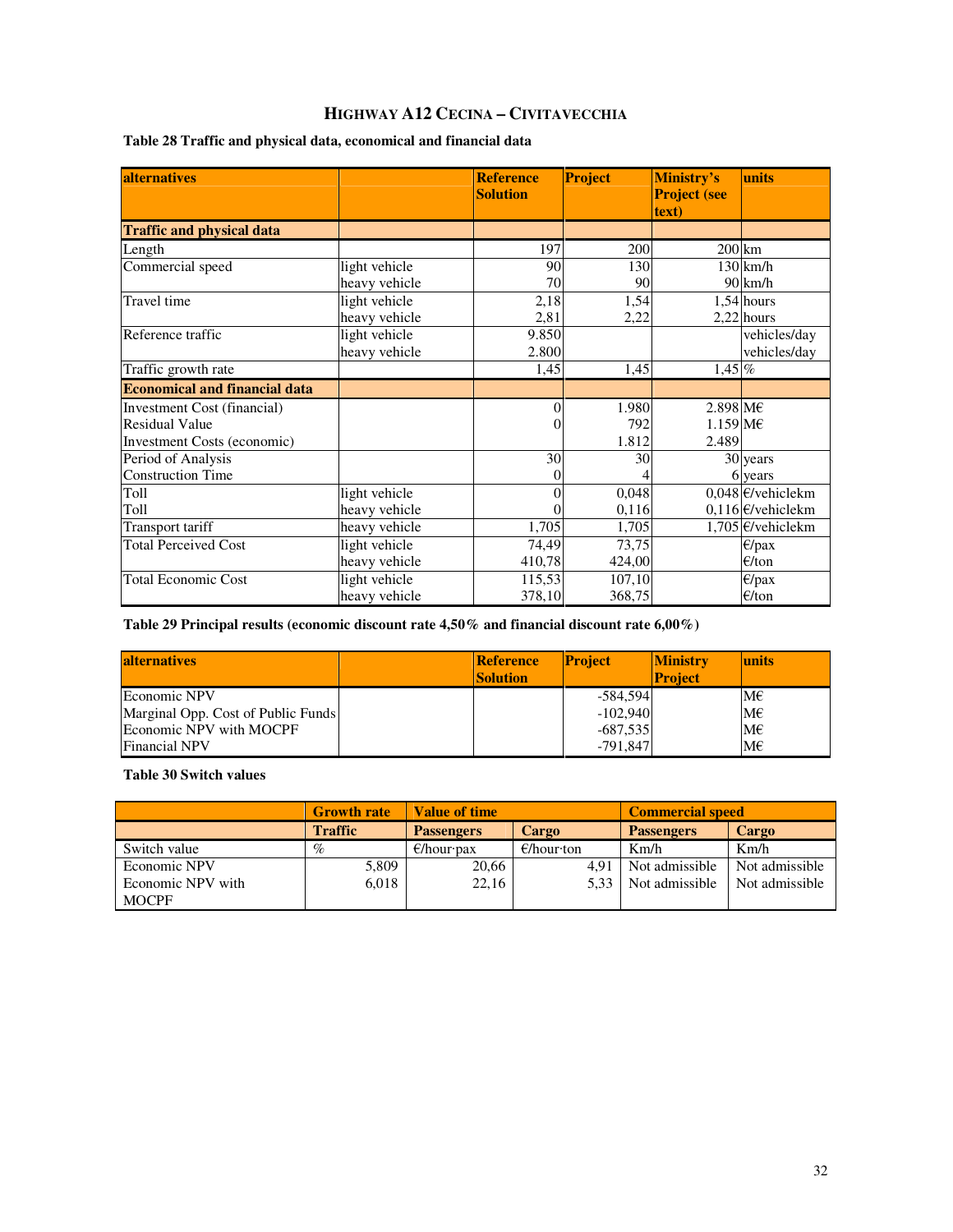## **HIGH SPEED RAILWAY LINE VENICE – TRIESTE**

## **Table 31 Traffic and physical data, economical and financial data**

| <b>alternatives</b>                  |                   | reference<br>solution | project   | units                      |                 | main<br><b>alternative</b><br>mode<br>(highway) | units                      |
|--------------------------------------|-------------------|-----------------------|-----------|----------------------------|-----------------|-------------------------------------------------|----------------------------|
| <b>Traffic and physical data</b>     |                   |                       |           |                            |                 |                                                 |                            |
| Length                               |                   | 120                   | 120       | km                         |                 | 115                                             | km                         |
| <b>Commercial Speed</b>              | pax train         | 80                    | 200       | km/h                       | LV              | 130                                             | km/h                       |
|                                      | freight train     | 60                    | 80        | km/h                       | HV              | 90                                              | km/h                       |
| <b>Travel Time</b>                   | pax train         | 1,50                  | 0,60      | hours                      | LV              | 0,88                                            | hours                      |
|                                      | freight train     | 2,00                  | 1,50      | hours                      | HV              | 1,28                                            | hours                      |
| Passenger's Waiting                  | passenger         | 0,25                  | 0,25      | hours                      | LV              | 0,00                                            | hours                      |
| Time                                 | train             |                       |           |                            |                 |                                                 |                            |
| Reference Traffic                    | pax train         | 38                    |           | trains/day                 | LV              | 6500                                            | vehicles/day               |
|                                      | Pax train         | 1.387.000             | 1.581.428 | pax/year                   | LV              | 4.033.250                                       | pax/year                   |
|                                      | freight train     |                       |           | trains/day                 | <b>HV</b>       | 2500                                            | vehicles/day               |
|                                      | freight train     | 3.000.000             | 4.185.269 | tons/year                  | HV              | 11.862.500                                      | tons/year                  |
|                                      | Pax train         | 1,45                  | 1,45      | $\%$                       | LV              | 1,45                                            | $\%$                       |
|                                      | freight train     | 7,30                  | 7,30      | $\%$                       | HV (ante        | 7,30                                            | $\%$                       |
| <b>Traffic Growth Rate</b>           | $($ ante 2010 $)$ |                       |           |                            | 2010)           |                                                 |                            |
|                                      | freight train     | 2,00                  | 2,00      | $\%$                       | HV (post        | 2,00                                            | $\%$                       |
|                                      | $-post 2010)$     |                       |           |                            | 2010)           |                                                 |                            |
| <b>Load Factors</b>                  | pax train         | 100                   | 100       | pax/train                  | LV              | 1.7                                             | pax/vehicle                |
| <b>Economical and financial data</b> |                   |                       |           |                            |                 |                                                 |                            |
| Investment Cost (financial)          |                   |                       | 4.300     | M€                         |                 |                                                 |                            |
| <b>Residual Value</b>                |                   |                       | 1.720     | M€                         |                 |                                                 |                            |
| Investment Costs (economic)          |                   |                       | 3.935     | M€                         |                 |                                                 |                            |
| Period of Analysis                   |                   | 30                    | 30        | Years                      |                 |                                                 |                            |
| <b>Construction Time</b>             |                   |                       | 3         | Years                      |                 |                                                 |                            |
| <b>Transport Tariff</b>              | pax               | 6,82                  | 12,39     | $E$ /pax                   |                 |                                                 |                            |
|                                      | freight train     | 0,0137                | 0,0096    | $E$ /tonkm                 | HV              | 0,1312                                          | $E$ /tonkm                 |
| <b>Access Track</b>                  | Pax train         | 0,0185                | 0,0254    | $E$ /paxkm                 | $\overline{LV}$ | 0,0282                                          | $E$ /paxkm                 |
| Charging                             | freight train     | 0,0048                | 0,0048    | $E$ /tonkm                 | HV              | 0,0089                                          | $E$ /tonkm                 |
| <b>Total Perceived Cost</b>          | Pax train         | 44,91                 | 41,48     | $E$ /pax                   |                 | 42,30                                           | $E$ /pax                   |
|                                      | freight train     | 29,13                 | 27,60     | E/ton                      |                 | 27,38                                           | E/ton                      |
| <b>Total Economic Cost</b>           | pax train         | 51,54                 | 44,94     | $\overline{\epsilon}$ /pax |                 | 46,60                                           | $\overline{\epsilon}$ /pax |
|                                      | freight train     | 29,00                 | 27,93     | E/ton                      |                 | 31,96 €/ton                                     |                            |

**Table 32 Principal results (economic discount rate 4,50% and financial discount rate 6,00%)** 

| <b>alternatives</b>               |  | reference<br>solution | <i>project</i>                    | units | main<br><b>alternative</b><br>mode<br>(highway) | units |
|-----------------------------------|--|-----------------------|-----------------------------------|-------|-------------------------------------------------|-------|
| Economic NPV                      |  |                       | $-2.543.443 \, \text{M} \epsilon$ |       |                                                 |       |
| Marginal Opp.Cost of Public Funds |  |                       | $-439,811$ ME                     |       |                                                 |       |
| Economic NPV with MOCPF           |  |                       | $-2.983,254$ ME                   |       |                                                 |       |
| <b>Financial NPV</b>              |  |                       | $-3.383.165$ ME                   |       |                                                 |       |

**Table 33 Switch values** 

|                   | <b>Growth rate</b> | <b>Value of time</b> |                      | <b>Commercial speed</b> |                |  |
|-------------------|--------------------|----------------------|----------------------|-------------------------|----------------|--|
|                   | <b>Traffic</b>     | <b>Passengers</b>    | <b>Cargo</b>         | <b>Passengers</b>       | Cargo          |  |
|                   | $\%$               | $\epsilon$ /hour·pax | $\epsilon$ /hour·ton | Km/h                    | Km/h           |  |
| Economic NPV      | 15,98              | 119,35               | 68.30                | Not admissible          | Not admissible |  |
| Economic NPV with | 16.51              | 137.99               | 78.13                | Not admissible          | Not admissible |  |
| <b>MOCPF</b>      |                    |                      |                      |                         |                |  |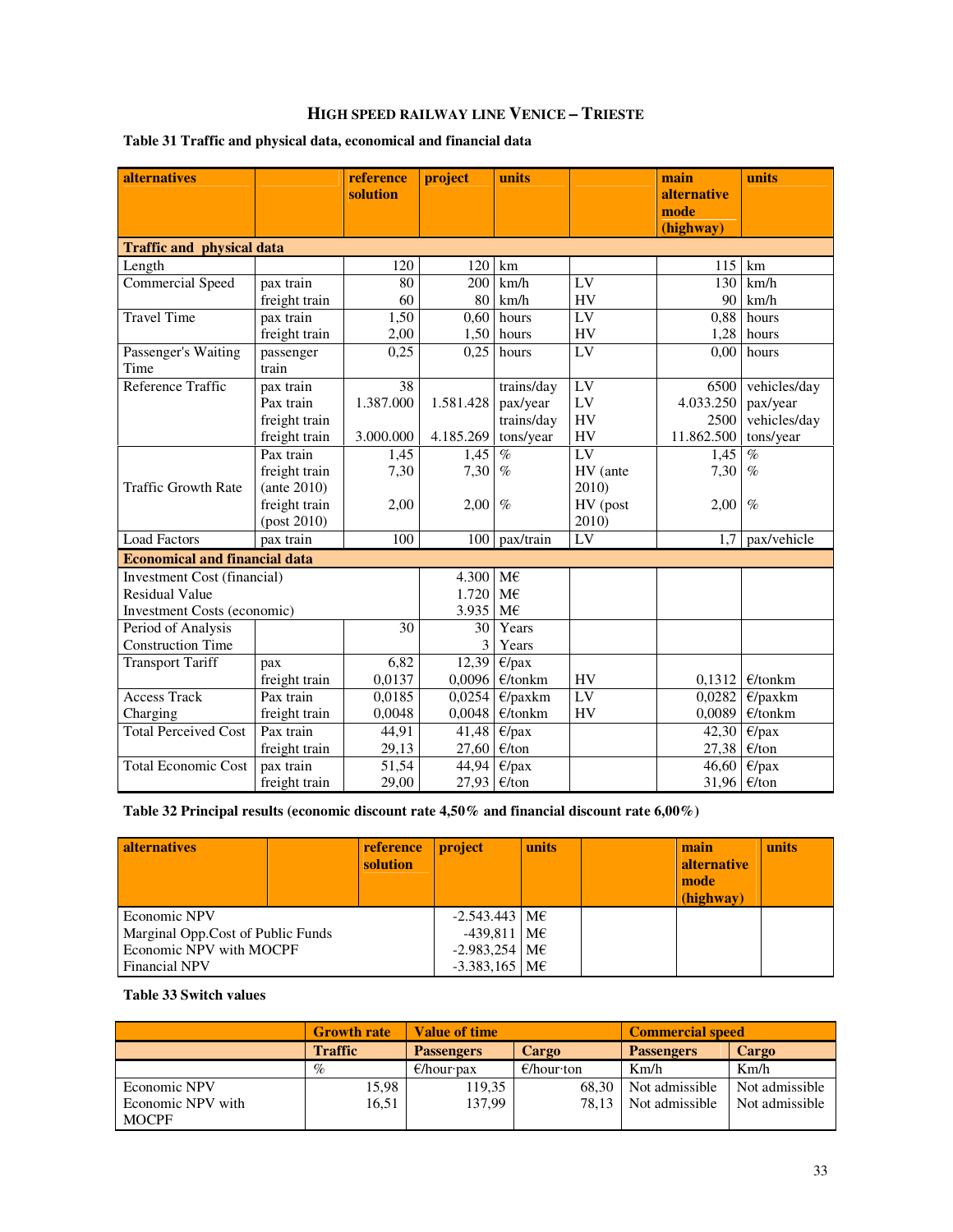## **HIGH SPEED RAILWAY LINE SALERNO – SICILY**

## **Table 34 Traffic and physical data, economical and financial data**

| <b>alternatives</b>                  |                   | reference | project   | units        |                 | main                | units               |
|--------------------------------------|-------------------|-----------|-----------|--------------|-----------------|---------------------|---------------------|
|                                      |                   | solution  |           |              |                 | alternative<br>mode |                     |
|                                      |                   |           |           |              |                 | (highway)           |                     |
| <b>Traffic and physical data</b>     |                   |           |           |              |                 |                     |                     |
| Length                               |                   | 609       | 600       | km           |                 | 625                 | km                  |
| <b>Commercial Speed</b>              | pax train         | 130       | 180       | km/h         | LV              | 130                 | km/h                |
|                                      | freight train     | 60        | 80        | km/h         | <b>HV</b>       | 90                  | km/h                |
| <b>Travel Time</b>                   | pax train         | 4,68      | 3,33      | hours        | $\overline{LV}$ | 4,81                | hours               |
|                                      | freight train     | 10,15     | 7,50      | hours        | HV              | 6,94                | hours               |
| Passenger's Waiting<br>Time          | Pax train         | 0,25      | 0,25      | hours        | LV              | 0,00                | hours               |
| Reference Traffic                    | pax               | 38        |           | trains/day   | LV              | 6.966               | vehicles/day        |
|                                      | pax train         | 3.661.680 | 4.087.194 | pax/year     | LV              | 4.322.403           | pax/year            |
|                                      | freight train     | 50        |           | trains/day   | HV              | 4.467               | vehicles/day        |
|                                      | freight train     | 5.748.750 | 7.001.906 | tons/year    | HV              | 21.195.915          | tons/year           |
| <b>Traffic Growth Rate</b>           | pax train         | 1,77      | 1,77      | $\%$         | LV              | 2,65                | $\%$                |
|                                      | freight train     | 2,38      | 2,38      | $\%$         | HV (ante        | 2,68                | $\%$                |
|                                      | $($ ante 2010 $)$ |           |           |              | 2010)           |                     |                     |
|                                      | freight train     | 2,38      | 2,38      | $\%$         | HV (post        | 2,38                | $\%$                |
|                                      | $-post 2010)$     |           |           |              | 2010)           |                     |                     |
| <b>Load Factors</b>                  | Pax train         | 264       | 264       | pax/train    | LV              | 1.7                 | pax/vehicle         |
| <b>Economical and financial data</b> |                   |           |           |              |                 |                     |                     |
| <b>Investment Cost (financial)</b>   |                   |           | 12.291    | $M\in$       |                 |                     |                     |
| <b>Residual Value</b>                |                   |           | 4.916     | M€           |                 |                     |                     |
| <b>Investment Costs (economic)</b>   |                   |           | 11.249    | $M\in$       |                 |                     |                     |
| Period of Analysis                   |                   | 30        | 30        | Years        |                 |                     |                     |
| <b>Construction Time</b>             |                   |           | 3         | Years        |                 |                     |                     |
| <b>Transport Tariff</b>              | Pax train         | 35,95     | 45,00     | $E$ /pax     |                 |                     |                     |
|                                      | freight train     | 0,0137    | 0,0096    | $E$ /tonkm   | HV              | 0,1312              | $\epsilon$ /tonkm   |
| <b>Access Track</b>                  | pax train         | 0,0070    | 0,0096    | $E$ /paxkm   | LV              | 0,0282              | $E/$ paxkm          |
| Charging                             | freight train     | 0,0048    | 0,0048    | $E$ /tonkm   | HV              | 0,0089              | $E$ /tonkm          |
| Messina bridge toll                  | pax train         | 274,20    | 274,20    | $E$ /vehicle | LV              | 10,80               | $\epsilon$ /vehicle |
|                                      | pax train         | 4,15      | 4,15      | $E$ /pax     | ${\rm LV}$      | 6,35                | $E$ /pax            |
|                                      | freight train     | 165,80    | 165,80    | $E$ /vehicle | HV              | 41,30               | $\epsilon$ /vehicle |
|                                      | freight train     | 11,05     | 11,05     | E/ton        | HV              | 3,18                | E/ton               |
| <b>Total Perceived Cost</b>          | pax train         | 110,04    | 105,58    | $E$ /pax     |                 | 199,18              | $E$ /pax            |
|                                      | cargo train       | 74,72     | 66,60     | E/ton        |                 | 113,73              | E/ton               |
| <b>Total Economic Cost</b>           | pax train         | 124,35    | 122,08    | $E$ /pax     |                 | 201,33              | $E$ /pax            |
|                                      | freight train     | 76,36     | 70,31     | E/ton        |                 | 128,19              | $\in$ /ton          |

**Table 35 Principal results (economic discount rate 4,50% and financial discount rate 6,00%)** 

| <b>alternatives</b>               |  | reference<br>solution | project         | units | main<br><b>alternative</b><br>mode<br>(highway) | units |
|-----------------------------------|--|-----------------------|-----------------|-------|-------------------------------------------------|-------|
| Economic NPV                      |  |                       | $-8.598,750$ ME |       |                                                 |       |
| Marginal Opp.Cost of Public Funds |  |                       | $-1.261,727$ ME |       |                                                 |       |
| Economic NPV with MOCPF           |  |                       | $-9.860,478$ ME |       |                                                 |       |
| <b>Financial NPV</b>              |  |                       | $-9.705,594$ ME |       |                                                 |       |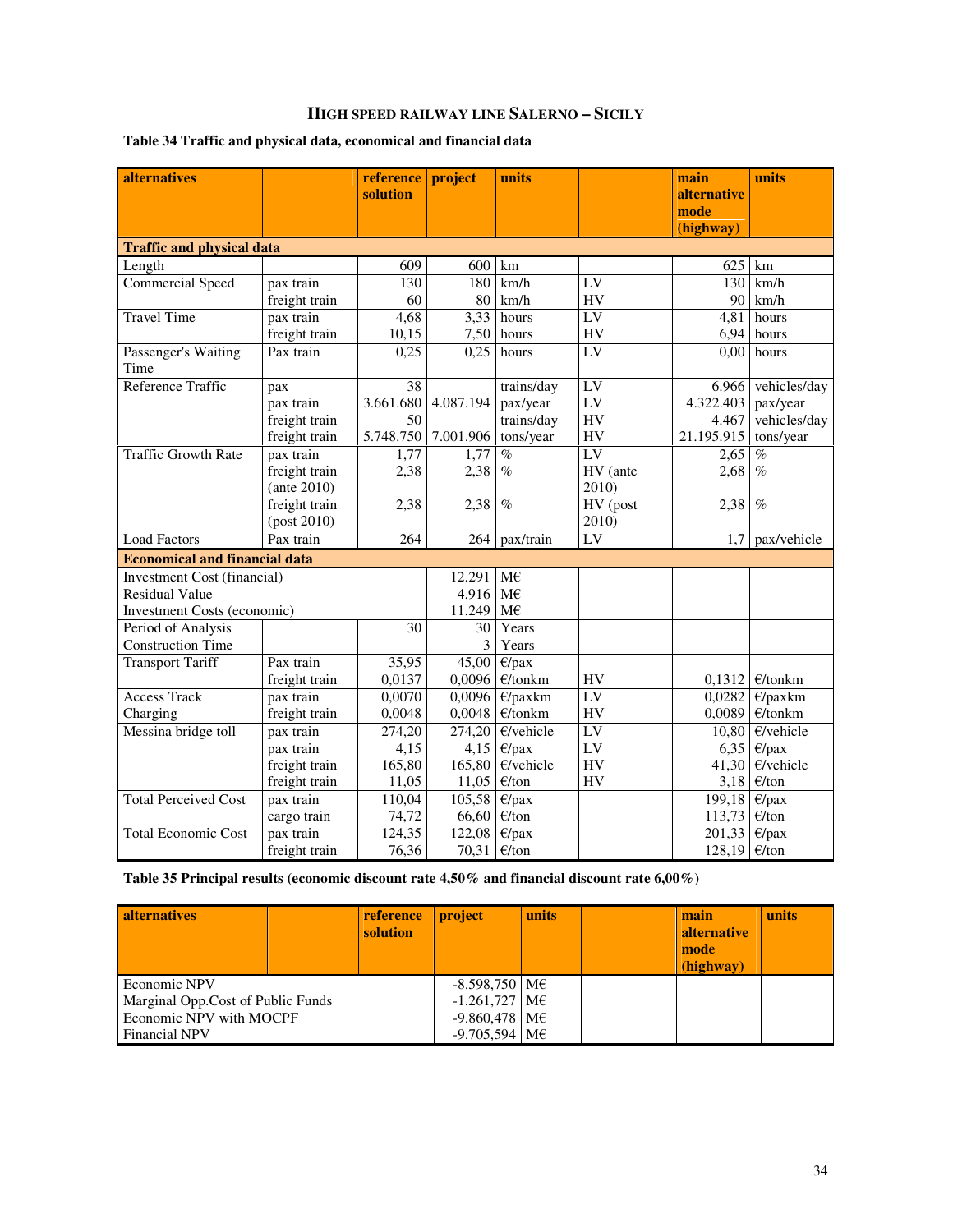## **Table 36 Switch values**

|                                   | <b>Growth rate</b> | <b>Value of time</b> |                         | <b>Commercial speed</b> |                |  |
|-----------------------------------|--------------------|----------------------|-------------------------|-------------------------|----------------|--|
|                                   | <b>Traffic</b>     | <b>Passengers</b>    | Cargo                   | <b>Passengers</b>       | cargo          |  |
|                                   | $\%$               | $\epsilon$ /hour·pax | $\epsilon$ /hour·ton    | Km/h                    | Km/h           |  |
| Economic NPV                      | 22,92              | 98.29                | Not admissible          | Not admissible          | Not admissible |  |
| Economic NPV with<br><b>MOCPF</b> | 22,51              |                      | 110.91   Not admissible | Not admissible          | Not admissible |  |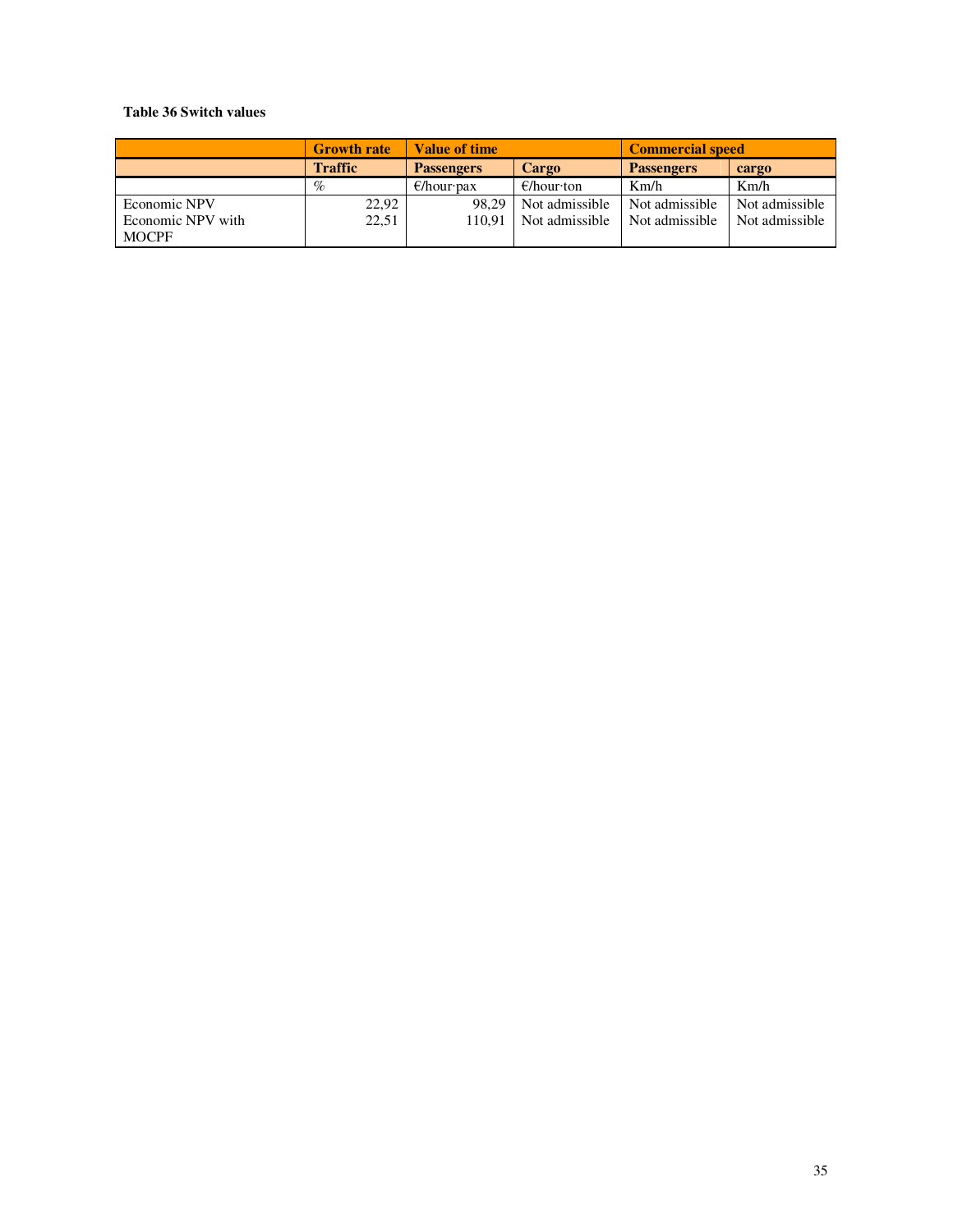## **BRENNERO RAIL BASIS TUNNEL TUNNEL**

| <b>Alternatives</b>                  |                   | reference<br>solution | project | units      |                        | main<br>alternative<br>mode<br>(highway) | units                 |
|--------------------------------------|-------------------|-----------------------|---------|------------|------------------------|------------------------------------------|-----------------------|
| <b>Traffic and physical data</b>     |                   |                       |         |            |                        |                                          |                       |
| Length                               |                   | 225                   | 210     | km         |                        | 224                                      | km                    |
| <b>Commercial Speed</b>              | pax train         | 90                    | 120     | km/h       | LV                     | 120                                      | km/h                  |
|                                      | cargo train       | 60                    | 80      | km/h       | HV                     | 80                                       | km/h                  |
| <b>Travel Time</b>                   | pax train         | 2,50                  | 1,75    | hours      | $\overline{\text{LV}}$ | 1,87                                     | hours                 |
|                                      | freight train     | 3,75                  | 2,63    | hours      | HV                     |                                          | $2,80$ hours          |
| Passenger's Waiting<br>Time          | Pax train         | 0,25                  | 0.25    | hours      | LV                     | 0.00                                     | hours                 |
| Reference Traffic                    | pax train         |                       |         | trains/day | LV                     | 8.000                                    | trains/day            |
|                                      | pax train         | 4,200                 | 4,448   | Mpax/year  | LV                     | 4,964                                    | Mpax/year             |
|                                      | freight train     |                       |         | trains/day | HV                     | 4,100                                    | trains/day            |
|                                      | freight train     | 10,700                | 12,614  | Mtons/year | HV                     | 25,000                                   | Mtons/year            |
| <b>Traffic Growth Rate</b>           | pax train         | 1,45                  | 1,45    | $\%$       | $\overline{LV}$        | 1,45                                     | $\overline{\%}$       |
|                                      | freight train     | 4,20                  | 4,20    | $\%$       | HV (ante               | 4,20                                     | $\%$                  |
|                                      | $($ ante 2010 $)$ |                       |         |            | 2010)                  |                                          |                       |
|                                      | freight train     | 2,00                  | 2,00    | $\%$       | HV (post               | 2,00                                     | $\%$                  |
|                                      | $-post 2010)$     |                       |         |            | 2010)                  |                                          |                       |
| <b>Load Factors</b>                  | pax train         | 200                   | 200     | pax/train  | LV                     | 1.7                                      | pax/vehicle           |
| <b>Economical and financial data</b> |                   |                       |         |            |                        |                                          |                       |
| <b>Investment Cost (financial)</b>   |                   |                       | 2.582   | $M\in$     |                        |                                          |                       |
| <b>Residual Value</b>                |                   |                       | 1.032   | M€         |                        |                                          |                       |
| <b>Investment Costs (economic)</b>   |                   |                       | 2.181   | M€         |                        |                                          |                       |
| Period of Analysis                   |                   | 27                    | 27      | Years      |                        |                                          |                       |
| <b>Construction Time</b>             |                   |                       | 6       | Years      |                        |                                          |                       |
| <b>Transport Tariff</b>              | pax train         | 15,80                 | 15,80   | $E$ /pax   |                        |                                          |                       |
|                                      | freight train     | 0,0137                | 0,0096  | $E$ /tonkm | <b>HV</b>              | 0,1312                                   | $E$ /tonkm            |
| <b>Access Track</b>                  | pax train         | 0,00925               | 0,0127  | $E$ /paxkm | $\overline{LV}$        | 0,0282                                   | $E$ /paxkm            |
| Charging                             | freight train     | 0,00521               | 0,00521 | $E$ /tonkm | HV                     | 0,0089                                   | $E$ /tonkm            |
| <b>Total Perceived Cost</b>          | pax train         | 45,80                 | 38,30   | $E$ /pax   |                        |                                          | 67,55 $\epsilon$ /pax |
|                                      | freight train     | 26,15                 | 22,68   | E/ton      |                        | 37,17                                    | E/ton                 |
| <b>Total Economic Cost</b>           | pax train         | 46,56                 | 41,24   | $E$ /pax   |                        |                                          | 69,40 $\epsilon$ /pax |
|                                      | freight train     | 26,71                 | 22,59   | E/ton      |                        | 42,91 $\epsilon$ /ton                    |                       |

## **Table 37 Traffic and physical data, economical and financial data**

**Table 38 Principal results (economic discount rate 4,50% and financial discount rate 6,00%)** 

| <b>alternatives</b>                | reference   project<br>solution |                 | <b>Units</b> | main<br><b>alternative</b><br>mode<br>(highway) | units |
|------------------------------------|---------------------------------|-----------------|--------------|-------------------------------------------------|-------|
| Economic NPV                       |                                 | $3.017,540$ ME  |              |                                                 |       |
| Marginal Opp. Cost of Public Funds |                                 | $-216,089$ ME   |              |                                                 |       |
| Economic NPV with MOCPF            |                                 | $2.799,174$ ME  |              |                                                 |       |
| <b>Financial NPV</b>               |                                 | $-1.662,228$ ME |              |                                                 |       |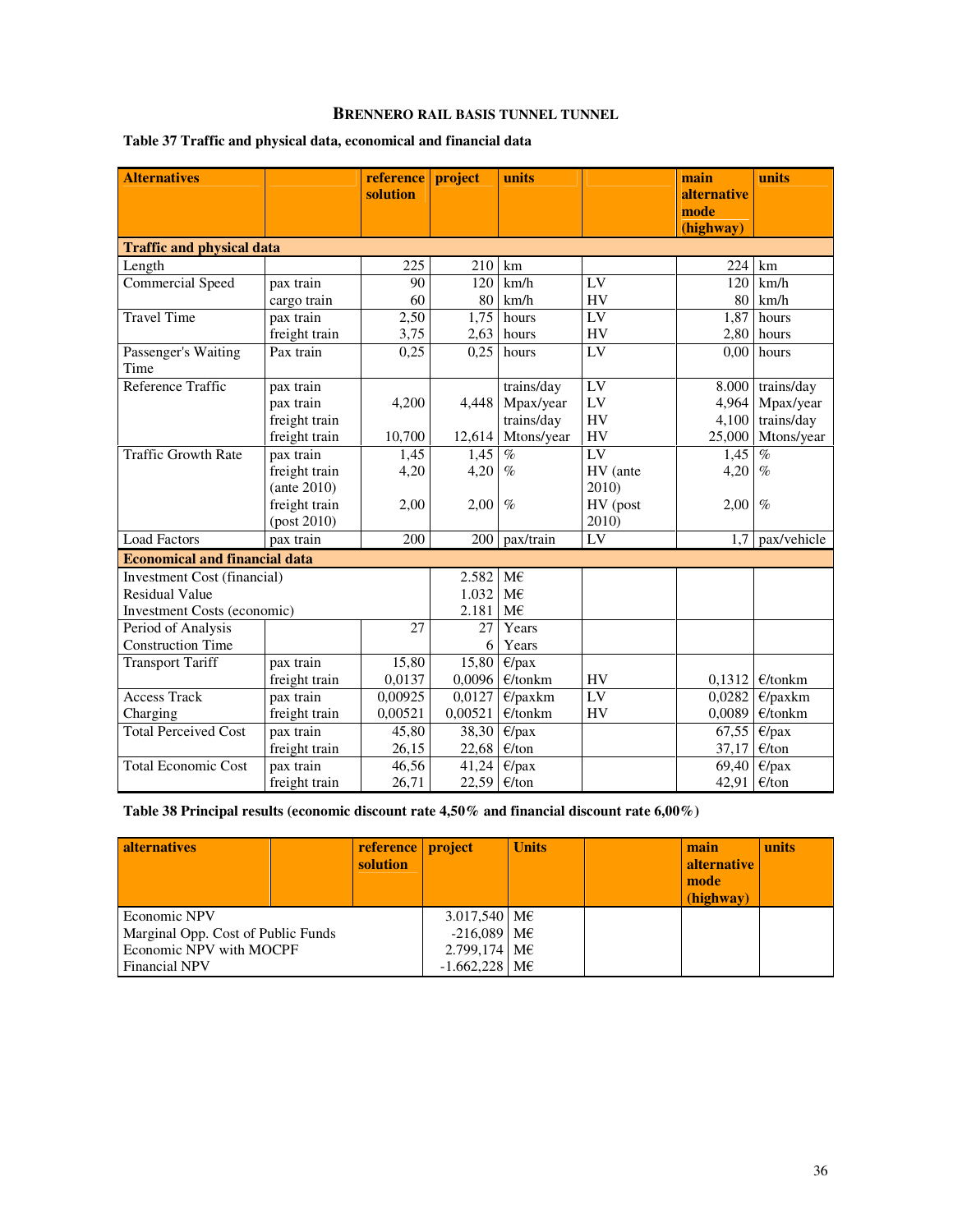## **Table 39 Switch values**

|                                   | <b>Growth rate</b> | <b>Value of time</b> |                       | <b>Commercial speed</b> |       |  |
|-----------------------------------|--------------------|----------------------|-----------------------|-------------------------|-------|--|
|                                   | <b>Traffic</b>     | <b>Passengers</b>    | Cargo                 | <b>Passengers</b>       | cargo |  |
|                                   | $\%$               | $\epsilon$ /hour·pax | $\epsilon$ /hours·ton | Km/h                    | Km/h  |  |
| Economic NPV                      | (to be calc.)      | 66                   | 66                    | 36,72                   | 29,19 |  |
| Economic NPV with<br><b>MOCPF</b> | (to be calc.)      | 66                   | 66                    | 40.49                   | 30,92 |  |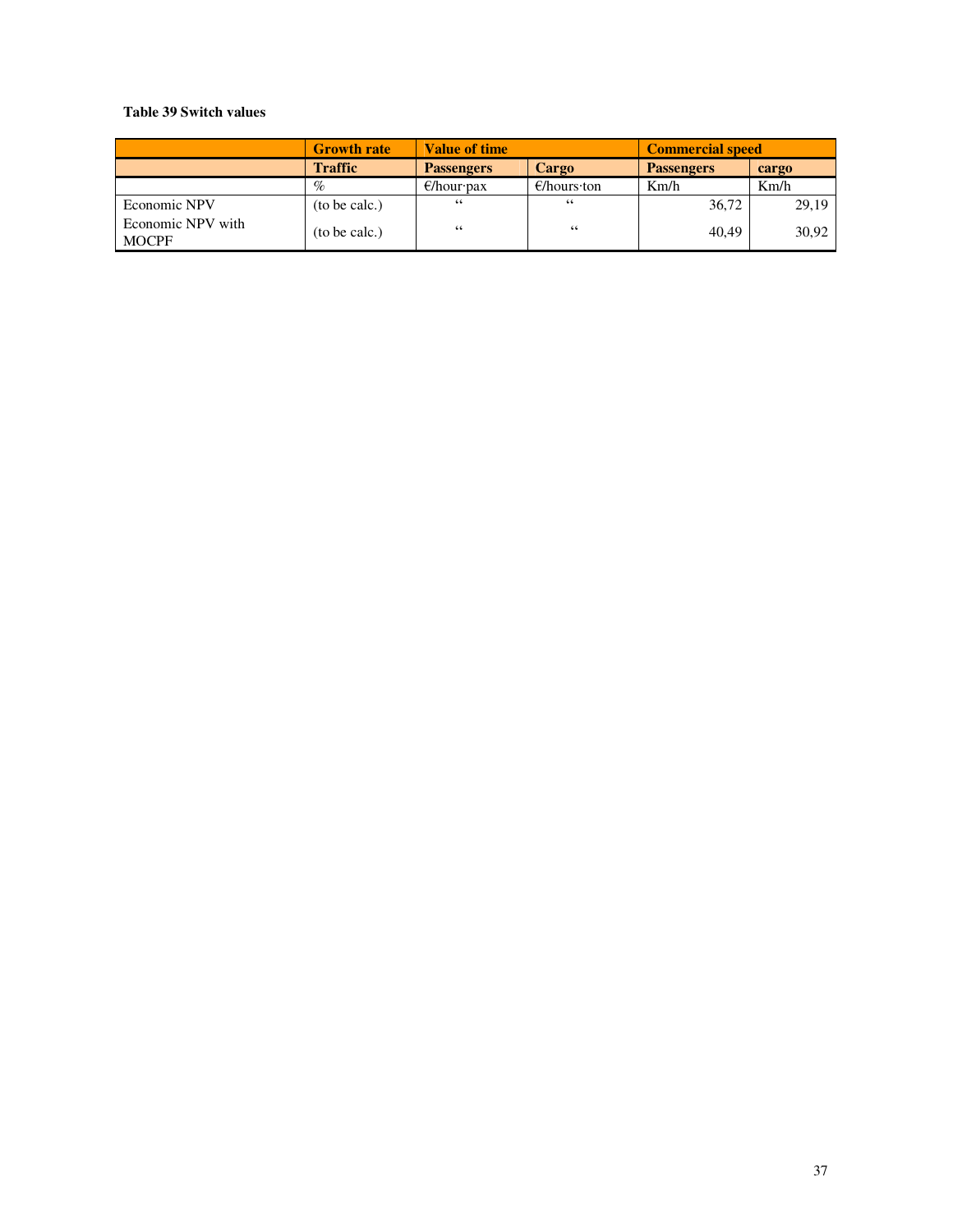## **4 CONCLUSIONS**

After having analysed the official data and evidences of Italian rail and road systems, one can trace some conclusions and policy recommendations.

Traffic data show a strong predominance of road towards rail in terms of traffic units (passengerkm and tonneskm) and short distance travels towards long distance ones. Long distance and international traffic is a minor part of total Italian traffic. Traffic intensity gets lower from North to South, with the exclusion of urban areas.

To analyze the investments planned in the Italian context it was followed two different approaches. The first and taxonomical approach appear that the forecast investments in the Italian transport planning are focused on long distance corridors without any distinction for more congested areas.

Rail investments are very similar in terms of monetary value to road ones, although the radical disparity between traffic volumes (see Table 40) and it is very hard to justify these projects, on the basis of a new modal switch with the available data that, in the last thirty years, show an average short distance for trips both for freight and passengers by road and rail.

| <b>Transport modes</b> | <b>Transport unit</b> | Value           | Expenditure for investments $\varepsilon$ |
|------------------------|-----------------------|-----------------|-------------------------------------------|
| Road passengers        | Paxkm                 | 711.733.000.000 | 48.462.000.000                            |
| Road freight           | Tonneskm              | 192.678.000.000 |                                           |
| Rail passengers        | Paxkm                 | 48.835.000.000  | 42.654.000.000                            |
| Rail freight           | Tonneskm              | 23.197.000.000  |                                           |

| Table 40 Traffic data (year 2002) and investment expenditures summary |  |
|-----------------------------------------------------------------------|--|
|-----------------------------------------------------------------------|--|

With reference the second alternative approach, the cost – benefit analysis applied to long distance and international links, show different results about the selected projects.

One can see that, if the infrastructures show a high level transport demand, the economic performance is positive and that, if the projects provide only an increasing of capacity starting from an oversize of the real demand the economic performance produces a decreasing of the social welfare. The financial performances evidence that all the evaluated projects have a negative financial present value (see Table 41).

These results show that the to build an oversized infrastructure, with reference to the real level of transport demand, both for freight and passengers, produce two different social costs.

In one hand one have the production of environmental costs not compensate by the benefits. The damages are very relevant where the landscape has an high value (for example tourism).

In the other hand these infrastructures produce an opportunity cost with reference to the employed resources linked to the public funds cost. The produced effects are not always balanced by the labour market (actually capital intensive and not labour intensive) because to build a new infrastructure generates an employment demand not constant.

Moreover, it is not realistic to deduce that the benefits produced by the new infrastructure will grow thanks to the transportation demand generate with the effect of the supply side.

| <b>Project</b>                     | <b>Financial investment cost</b> | <b>Economic NPV</b> | <b>Financial NPV</b> |
|------------------------------------|----------------------------------|---------------------|----------------------|
| Highway A12 Cecina – Civitavecchia | 1.980.000.000                    | -584.594.000        | -791.847.000         |
| HSL Venezia – Trieste              | 4.300.000.000                    | $-2.543.443.000$    | $-3.383.165.000$     |
| HSL Salerno – Sicilia              | 12.291.000.000                   | $-8,598,750,000$    | $-9.705.594.000$     |
| Brennero rail basis tunnel         | 2.582.000.000                    | 3.017.540.000       | $-1.662.228.000$     |

Referred to a context of limited public funds and if exist a private capital market not attracted by the low level (or inexistent) of financial revenues, deferred during infrastructure life cycle, a better use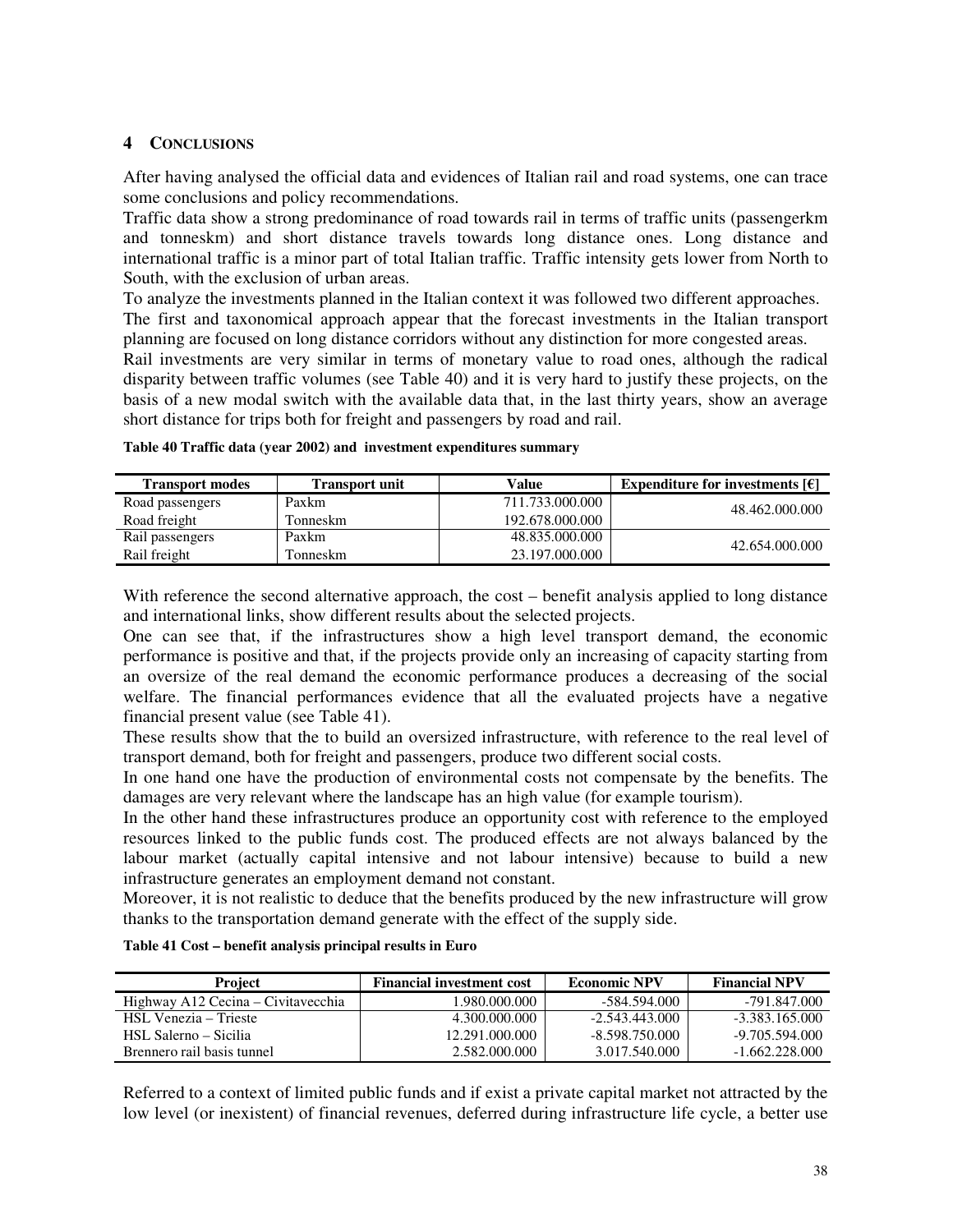and allocation of the resource appears decisive. Avoiding idealistic point of view of preclusion, a better public funds allocation and, as a consequence more efficiency, can be reached.

The quantitative comparisons produced, derived from numbers given before, can underline these sentences.

The Italian transport policy should provide elements to improve the conditions of the road transport system. Nevertheless, the external costs of transport should be considered and, eventually, according to the political set of preferences, included in the definition of the price of the transport, to introduce also distributive issues.

A consistent infrastructural policy should reflect these data while planning new infrastructures and upgrades, instead of investment distributed in the whole Italy. This does not mean that projects must not be realized, but that a rank of priority, based on transparent and independent quantitative analysis (made *ex – ante*) may be defined.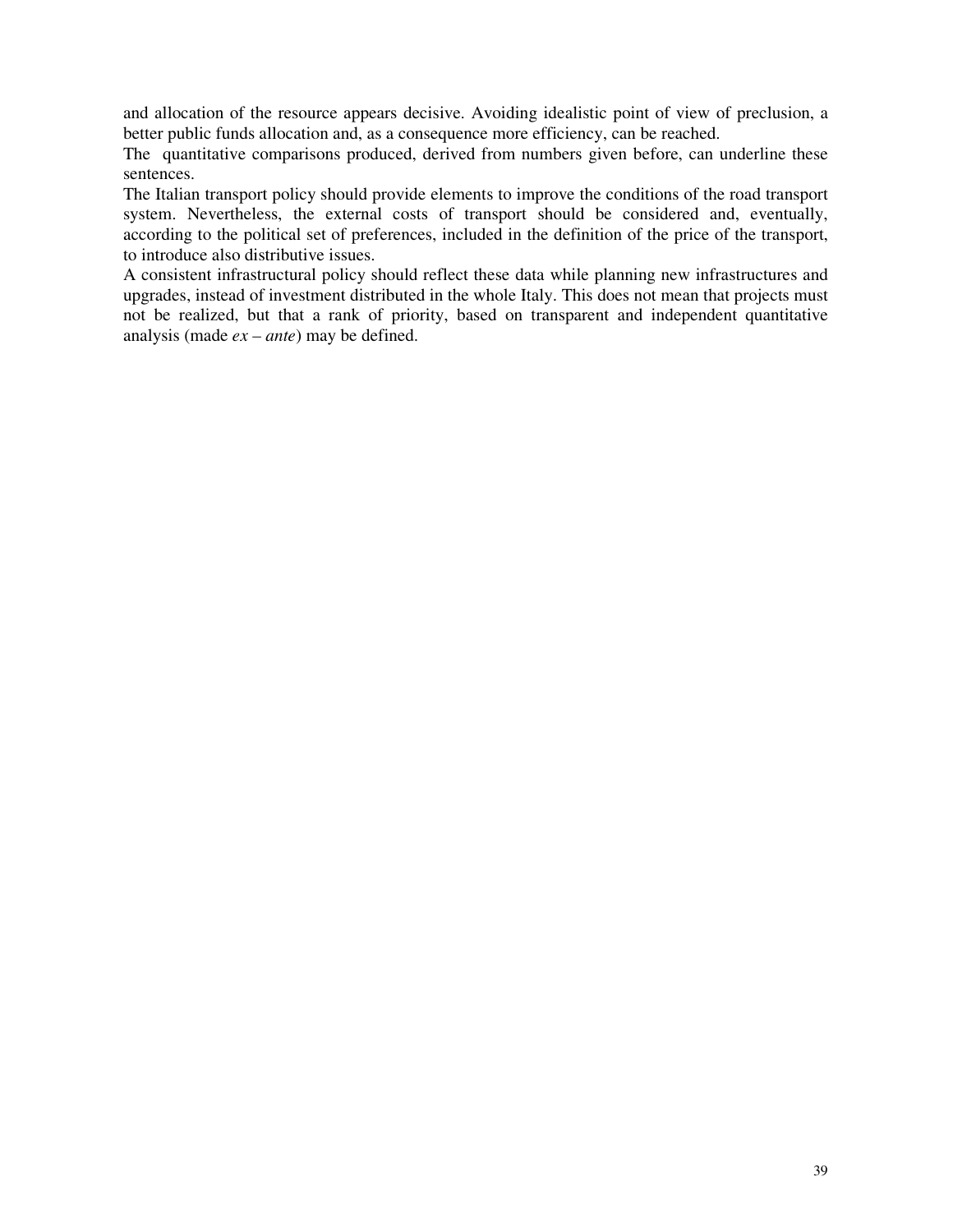## **5 MAIN REFERENCES**

ASECAP, 2004, Infrastructure financing system within ASECAP

Autostrade per l'Italia, *Relazione e bilancio di esercizio 2003*, Roma

Borgnolo C., Ponti M., Torta F., 2002, Il *federalismo stradale – Procedure e prime applicazioni legislative*, Ricerche Trasporti quaderno 2, Milano

Brambilla M., Erba S., 2004, *Cost – benefit analysis of strategical infrastructures in Italy, WCTR2004*, Istanbul

Decreto Legislativo 112/98

Ente Nazionale per l'Aviazione Civile – ENAC, 2003, Annuario statistico 2002

Ente Nazionale per le Strade – ANAS, 2004, *La rete autostradale in concessione*

FS, 2001 – 2002, *Bilancio di esercizio 2001 2002*

Caboto IntesaBci, 2002, *Legge Obiettivo e Grandi Opere – L'impatto sul Valore delle Società*

Ministero delle Infrastrutture e dei Trasporti, *Convenzione di concessione tra il Ministero delle Infrastrutture e dei Trasporti e ANAS S.p.A.*

Ministero delle Infrastrutture e dei Trasporti, *Conto nazionale delle Infrastrutture e dei Trasporti (CNIT) 1986, 1993, 1994, 1995, 1996, 1999, 2000, 2001, 2002*, Istituto Poligrafico e Zecca dello Stato, Roma

Ministero del Tesoro, *Relazione generale sulla situazione economica del paese 1998,1999, 2000, 2001, 2002, 2003*, Roma.

Ponti M., 2004a, *The regulation of transport services and infrastructure: theoretical and policy issues, CEMT Round Table 129*, Paris

Ponti M., 2004b, *National system of transport infrastructure planning: the Italian case, CEMT Round Table 128*, Paris

Pozzi V., 2004, *Il libro bianco delle strade 2003: un anno di attività*, Segno edizioni

RFI, 2002, *Bilancio di esercizio 2002*, Roma

TAV 1999 – 2001, *Bilancio di esercizio 1999 2000 2001*,

## **6 WEB SITE**

www.aiscat.it www.asecap.org www.enac-italia.it www.enteanas.it